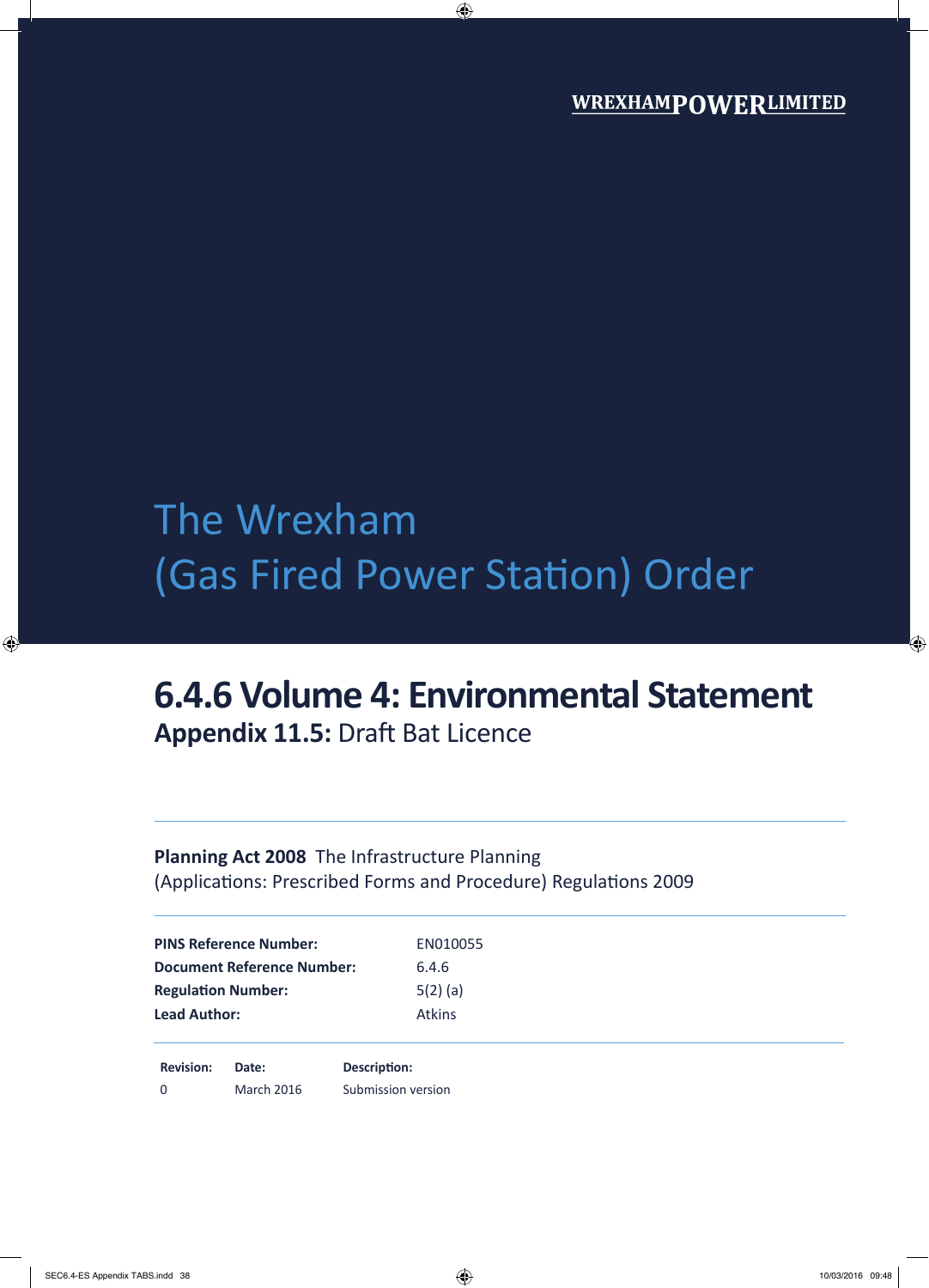## Appendix A11.5  $\blacklozenge$  Draft Application for a Licence - Bats: Method Statement

#### **BACKGROUND AND SUPPORTING INFORMATION RTINGINFORMATION**

#### **Executive Summary**

- A11.1 Wrexham Power Limited (WPL) are promoting the proposed development of the<br>Wrexham Energy Centre (WEC) which will comprise a new Combined Cycle Gas Turbine<br>(CCGT) power station, gas pipeline and other infrastructure w Wrexham Energy Centre (WEC) which will comprise a new Combined Cycle Gas Turbine (CCGT) power station, gas pipeline and other infrastructure works. The proposed CCGT<br>power station will be located at Wrexham Industrial Estate, Wrexham (centred on power station will be located at Wrexham Industrial Estate, Wrexham ( power station will be located at Wrexham Industrial Estate, Wrexham<br>Ordnance Survey National Grid Reference (OS NGR): SJ39275040).
- A11.2 The Power Station Complex Site constitutes a Nationally Significant Infrastructure Project (NSIP) and, as such, an application for a Development Consent Order (DCO) is required to permit the development. The Overarching National Policy Statement for Energy (EN-1), designated in 2011, sets out the need for new electricity generating stations and, therefore, the need for the proposed development is confirmed in national policy. Nationally Significant Infrastructure<br>evelopment Consent Order (DCO) is<br>ching National Policy Statement for
- A11.3 A suite of bat surveys has been undertaken in 2013 and 2014 to inform the Scheme's Environmental Impact Assessment (EIA). One confirmed soprano pipistrelle day roost Environmental Impact Assessment (EIA). One confirmed soprano pipistrelle day roost has been identified within the Power Station Complex Site and which will be affected has been identified within the Power Station Complex Site and which will be affected<br>by construction of the Scheme. This roost is considered to be of low conservation significance. However, this licence application is also based on a precautionary approach and a worst case scenario should the presence of bats and their roosts be encountered in the other trees with bat roost potential during construction of the Scheme. Iowever, this licence application is also based on a precautionary<br>a worst case scenario should the presence of bats and their roosts be<br>1 the other trees with bat roost potential during construction of the WREXHAM ENERGY CENTRE ENVIRONMENTAL STAT<br> **Prodix A11.5 • Draft Application fivelling Licence – Bats: Method Statem**<br>
MCC) which will comprise a new Combined Cycle Gas Ti<br>
MCC) which will comprise a new Combined Cycle Gas ne confirmed soprano pipistrelle day roost<br>on Complex Site and which will be affected<br>t is considered to be of low conservation<br>cation is also based on a precautionary<br>d the presence of bats and their roosts be<br>roost poten
- A11.4 In the absence of mitigation/compensation, the potential loss/abandonment (through In the absence of mitigation/compensation, the potential loss/abandonment (through<br>disturbance) of a confirmed soprano pipistrelle day roost will have a low scale of impact at a site level and a low scale of impact on the local status of the soprano pipistrelle population. However, based on a worst-case scenario, there is also potential for construction of the Power Station Complex to have high scale of impact at a site level<br>and a high scale of impact on the population of the bat species concerned at a local, and a high scale of impact on the population of the bat species concerned at a local, county and regional level should hibernation roosts (of species that are less widespread in Wales) be present within the Power Station Complex Site. case scenario, there is also potential for<br>
to have high scale of impact at a site level<br>
on of the bat species concerned at a local,<br>
n roosts (of species that are less widespread<br>
on Complex Site.<br>
through an appropriate
- in Wales) be present within the Power Station Complex Site.<br>A11.5 The identified impacts will be addressed through an appropriate and proportionate capture and exclusion strategy and the provision of bat boxes to ensure that construction of the Scheme will not be detrimental to the maintenance of the local bat population at a favourable conservation status in their natural range. The mitigation population at a favourable conservation status in their natural range. The mitigation strategy will comprise a Precautionary Method of Working (PMW) for felling trees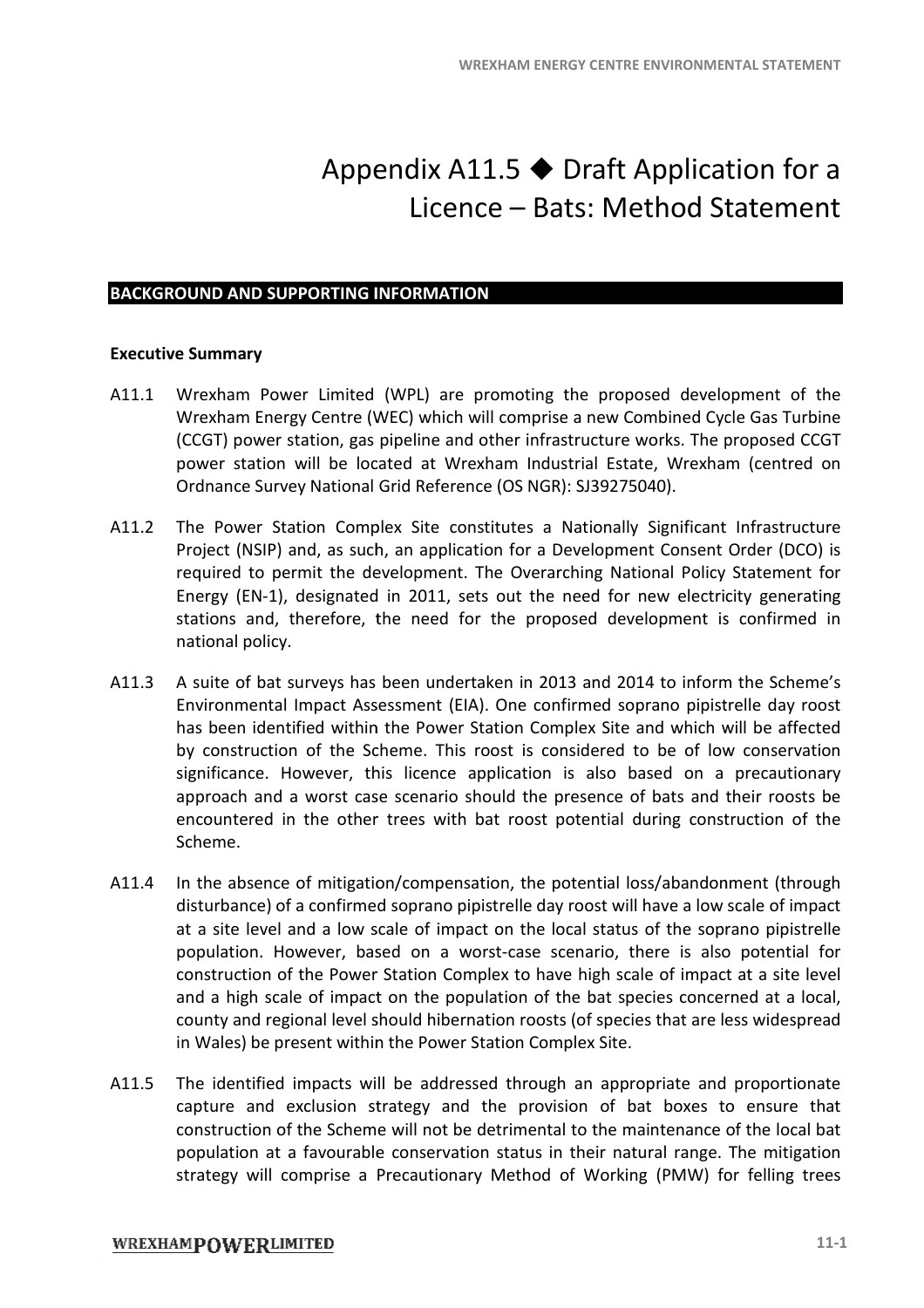(including any facilitation pruning) which have been assessed as having bat roost (including potential to avoid the injury or killing of any roosting bats, sensitive working methods potential to avoid the injury or killing of any roosting bats, sensitive working methods<br>to avoid potential disturbance of roosting bats in trees which are to be retained and the provision of artificial roosting sites in the form of bat boxes.

A11.6 Following the proposed mitigation and compensation measures, it is not considered that construction of the Scheme will affect the long term distribution and abundance of the local bat population. Nor is it considered that construction of the Scheme will reduce the natural range of the species concerned and it is considered that there will continue to be sufficient habitat to maintain the local bat population. Following the proposed mitigation and compensation measures, it is n<br>that construction of the Scheme will affect the long term distribution and<br>the local bat population. Nor is it considered that construction of th

#### **Introduction**

#### *Background to activity/development*

- A11.7 The proposed CCGT power station will be located at Wrexham Industrial Estate, Wrexham (centred on OS NGR: SJ39275040) and will have an electrical generation Wrexham (centred on OS NGR: SJ39275040) and will have an electrical generation<br>capacity of up to 299 megawatts (MWe). It will require a connection from the national gas transmission network to the development and a connection to the electricity grid, capacity of up to 299 megawatts (MWe). It will require a connection from the national<br>gas transmission network to the development and a connection to the electricity grid,<br>both of which would be excluded from the DCO and p consenting strategy. continue to be sufficient habitat to maintain the local bat population<br>**tion**<br>und to activity/development<br>The proposed CCGT power station will be located at Wrexham
- A11.8 National policy in relation to NSIPs, such as that proposed, is set out in the National Policy Statements (NPSs). Under the Planning Act 2008 the NPSs form the basis for Policy Statements (NPSs). Under the Planning Act 2008 the NPSs form the basis for<br>decisions on NSIP applications, which must also take into account other matters set out in the Planning Act 2008, including any material considerations. e DCO and progressed under a s<br>that proposed, is set out in the N<br>ng Act 2008 the NPSs form the b<br>so take into account other matters
- in the Planning Act 2008, including any material considerations.<br>A11.9 The Overarching National Policy Statement for Energy (EN-1)<sup>1</sup>, designated in 2011, sets out the need for new electricity generating stations. It should be noted that the NPSs refer to the Infrastructure Planning Commission (IPC) as the examining body for NSIPs. refer to the Infrastructure Planning Commission (IPC) as the examining body for NSIPs.<br>However, the IPC was abolished through the Localism Act 2011 with (broadly) its decision-making responsibilities transferred to the Secretary of State and its examining responsibilities transferred to PINS. ould be noted that the NPSs<br>he examining body for NSIPs.<br>Act 2011 with (broadly) its<br>ry of State and its examining
- responsibilities transferred to PINS.<br>A11.10 NPS EN-1 states at paragraph 3.3.7 that 'at least 22 GW of existing electricity generating capacity will need to be replaced in the coming years, particularly to 2020.<br>This is as a result of tightening environmental regulation and ageing power stations.'<br>It continues at paragraph 3.3.15 that 'In order This is as a result of tightening environmental regulation and ageing power stations.'
- A11.11 It continues at paragraph 3.3.15 that 'In order to secure energy supplies that enable us to meet our obligations for 2050, there is an urgent need for new (and particularly low to meet our obligations for 2050, there is an urgent need for new (and particularly low<br>carbon) energy NSIPs to be brought forward as soon as possible, and certainly in the next 10 to 15 years, given the crucial role of electricity as the UK decarbonises its nextenergy sector.'

 $\overline{a}$ 

<sup>&</sup>lt;sup>1</sup> Overarching National Policy Statement for Energy (EN-1), Department for Energy and Climate Change, July 2011.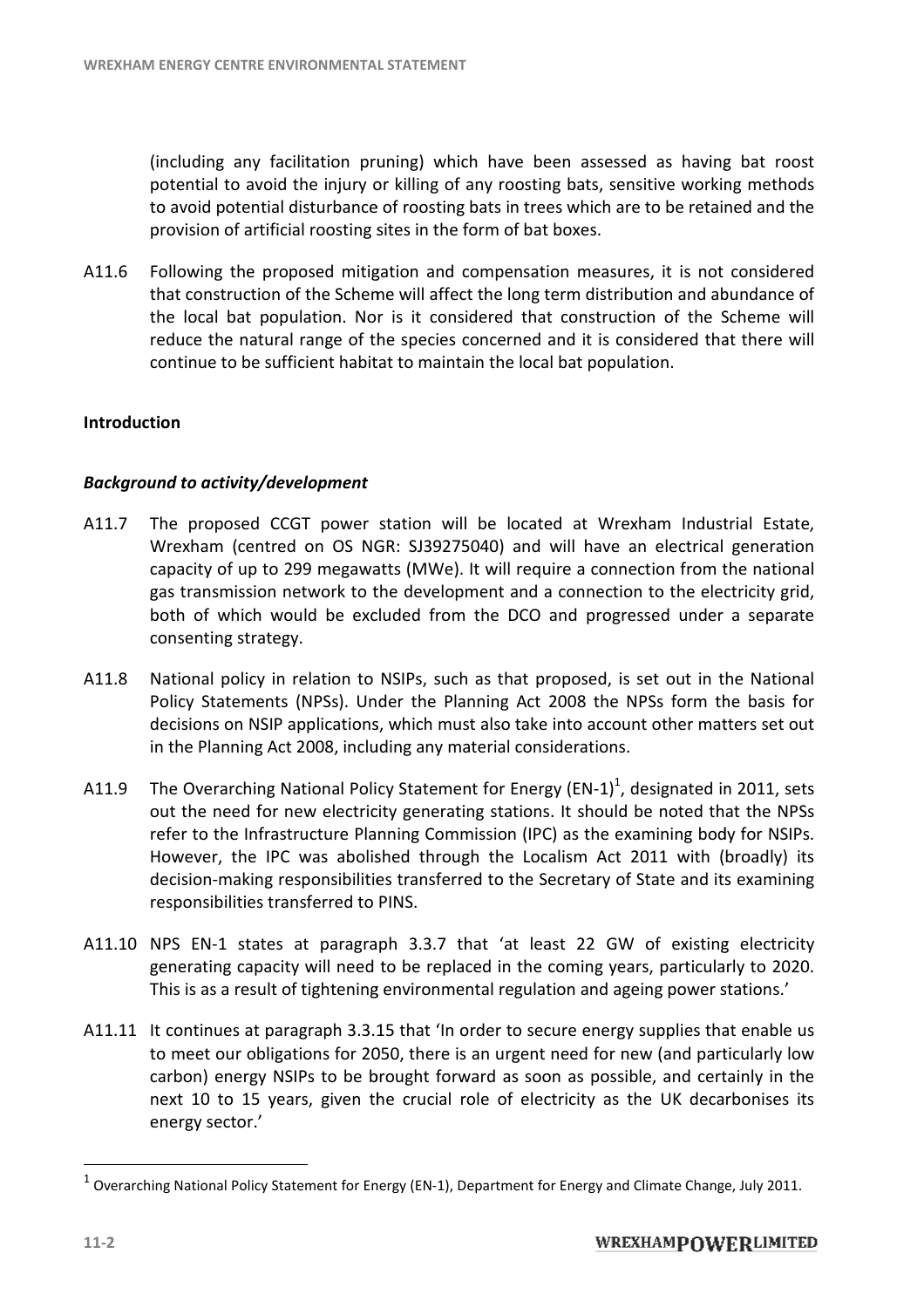A11.12 It is in this context that paragraphs  $3.1.1 - 3.1.3$  state:

*'3.1.1 The UK needs all the types of energy infrastructure covered by this NPS in order to achieve energy security at the same time as dramatically reducing greenhouse gas emissions.*  '3.1.1 The UK needs all the types of energy infrastructure covered by this NPS in order to<br>achieve energy security at the same time as dramatically reducing greenhouse gas<br>emissions.<br>3.1.2 It is for industry t

*framework set by Government. The Government does not consider it appropriate for meworkby it planning policy to set targets for or limits on different technologies. targets for or technologies.*

*3.1.3 The IPC should therefore assess all applications for development consent for the types of infrastructure covered by the energy NPSs on the basis that the Government has demonstrated that there is a need for those types of infrastructure and that the scale and urgency of that need is as described for each of them in this Part.' IPC should therefore assess all applications for development consent for the frastructure covered by the energy NPSs on the basis that the Government has ited that there is a need for those types of infrastructure and tha* 

A11.13 The need for the Scheme is therefore confirmed in national policy.

#### *Full details of proposed works on site that are to be covered by the licence detailsproposedworks site be covered*

- A11.14 This is a draft licence application in respect of bats that has been prepared to be submitted with the DCO application. It fully assesses the predicted impacts to the species of bat concerned and identifies an appropriate and proportionate mitigation<br>strategy. It has been prepared for Natural Resources Wales's (NRW) consideration of strategy. It has been prepared for Natural Resources Wales's (NRW) consideration of the issues relating to the presence of bats and their subsequent recommendation to the Secretary of State, which will inform the decision on whether to grant or refuse a DCO for the Scheme. the predicted impacts to<br>and proportionate mitigariales's (NRW) consideration<br>bsequent recommendation
- A11.15 This licence application pertains to the construction of the Power Station Complex, the Secretary of State, which will inform the decision on whether to grant or refuse a<br>DCO for the Scheme.<br>This licence application pertains to the construction of the Power Station Complex,<br>which is anticipated to commenc which involves the clearance and preparation of contractor's areas and the installation of services including access roads within the Power Station Complex Site, utilities which is anticipated to commence in 2017. This includes a preliminary works stage, which involves the clearance and preparation of contractor's areas and the installation of services including access roads within the Power ecological mitigation measures, as prescribed in the Scheme Environmental Statement ecological mitigation measures, as prescribed in the Scheme Environmental Statement<br>(ES), followed by the removal of redundant below ground structures/services associated with the Power Station Complex Site's previous use and the implementation of a contaminated land remediation strategy. It is anticipated that the preliminary works stage would have a maximum duration of ten months. works stage would have a maximum duration of ten months. WRENHAM ENERGY CENTRE ENVIRONMENTAL<br>
11.5 in this context that paragraphs 3.1.1 – 3.1.3 state:<br>
11.5 in this context that paragraphs 3.1.1 – 3.1.3 state:<br>
11.1.7 The UK needs off the types of energy infrastructure covered s previous use and the implementation<br>It is anticipated that the preliminary<br>ten months.<br>removal of mature trees within the
- A11.16 The preliminary works stage will involve the removal of mature trees within the The preliminary works stage will involve the removal of mature trees within the<br>footprint of the Power Station Complex. As part of the Scheme's EIA, preliminary bat roost assessments of the trees within the Power Station Complex Site and a suite of bat presence/absence surveys of the trees that were likely to be affected by the Scheme have been undertaken. The preliminary works stage will also involve facilitation pruning roost assessments of the trees within the Power Station Complex Site and a suite of bat<br>presence/absence surveys of the trees that were likely to be affected by the Scheme<br>have been undertaken. The preliminary works stage tree that has been confirmed as supporting a soprano pipistrelle day roost.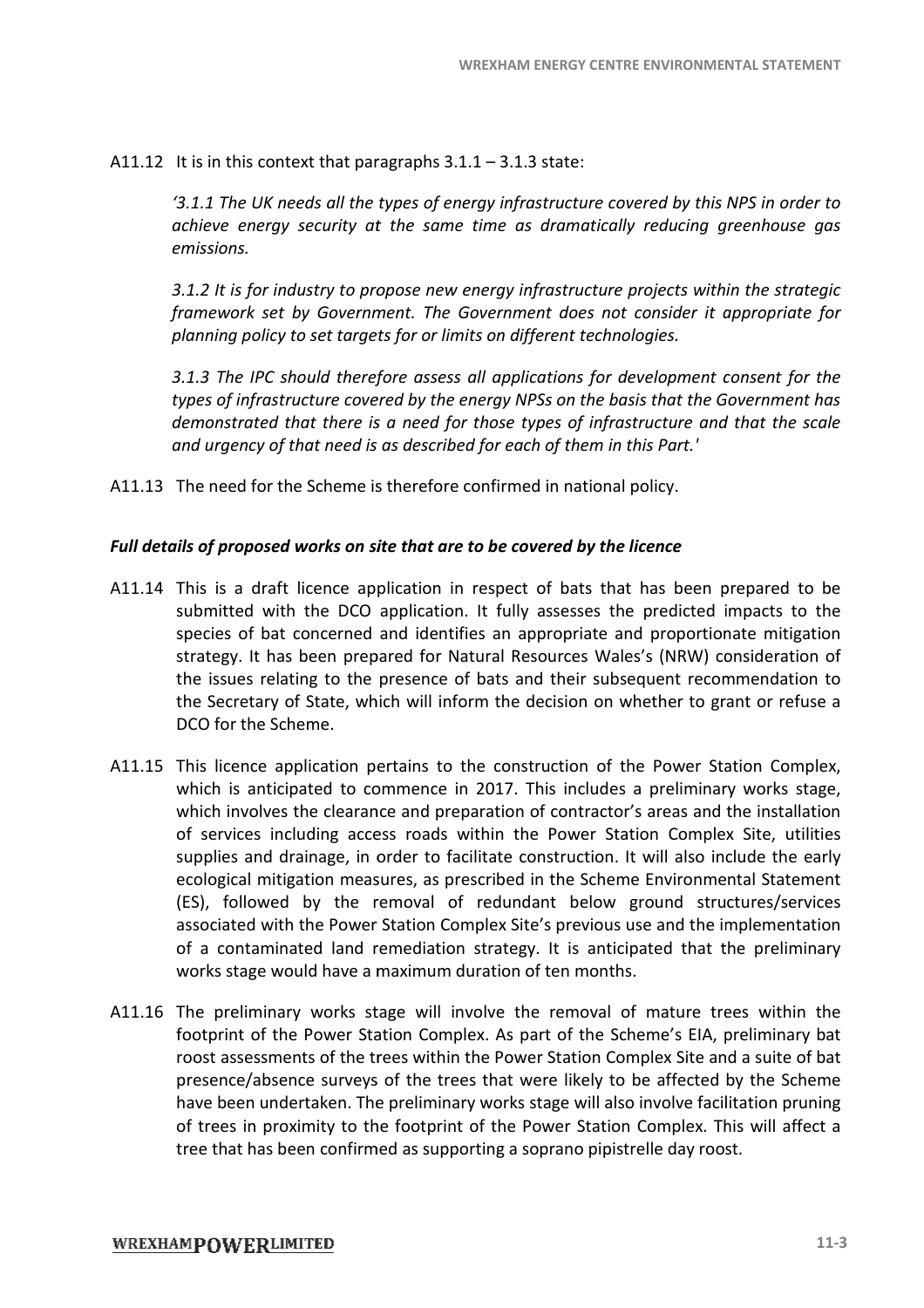- A11.17 Furthermore, the preliminary works stage will result in the removal of one tree that possibly supports a soprano pipistrelle day roost and the removal of a further nine trees that have been assessed as having bat roost potential. Despite an appropriate an proportionate level of survey effort having been undertaken to determine the presence of summer roosts, it is known that tree roosts are used throughout the year by a variety of bat species, many of which are known to move unpredictably between<br>roosts. As a consequence, the nomadic nature of tree-dwelling bats means that tree roosts. As a consequence, the nomadic nature of tree-dwelling bats means that tree roosts can be particularly difficult to detect. Therefore, in addition to the presence of a confirmed soprano pipistrelle day roost, which will be affected by construction of the Power Station Complex, this licence application is also based on a precautionary Power Station Complex, this licence application is also based on a precautionary<br>approach should the presence of bats and their roosts be confirmed in the trees with bat roost potential during construction of the Power Station Complex. I of survey effort having been undertaken to determine the presence, it is known that tree roosts are used throughout the year by a ccies, many of which are known to move unpredictably between quence, the nomadic nature of
- A11.18 Following the preliminary works stage, the piling and main foundation construction will commence, which is anticipated would take twelve months to complete. Erection of above ground structures and installation of the power plant would then commence. The total duration of construction of the Power Station Complex is anticipated to be thirty-six months. The total duration of construction of the Power Station Complex is anticipa<br>thirty-six months.<br>A11.19 The licence will be required for the duration of construction of the Pow Following the preliminary works stage, the piling and main foundation construction will<br>commence, which is anticipated would take twelve months to complete. Erection of<br>above ground structures and installation of the power
- Complex. All of the proposed works, as described above, that are to be covered by the licence will be confined to the Power Station Complex Site.
- A11.20 This licence application does not pertain to the construction of the Gas Connection. The Gas Connection Route has been aligned to avoid the need to remove trees with bat roost potential. The width of the Gas Connection Route, which will generally be 40 m, roost potential. The width of the Gas Connection Route, which will generally be has allowed for the provision of temporary works areas. These areas will provide additional space for enabling works where the 40 m width of the route cannot fit additional space for enabling works where the 40 m width of the route cannot fit between existing trees that have been identified as supporting bat roost potential, thereby allowing the Gas Connection to be routed through narrow gaps between these trees. Wherever possible, this will ensure a minimum buffer zone of 10 m between trees with bat roost potential and construction of the Gas Connection so that potential adverse impacts to these trees, and any potential adverse effects on the conservation status of the local bat population, are avoided. This 10 m buffer zone has been agreed with NRW. As a consequence, bat surveys of the Gas Connection Route have not been undertaken. thereby allowing the Gas Connection to be routed through narrow gaps between these<br>trees. Wherever possible, this will ensure a minimum buffer zone of 10 m between<br>trees with bat roost potential and construction of the Gas thermore, the preliminary works stage will result in the removal of one tree that the provides stably supports a soprano pipistrelle day roost and the removal of a further nine est that have been assessed as having bat roo e Gas Connection so that p<br>dverse effects on the conse<br>10 m buffer zone has been

#### *Actions requiring licensing*

- A11.21 The following construction activities during the preliminary works stage require licensing:
	- · facilitation pruning of a mature oak that has been confirmed as supporting a soprano pipistrelle day roost to facilitate construction, resulting in disturbance to bats (should they be present during the course of the action) and the potential damage or destruction (loss) of a roost; The following construction activities during the preliminary works stage<br>licensing:<br>• facilitation pruning of a mature oak that has been confirmed as supporting a<br>soprano pipistrelle day roost to facilitate construction, r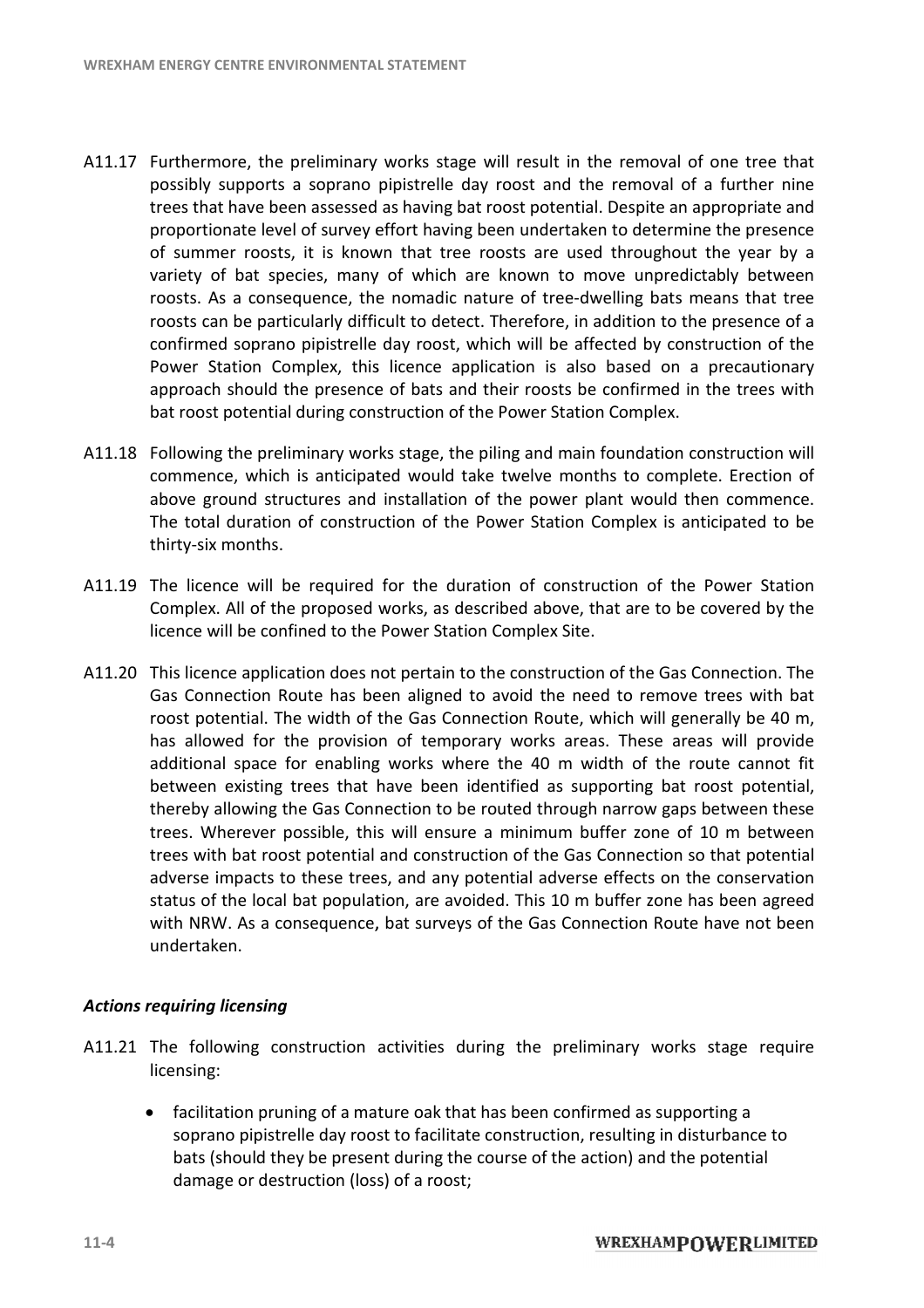- removal of a mature oak that possibly supports a soprano pipistrelle day roost and the removal of nine mature oaks that have been assessed as having bat roost the removal of nine mature oaks that have been assessed as having bat roost<br>potential to facilitate construction, resulting in disturbance to bats (should they be present during the course of the actions) and the loss of a possible roo roosts; and trelle day roost and<br>aving bat roost<br>pats (should they be<br>ible roost/potential
- all construction activities required to complete construction and which may result in the potential disturbance of hibernating bats (should any trees with high bat roost potential in proximity to the construction zone support hiber hibernation roosts) and the potential loss/abandonment of a hibernation roost. hibernation

#### **Survey and Site Assessment**

#### *Existing information on the bat species at the survey site the*

- A11.22 A data gathering exercise was undertaken as part of the scoping exercise and subsequent Preliminary Environmental Information Report (PEIR) that was for the Scheme. A data request was made to The North Wales Environmental for the Scheme. A data request was made to The North Wales Environmental<br>Information Service (COFNOD) in November 2012 for records of legally protected Information Service (COFNOD) in November 2012 for records of legally protected species (including bats) within 1 km of the Scheme's Order Limits, including the Power Station Complex Site. Following the Guidelines for Preliminary Ecological Appraisal (CIEEM, 2013), when identifying the extent of a study area, it is considered that records (CIEEM, 2013), when identifying the extent of a study area, it is considered that records for legally protected and/or notable species within 1-2 km of a site are of greatest relevance. Due to the small-scale loss of habitat within the Power Station Complex Site and the temporary impacts of habitat severance within the Gas Connection Route, a maximum zone of 1 km from the Order Limits was used to request records of legally protected and/or notable species; this was considered sufficient for the purpose of the assessment and set out in the Scoping Report. relevance. Due to the small-scale loss of habitat within the Power Station Complex Site<br>
and the temporary impacts of habitat severance within the Gas Connection Route, a<br>
maximum zone of 1 km from the Order Limits was use wREXHAM ENERGY CENTRE ENVIRONMENTAL<br>ure oak that possibly supports a soprano pipistrelle day re<br>ne mature oaks that have been assessed as having bat rc<br>at exercucition, resulting in disturbance to bats (should truth<br>econom nation roosts) and the<br>scoping exercise and<br>EIR) that was produced
- common pipistrelle and one whiskered bat) within 1 km of the Power Station Complex common pipistrelle and one whiskered bat) within 1 km of the Power Station Complex<br>Site; the nearest record being the whiskered bat record located approximately 750 m to the south-west of the Power Station Complex Site. The records do not confirm<br>whether they are roosts or not.<br>Bat surveys of the Power Station Complex Site were undertaken by Whitcher Wildlife whether they are roosts or not.
- A11.24 Bat surveys of the Power Station Complex Site were undertaken by Whitcher Wildlife Ltd in 2008 and 2010 to support a planning application for B2/B8 development on the Power Station Complex Site. The 2008 surveys identified foraging activity over the Power Station Complex Site by common pipistrelle, soprano pipistrelle, noctule and Myotis bats (including probable whiskered bat) but did not confirm the presence of any roosts. The 2008 surveys did not record the concentration of any one species that would indicate the presence of a roost. The pattern of activity indicated predicted foraging activity along hedgerows and over ponds within the Power Station Complex Site where concentrations of insect prey would be expected. However, it concluded from the 2008 surveys that there is high potential for bats to roost in mature rveys identified foraging activity over the<br>ipistrelle, soprano pipistrelle, noctule and<br>at) but did not confirm the presence of any<br>he concentration of any one species that<br>he pattern of activity indicated predicted<br>ponds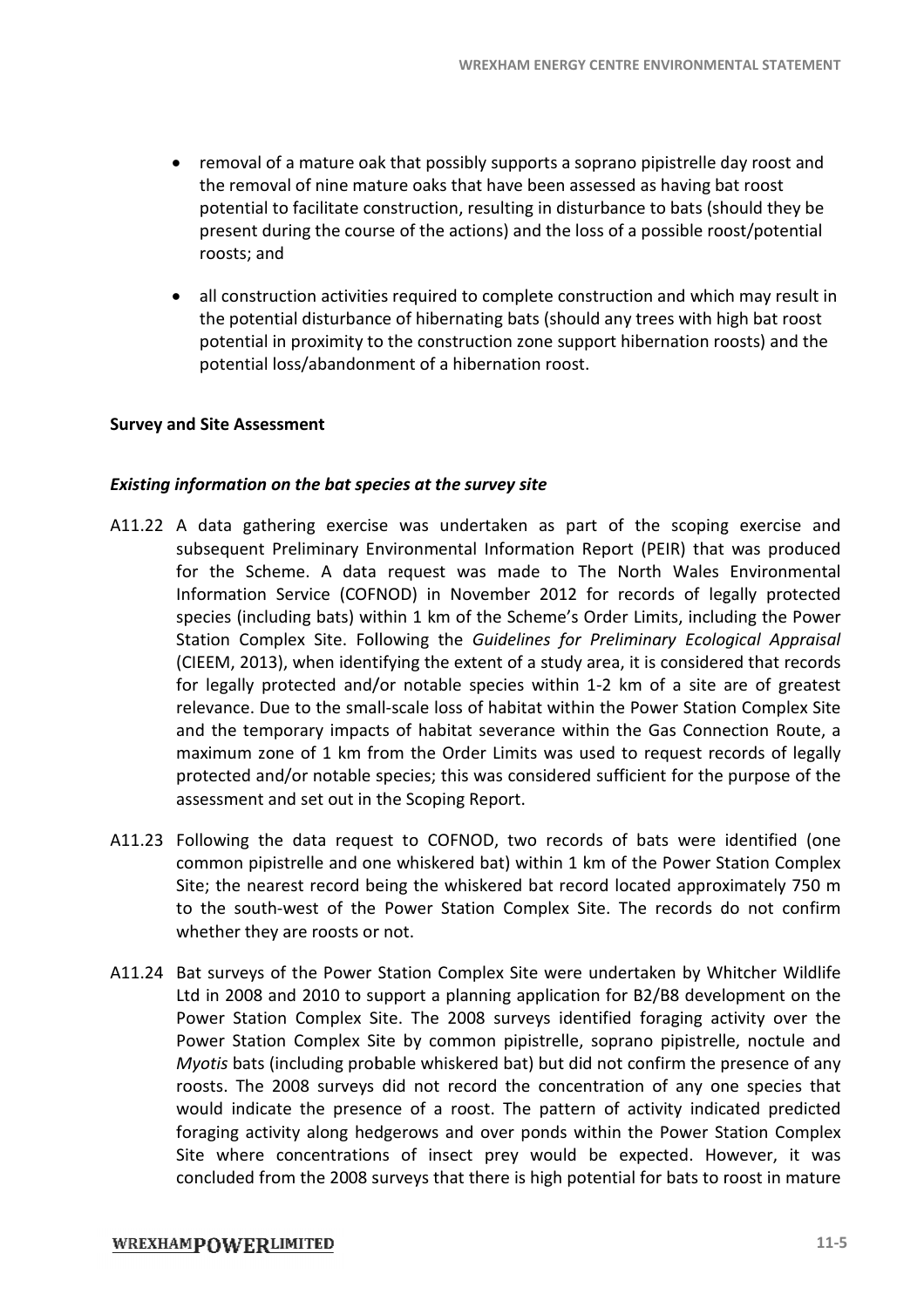oak trees that are present within the Power Station Complex Site. In addition, it was concluded from the 2010 survey that the level of Myotis bat activity may suggest the presence of a Myotis bat roost along the linear strip of mature broadleaved woodland immediately north of the Power Station Complex Site. immediately

#### *Statutory site notified for the species (SSSIs or SACs) within 10km notified (SSSIs SACs)*

A11.25 Following a desk based assessment, which included a review of the Multi-Agency Geographical Information for the Countryside (MAGIC) website<sup>2</sup> (accessed in October 2014), that was undertaken to inform the Scheme's EIA, there are no SSSIs or SACs that are notified for bats within 10 km of the Power St 2014), that was undertaken to inform the Scheme's EIA, there are no SSSIs or SACs that are notified for bats within 10 km of the Power Station Complex Site.

#### *Objectives of the survey*

- A11.26 'Extended Phase 1' habitat surveys of the land within the Scheme's Order Limits and immediate surrounds (land within approximately 50 m of the Order Limits, where 'Extended Phase 1' habitat surveys of the land within the Scheme's Order Limits and<br>immediate surrounds (land within approximately 50 m of the Order Limits, where<br>access permitted) were undertaken in November 2012 and duri 2013, by Atkins, to identify potential ecological constraints to the Scheme. The surveys included preliminary assessments of potential bat roost features.
- A11.27 Following the results of the initial 'Extended Phase 1' habitat surveys and a consultation and scoping exercise with NRW and Wrexham County Borough Council (WCBC), detailed protected species surveys, including bat surveys, were undertaken. Presence/absence surveys were undertaken to identify the presence of any within the features that were assessed as having bat roost potential. Following agreement with NRW and WCBC, the presence/absence surveys were restricted to agreement with NRW and WCBC, the presence/absence surveys were restricted to<br>features present within the survey area of the Power Station Complex Site which were likely to be affected by the Scheme. This was an iterative process, with the number of features requiring survey (in particular trees) being reduced as the design of the Scheme evolved. and scoping exercise with NRW and Wrexham County Borough Council (WCBC), detailed protected species surveys, including bat surveys, were undertaken.<br>Presence/absence surveys were undertaken to identify the presence of any likely to be affected by the Scheme. This was an iterative process, with the number of<br>features requiring survey (in particular trees) being reduced as the design of the<br>Scheme evolved.<br>Bat activity surveys were also under s and a consultation<br>th Council (WCBC),<br>were undertaken.<br>ce of any bat roosts
- A11.28 Bat activity surveys were also undertaken to determine the usage of the Power Station Complex Site by bats (and by which species) and to assess the likely effects of the Scheme on any important foraging habitats and commuting routes that may be present Scheme on any important foraging habitats and commuting routes that may be present<br>within the Power Station Complex Site. The bat activity surveys were restricted to the Power Station Complex Site only. Fthe Power<br>kely effects<br>nat may be<br>re restricted<br>ent informa<br>mplex Site i<br>Complex Si
- A11.29 In summary, the objectives of the bat surveys was to gather sufficient information on In summary, the objectives of the bat surveys was to gather sufficient information on<br>roosting, foraging and commuting bats within the Power Station Complex Site in order to:
	- evaluate the importance of the habitats within the Power Station Complex Site for local bat populations;

 $\overline{a}$ 

<sup>2</sup> <http://magic.defra.gov.uk/>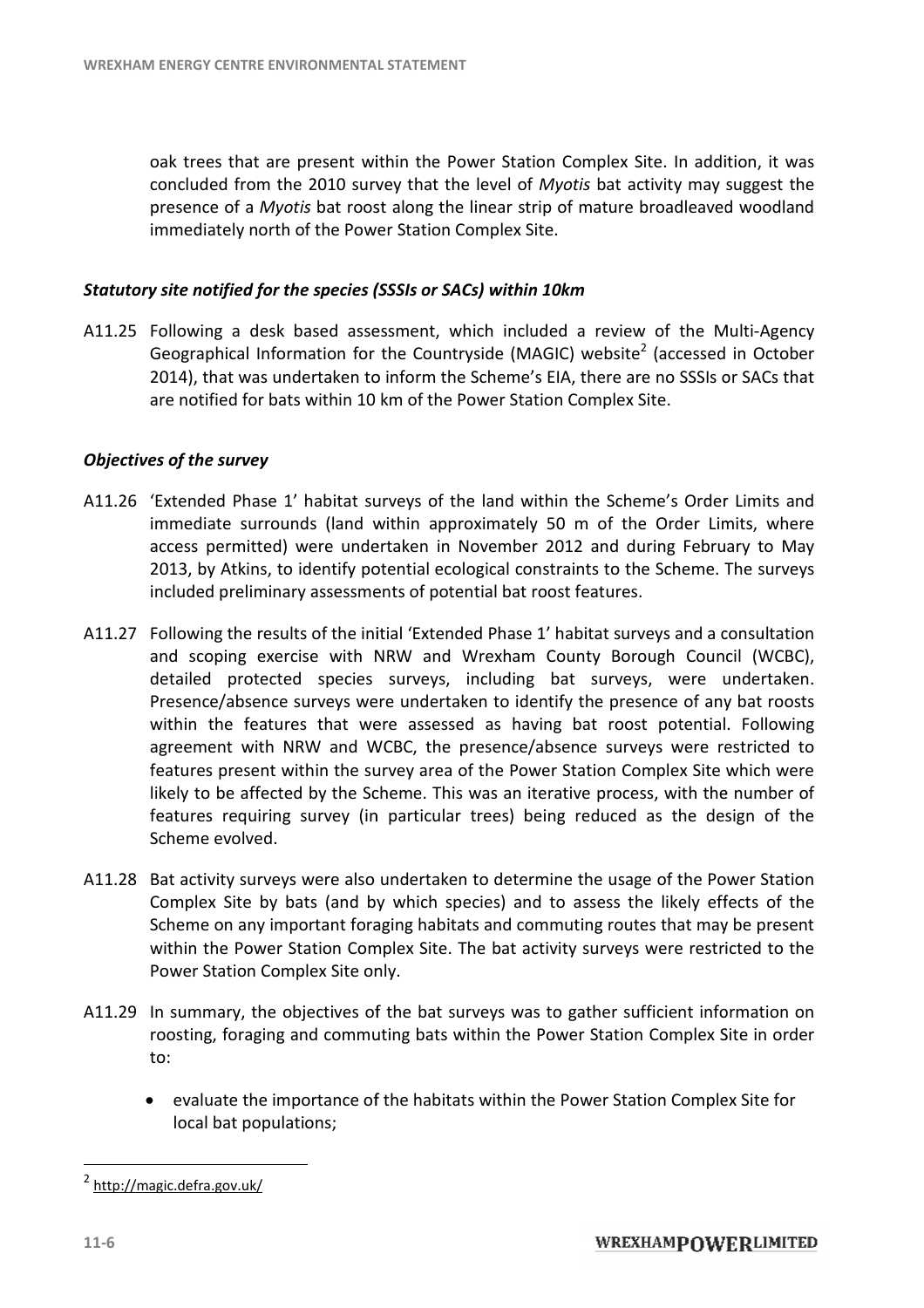- identify the potential effects of the Scheme on the local bat population and determine whether the Scheme is likely to have a significant effect on the population;
- aid in the design of the Scheme to avoid potential adverse effects on the local bat population or to design appropriate mitigation and/or compensation measures for potential adverse effects; and potential adverse effects on the local bat<br>gation and/or compensation measures for<br>uropean Protected Species (EPS)<br>itation Complex Site and the Scheme Order
- potential adverse effects; and<br>• provide information to support a NRW European Protected Species (EPS) 'development' licence.

#### *Scaled plan/map of survey area*

A11.30 The survey area, in relation to the Power Station Complex Site and the Limits, is indicated on Figure 11.3 in the ES, which illustrates the results of the Limits, is indicated on Figure 11.3 in the ES, which illustrates the results of the 'Extended Phase 1' habitat survey. Target Notes are provided to highlight and describe specific ecological features of interest (see Appendix 11.1 of the ES).

#### *Site/habitat description*

- A11.31 The Power Station Complex Site is located approximately 3.5 km to the east of Wrexham within the boundary of WCBC. The Power Station Complex Site, known as Kingmoor Park South, is situated within the eastern boundary of the large Wrexham<br>Industrial Estate, including an area of land formerly occupied by the Owens Corning<br>Fibreglass factory. To the south of the Power Station Co Industrial Estate, including an area of land formerly occupied by the Owens Corning Fibreglass factory. To the south of the Power Station Complex Site there is a large logistics warehouse and distribution centre operated by Norbert Dentressangle. Immediately west of the Power Station Complex Site is a Kellogg's food processing complex. This includes a range of tall industrial structures, including ch north and east of the Power Station Complex Site, the land predominantly comprises pastoral farmland with fields of improved grassland bound by hedgerow. warehouse and distribution centre operated by<br>ely west of the Power Station Complex Site is a<br>This includes a range of tall industrial structures, in<br>l east of the Power Station Complex Site, the land<br>armland with fields o ion Complex Site, known as<br>
idary of the large Wrexham<br>
pied by the Owens Corning<br>
pmplex Site there is a large<br>
by Norbert Dentressangle.<br>
a Kellogg's food processing<br>
, including chimneys. To the
- A11.32 The Power Station Complex Site comprises a parcel of mixed brownfield and greenfield land. The footprint of the Power Station Complex is located to the west of the Power Station Complex Site and comprises a level area of hard-standing, amenity grassland and semi-improved neutral grassland and a pond. There are also mature trees and patches of scattered scrub. The central and northern extents of the Power Station Complex Site predominantly comprises fields of semi-improved neutral grassland and improved grassland bound by hedgerow and dense scrub, with a pond located in a field improved grassland bound by hedgerow and dense scrub, with a pond located in a field<br>of improved grassland. The southern extents of the Power Station Complex Site predominantly comprises a mosaic of brownfield habitat, i.e. hard-standing, predominantly comprises a mosaic of brownfield habitat, i.e. hard-standing,<br>ephemeral/short-perennial vegetation and spoil mounds (associated with previous industrial use by fibre-glass factory), with smaller areas of dense/scattered scrub, marshy grassland, semi-improved neutral grassland and scattered trees. There are two ponds within the southern extents of the Power Station Complex Site. Station Complex Site is bound along its eastern and northern boundaries by mature nt of the Power Station Complex is located to the west of the Power<br>Site and comprises a level area of hard-standing, amenity grassland<br>ed neutral grassland and a pond. There are also mature trees and<br>ered scrub. The centr perennial vegetation and spoil mounds (associated with previous fibre-glass factory), with smaller areas of dense/scattered scrub, semi-improved neutral grassland and scattered trees. There are two southern extents of the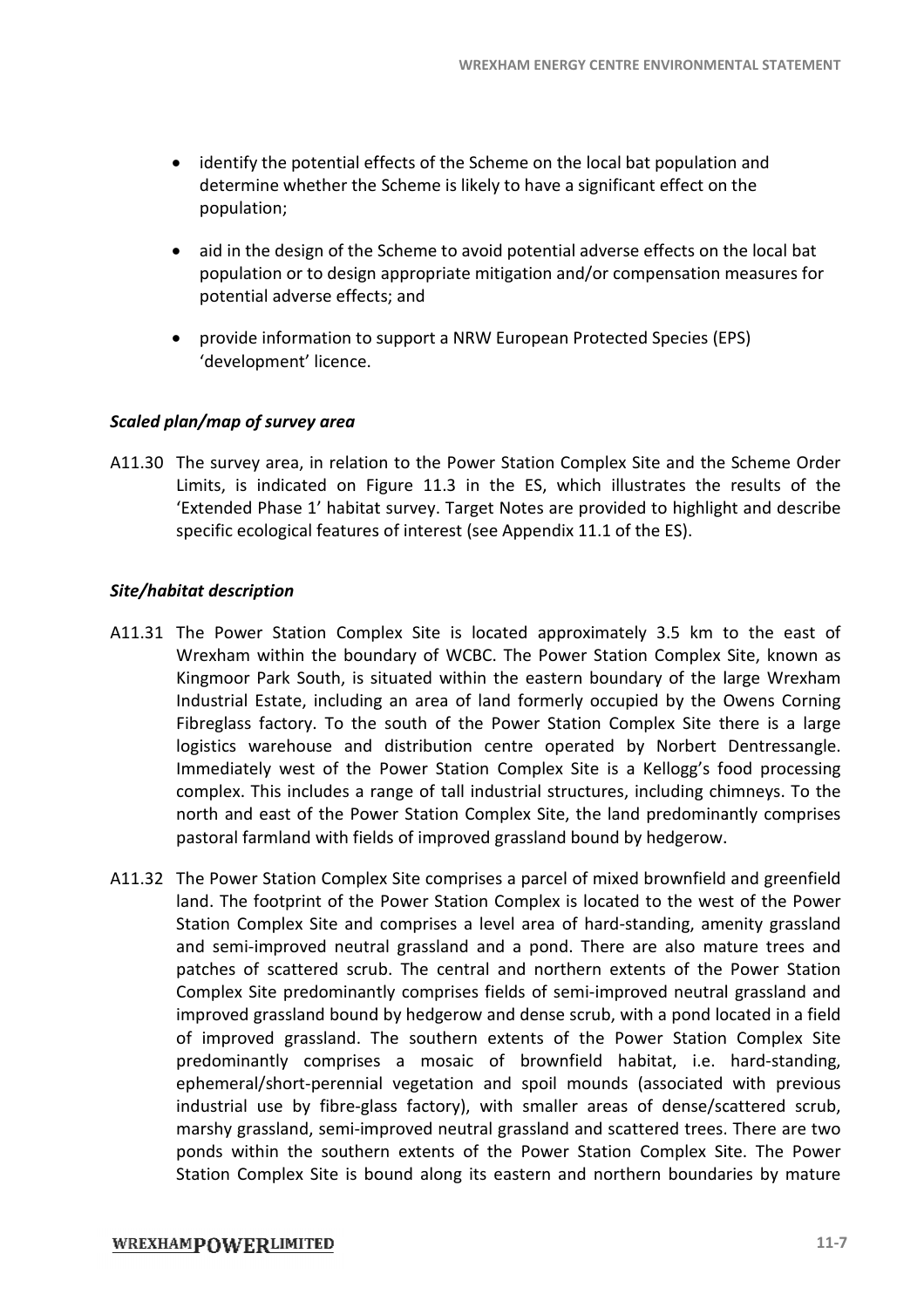trees and hedges. The tree belt along the northern site boundary, running on an east to west alignment, contains a number of trees subject to a Tree Preservation Order. trees and hedges. The tree belt along the northern site boundary, running on an east to<br>west alignment, contains a number of trees subject to a Tree Preservation Order.<br>A11.33 Eight of the mature trees that have been asses

- including the tree that has been confirmed as a roost and the tree that is possibly a roost, and which will be removed (or pruned in the case of the confirmed roost) during the preliminary works stage of construction are present as boundary trees along a track that runs through the footprint of the Power Station Complex. The remaining three trees with bat roost potential, which will be removed, are located around the perimeter trees with bat roost potential, which will be removed, are located around the perimeter<br>of the level area of hardstanding. All of these trees are pedunculate oaks. In addition to these trees, there are other mature trees scattered across the Power Station Complex Site that have bat roost potential and the tree belt along the northern site boundary has numerous mature trees with high bat roost potential.
- A11.34 The mosaic of habitats present within the Power Station Complex Site, including the presence of semi-improved neutral grassland, ponds and linear features such as hedgerow and tree boundaries, provide foraging and commuting habitat of moderat value to foraging and commuting bats, particularly as there is habitat connectivity from the Power Station Complex Site to the wider pastoral landscape. presence of semi-improved neutral grassland, ponds and linear features such a<br>hedgerow and tree boundaries, provide foraging and commuting habitat of moderat<br>value to foraging and commuting bats, particularly as there is h

#### *Field survey(s)*

A11.35 All surveys were undertaken by suitably experienced ecologists and were led by NRW All surveys were undertaken by suitably experienced ecologists and were led by NRW<br>licensed bat surveyors. Surveys in 2013 were undertaken by Atkins and surveys in 2014 were undertaken by Quants Environmental Ltd.

#### *Preliminary Roost Assessments*

- were undertaken by Quants Environmental Ltd.<br>
Preliminary Roost Assessments<br>
A11.36 During the 'Extended Phase 1' walkover surveys, which were undertaken in November 2012 and during February to May 2013, the potential for trees and buildings to support roosting bats was assessed according to the categories provided in Tables 1 and 2 below. The categories are based on a survey effort which included an external below. The categories are based on a survey effort which included an external inspection of buildings and viewing trees from the ground with the aid of binoculars. The categories were used as an initial assessment tool to aid recommendations for The categories were used as an initial assessment tool to aid recommendations for<br>further survey, if necessary. The assessment was limited to visual assessments and external inspections undertaken from the ground only. Where access allowed, features were inspected with the aid of an endoscope, torch and examination mirror to determine the actual or likely presence of bats. Fight of the mature trees that have been assessed as having bat roost potential,<br>Fight of the mathemole than the smooth media of the membershing on the theoretic proofs, and which will be rememinary works stage of construc weys, which were undertaken in November<br>potential for trees and buildings to support<br>he categories provided in Tables 1 and 2<br>urvey effort which included an external<br>om the ground with the aid of binoculars.<br>essment tool t
- determine the actual or likely presence of bats.<br>A11.37 With regard to trees, the following ecological features that are considered to be of value to roosting bats were recorded:
	- holes/hollows/cavities:
	- cracks or splits in major limbs;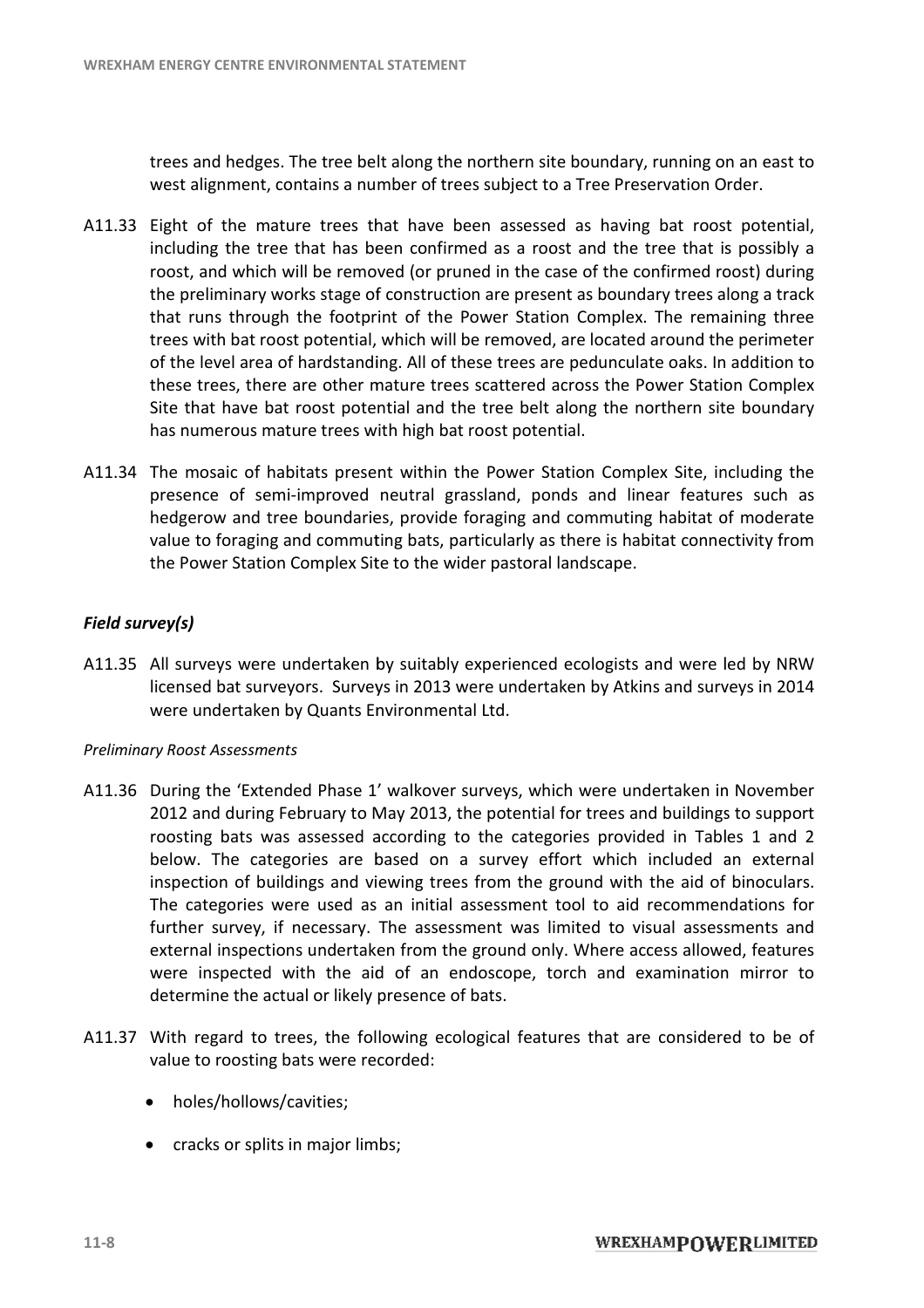- loose bark:
- · dense, thick-stemmed ivy.

A11.38 With regard to buildings, the following features were afforded particular attention:

- dense, thick-stemmed ivy.<br>With regard to buildings, the following features were afforded particular attent<br>• holes in walls, pipes, and gaps behind window frames, lintels and doorways;
- · cracks and crevices in stonework and brickwork;
- gaps between ridge tiles and ridge and roof tiles (e.g. where mortar has fallen out); • cracks and crevices in stonework and brickwork;<br>• gaps between ridge tiles and ridge and roof tiles<br>• gaps between lintels above doors and windows;
- 
- broken or lifted roof tiles, and lifted lead flashing;
- · gaps between the eaves, soffit boards and outside walls; boards
- · gaps behind weatherboarding, hanging tiles and fascia boarding;
- · possible entry and exit points around the eaves, soffits, fascia and barge boarding, under tiles.
- A11.39 Whilst the categories in Tables 1 and 2 below attempt a standard terminology, there will be instances where an experienced bat surveyor may categorise a tree or building as having lower potential to support roosting bats than based purely on the features of the tree or building. For example, sources of disturbance may reduce the potential of a feature to support roosting bats, such as exterior light spillage reducing the potential for light sensitive species. The potential of a tree or structure which appears to h features suitable for roosting bats but which is isolated from suitable foraging and commuting habitat may also be reduced. Conversely, good foraging and commuting habitat directly adjacent to a tree, building or other structure can enhance the potential for roosting bats. gaps behind weatherboarding, hanging tiles and fascia boarding;<br>possible entry and exit points around the eaves, soffits, fascia and barge boarding,<br>under tiles.<br>list the categories in Tables 1 and 2 below attempt a standa feature to support roosting bats, such as exterior light spillage reducing the potential<br>for light sensitive species. The potential of a tree or structure which appears to have<br>features suitable for roosting bats but which frames, lintels and doorways;<br>k;<br>ss (e.g. where mortar has fallen out);<br>s;<br>mg;<br>ide walls;<br>d fascia boarding;<br>s, soffits, fascia and barge boarding,<br>ttempt a standard terminology, there<br>vyor may categorise a tree or buildin

#### **Table 1: Assessment of Tree Potential to Support Roosting Bats**

| Category<br>(Potential to<br><b>Support</b><br><b>Roosting Bats</b> | <b>Description</b>                                                                                                                                                                                                                                                                                      |
|---------------------------------------------------------------------|---------------------------------------------------------------------------------------------------------------------------------------------------------------------------------------------------------------------------------------------------------------------------------------------------------|
| Negligible<br>potential                                             | Tree contains no suitable features for roosting bats. These can include young<br>trees without ivy and without loose bark and obvious cracks/fissures.<br>Usually saplings, semi-mature specimens with a small girth or mature trees<br>which do not tend to form fissures as readily such as sycamore. |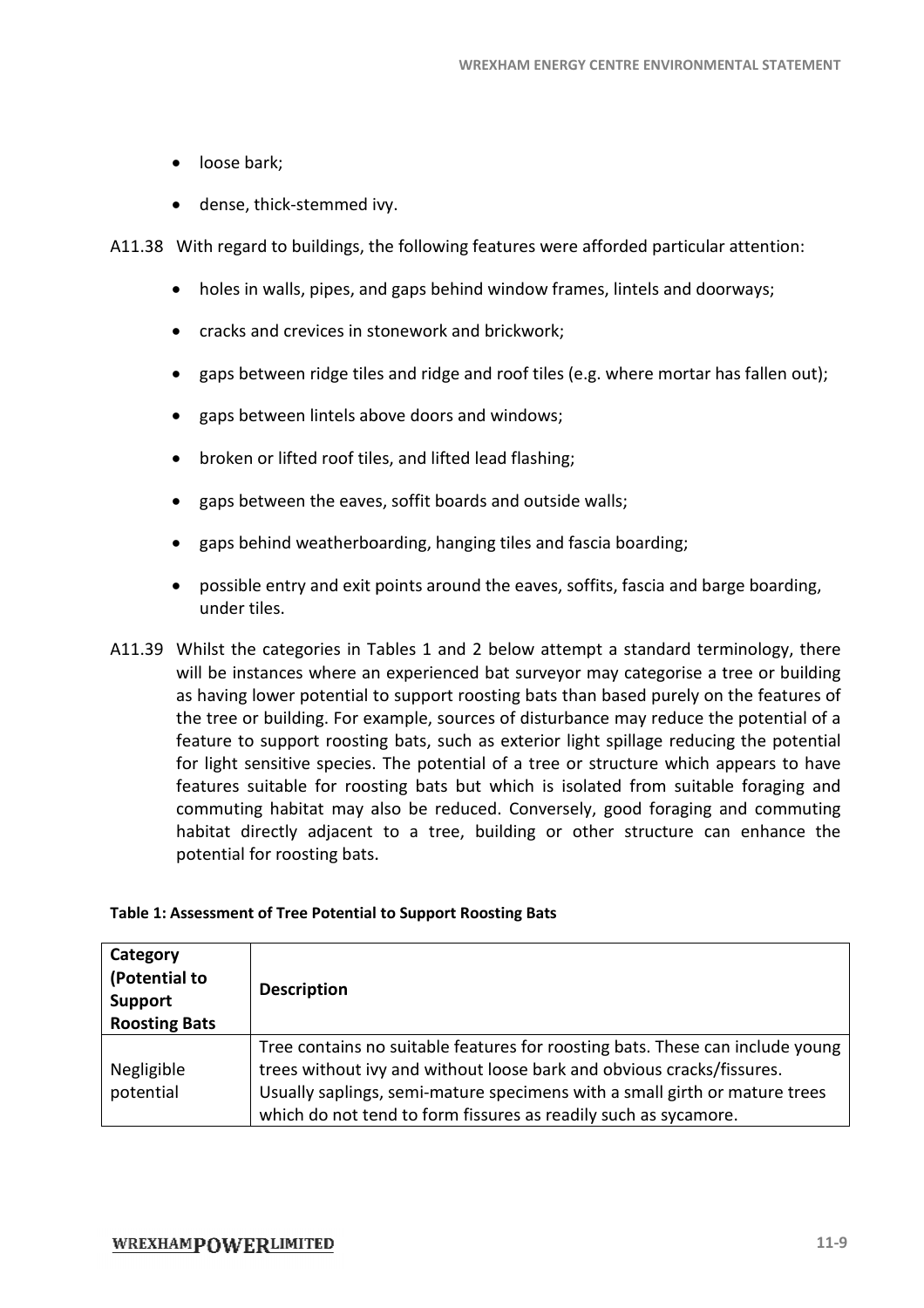| Category<br>(Potential to<br><b>Support</b><br><b>Roosting Bats</b> | <b>Description</b>                                                                                                                                                                                                                                                                                                                |
|---------------------------------------------------------------------|-----------------------------------------------------------------------------------------------------------------------------------------------------------------------------------------------------------------------------------------------------------------------------------------------------------------------------------|
| Low potential                                                       | Tree contains limited features suitable for roosting bats. Usually young<br>(sapling or semi-mature) trees with some ivy or some loose bark <sup>3</sup> but no<br>obvious cracks or fissures. No evidence of bats found (e.g.<br>droppings/staining).                                                                            |
| Moderate<br>potential                                               | Tree contains some features suitable for roosting bats. Trees with some<br>cracks or fissures <sup>4</sup> and/or large amounts of ivy/loose bark. Usually semi-<br>mature or mature specimens. Trees tend not to have large splits, hollow<br>trunks or woodpecker holes. No evidence of bats found.                             |
| High potential                                                      | Tree contains features that are highly desirable for roosting bats. Trees with<br>woodpecker holes/large cracks and/or crevices. Often with a hollow trunk.<br>May support very dense ivy. No evidence of bats found.                                                                                                             |
| Confirmed roost                                                     | Bats discovered roosting within the tree, or recorded emerging/entering a<br>tree at dusk/dawn. Trees found to contain conclusive evidence of<br>occupation by bats, such as bat droppings. A confirmed roost record (as<br>supplied by an established source such as the local bat group) would also fall<br>into this category. |

#### **Table 2: Assessment of Building Potential to Support Roosting Bats**

| Low potential                                   | Tree contains limited features suitable for roosting bats. Usually young<br>(sapling or semi-mature) trees with some ivy or some loose bark <sup>3</sup> but no<br>obvious cracks or fissures. No evidence of bats found (e.g.<br>droppings/staining).                                                                                                                                                                                   |
|-------------------------------------------------|------------------------------------------------------------------------------------------------------------------------------------------------------------------------------------------------------------------------------------------------------------------------------------------------------------------------------------------------------------------------------------------------------------------------------------------|
| Moderate<br>potential                           | Tree contains some features suitable for roosting bats. Trees with some<br>cracks or fissures <sup>4</sup> and/or large amounts of ivy/loose bark. Usually semi-<br>mature or mature specimens. Trees tend not to have large splits, hollow<br>trunks or woodpecker holes. No evidence of bats found.                                                                                                                                    |
| High potential                                  | Tree contains features that are highly desirable for roosting bats. Trees with<br>woodpecker holes/large cracks and/or crevices. Often with a hollow trunk.<br>May support very dense ivy. No evidence of bats found.                                                                                                                                                                                                                    |
| Confirmed roost                                 | Bats discovered roosting within the tree, or recorded emerging/entering a<br>tree at dusk/dawn. Trees found to contain conclusive evidence of<br>occupation by bats, such as bat droppings. A confirmed roost record (as<br>supplied by an established source such as the local bat group) would also fall<br>into this category.                                                                                                        |
|                                                 | Table 2: Assessment of Building Potential to Support Roosting Bats                                                                                                                                                                                                                                                                                                                                                                       |
| <b>Category</b><br>(Potential to                |                                                                                                                                                                                                                                                                                                                                                                                                                                          |
| <b>Support</b>                                  | <b>Description</b>                                                                                                                                                                                                                                                                                                                                                                                                                       |
| <b>Roosting Bats</b><br>Negligible<br>potential | Buildings with no features capable of supporting roosting bats. Often these<br>buildings are of a 'sound' well-sealed nature, or have a single skin and no<br>roof void. They tend to have high interior light-levels, and little or no<br>insulation. Buildings without any roofs may also fall into this category.                                                                                                                     |
| Low potential                                   | Buildings with limited features for roosting bats (e.g. shallow crevices where<br>mortar is missing between building blocks/bricks). They may have open<br>locations which may be subject to large temperature fluctuations and bat-<br>access points may be constrained. No evidence of bats found (e.g.<br>droppings/staining). Buildings may be surrounded by poor or sub-optimal<br>bat foraging habitat. No evidence of bats found. |
| Moderate<br>potential                           | Buildings with some features suitable for roosting bats. Buildings usually of<br>brick or stone construction with a small number of features of potential<br>value to roosting bats e.g. loose roof/ridge tiles, gaps in brickwork, gaps                                                                                                                                                                                                 |

 $3$  In some areas loose bark can be important for species such as barbastelle and, in the right geographic location, could be a feature providing high potential for this species.

 $^4$  Crack or fissures should be sheltered from rain and wind to be of potential for roosting bats, for example a tree with a large crevice which is open at the top and becomes wet during rain would not be suitable for roosting bats.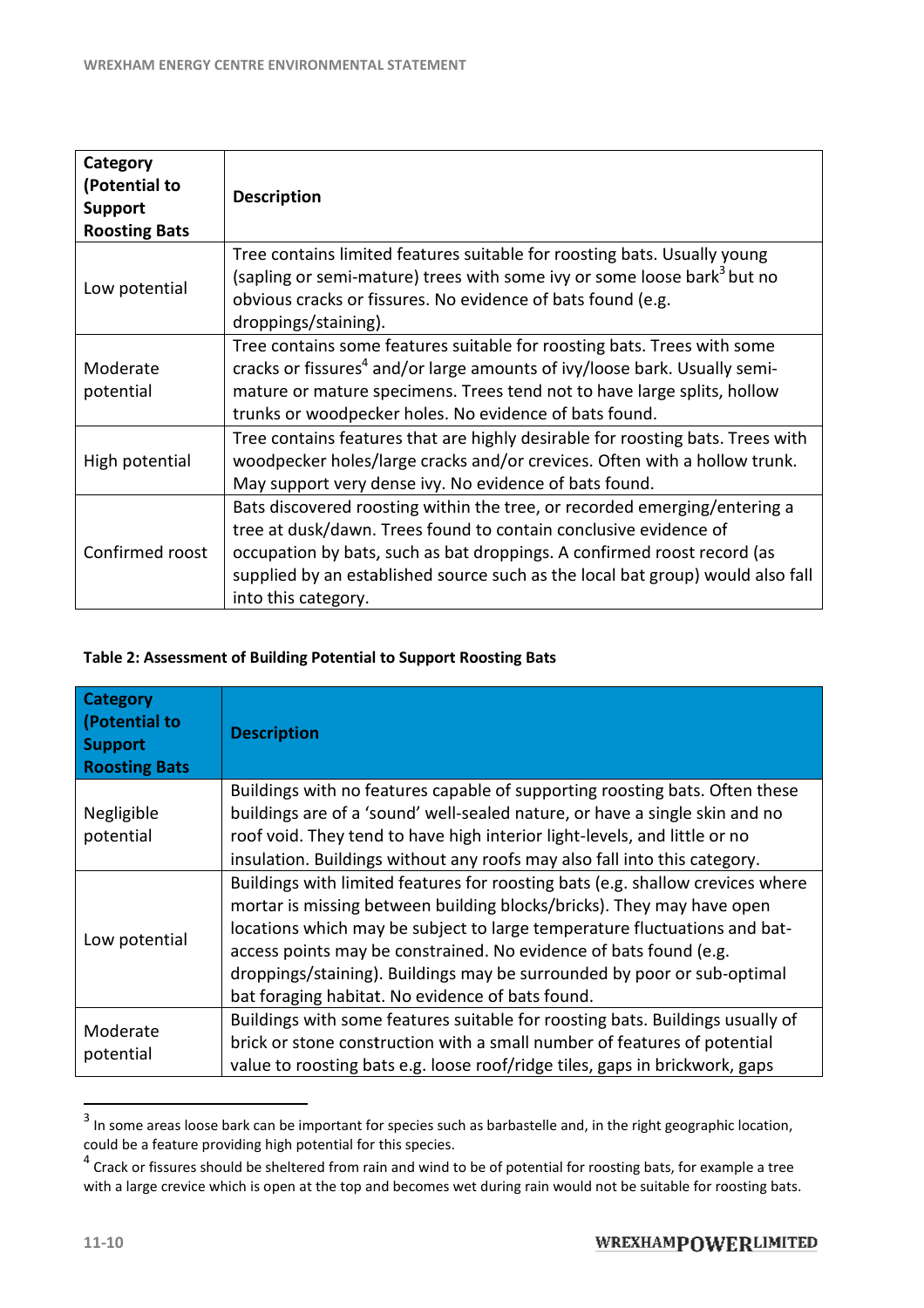| <b>Category</b><br>(Potential to<br><b>Support</b><br><b>Roosting Bats</b> | <b>Description</b>                                                                                                                                                                                                                                                                                                                      |
|----------------------------------------------------------------------------|-----------------------------------------------------------------------------------------------------------------------------------------------------------------------------------------------------------------------------------------------------------------------------------------------------------------------------------------|
|                                                                            | under fascia boards, and/or warm sealed roof-spaces with under-felt. These                                                                                                                                                                                                                                                              |
|                                                                            | buildings may be used as occasional or transient roosts in the summer, but<br>are unsuitable for large colonies. No evidence of bats found.                                                                                                                                                                                             |
| High potential                                                             | Buildings with a large number of features or extensive areas of obvious<br>potential for roosting bats. Generally they have sheltered locations, with a<br>stable temperature regime and suitable bat-access points. Could be suitable<br>for a maternity roost. No evidence of bats found.                                             |
| Confirmed roost                                                            | Bats discovered roosting within the building, or recorded emerging/entering<br>the building at dusk/dawn. Building found to contain conclusive evidence of<br>occupation by bats, such as bat droppings. A confirmed record (as supplied<br>by an established source such as the local bat group) would also apply to this<br>category. |
| Presence/Absence Surveys                                                   |                                                                                                                                                                                                                                                                                                                                         |
| A11.40                                                                     | Following preliminary roost assessments of ecological features for their potential to<br>support roosting bats, presence/absence surveys were undertaken to identify the<br>presence of any roosts within the features that were assessed as having bat roost                                                                           |

#### *Presence/Absence Surveys*

- support roosting bats, presence/absence surveys were undertaken to identify the presence of any roosts within the features that were assessed as having bat roost potential. The presence/absence surveys were restricted to features present within the potential. The presence/absence surveys were restricted to features present within the<br>survey area of the Power Station Complex Site which were likely to be affected by the Scheme.
- A11.41 Following Bat Surveys: Good Practice Guidelines, 2nd Edition (Hundt, L, 2012), the presence/absence surveys comprised a suite of dusk emergence surveys and pre-dawn presence/absence surveys comprised a suite of dusk emergence surveys and pre-dawn<br>re-entry surveys to record bats emerging from or re-entering the features that were assessed as having bat roost potential and which may be affected by the Scheme.
- A11.42 A total of twenty-nine trees and one building within the survey area of the Power A total of twenty-nine trees and one building within the survey area of the Power<br>Station Complex Site were subject to presence/absence surveys. The locations of the trees that were surveyed are indicated on Figure 11.5 in the ES (Trees with B Potential) and the location of the building that was surveyed is indicated on Figure 11.3<br>(Phase 1 Habitat Survey Plan, see TN 10). Features assessed as having high bat roost<br>potential were subject to two dusk emergence su (Phase 1 Habitat Survey Plan, see TN 10). Features assessed as having high bat roost potential were subject to two dusk emergence surveys and a pre-dawn re features assessed as having moderate bat roost potential were subject to one dusk<br>emergence survey and a pre-dawn re-entry survey; features assessed as having low bat emergence survey and a pre-dawn re-entry survey; features assessed roost potential were subject to one dusk emergence survey. Subject to suitable weather conditions, dusk emergence surveys were undertaken from thirty minutes<br>before sunset and continued for up to two hours after sunset. Pre-dawn re-entry before sunset and continued for up to two hours after sunset. Pre-dawn re-entry surveys were undertaken from ninety minutes before sunrise and continued until surveys were undertaken from ninety minutes before sunrise and continued until<br>sunrise. All presence/absence surveys were undertaken with the aid of bat detectors (*Batbox Duet, Wildlife Acoustics Echo Meter EM3 and Pettersson D Duet, Echo D-200*). entering the features that were<br>be affected by the Scheme.<br>h the survey area of the Power<br>ce surveys. The locations of the<br>i in the ES (Trees with Bat Roost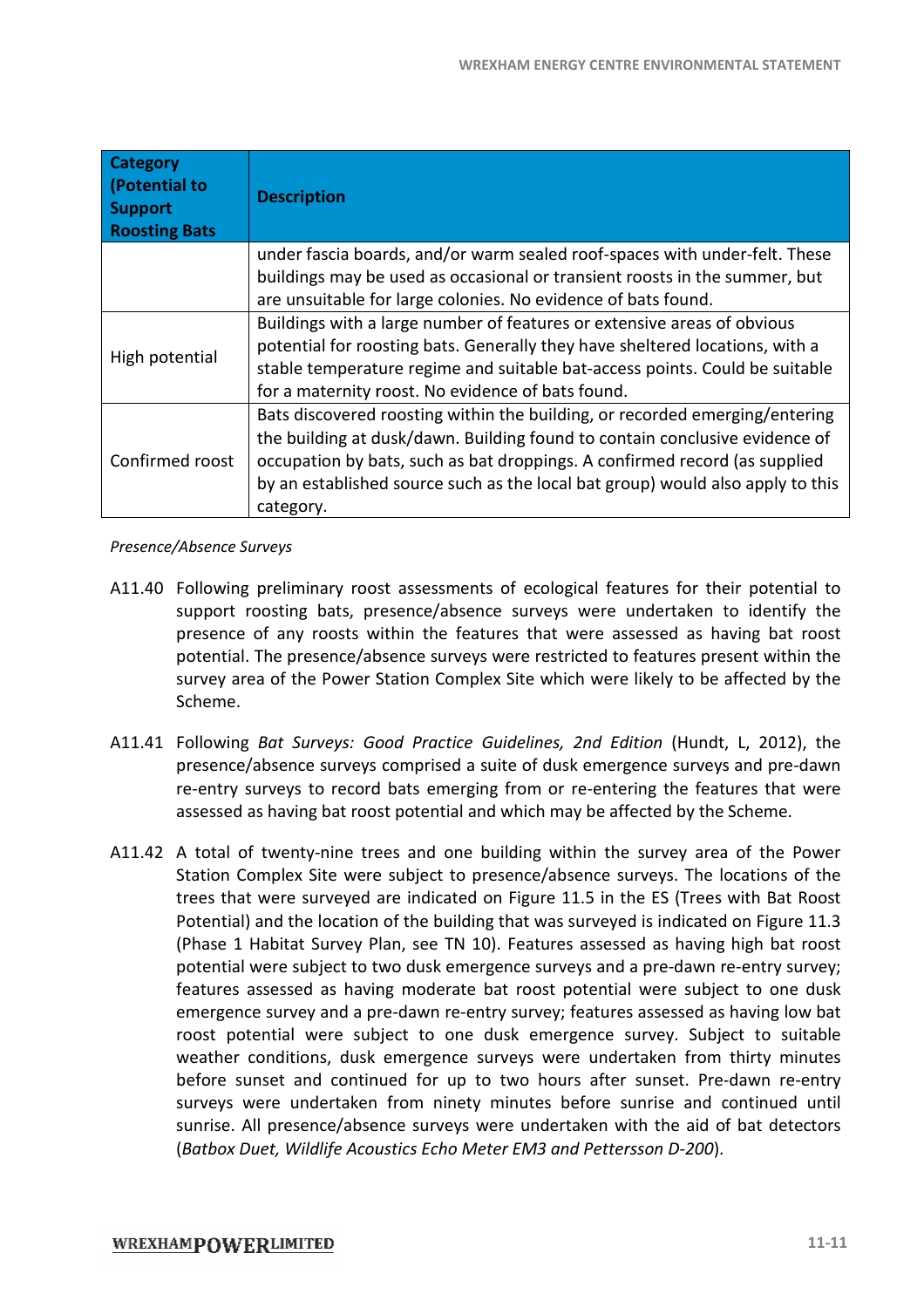A11.43 Table 3 below summarises the bat roost potential of the features within the survey Table 3 below summarises the bat roost potential of the features within the su<br>area of the Power Station Complex that were subject to presence/absence surveys.

| area of the Power Station Complex that were subject to presence/absence surveys. |                                                                                                           |  |  |  |
|----------------------------------------------------------------------------------|-----------------------------------------------------------------------------------------------------------|--|--|--|
| Table 3: Bat Roost Potential of Features Subject to Presence/Absence Surveys     |                                                                                                           |  |  |  |
| <b>Category (Potential to Support</b><br><b>Roosting Bats</b>                    | <b>Features</b>                                                                                           |  |  |  |
| Low potential                                                                    | Trees - TNs 33, 59, 62                                                                                    |  |  |  |
| Moderate potential                                                               | Building - TN 10; Trees - TNs 19, 36, 63                                                                  |  |  |  |
| High potential                                                                   | Trees - TNs 18, 20, 21, 22, 23, 25, 26, 29, 30, 31, 32, 35, 37,<br>38, 52, 53, 54, 55, 56, 57, 58, 60, 61 |  |  |  |

#### **Table 3: Bat Roost Potential of Features Subject to Presence/Absence Surveys Table 3:Bat**

A11.44 The survey effort, the dates of the surveys and the weather conditions recorded during 138, 52, 53, 54, 55, 56, 57, 58, 60, 61<br>The survey effort, the dates of the surveys and the weather conditions recorded during<br>the presence/absence surveys are provided in Table 4 below. It should be noted that, as the Scheme design evolved, the survey effort for some trees was not completed as they would no longer be impacted by the Scheme. This was particularly relevant to the<br>mature trees located along the tree belt along the northern site boundary. mature trees located along the tree belt along the northern site boundary.

| <b>Date</b>                | <b>Survey Type</b>                                             | <b>Sunset/Sunrise</b> | <b>Survey Times</b> | <b>Weather</b><br><b>Conditions</b>             |
|----------------------------|----------------------------------------------------------------|-----------------------|---------------------|-------------------------------------------------|
| 22 <sup>nd</sup> May 2013  | Dusk emergence<br>survey: trees<br>(TNs 37, 38)                | 21:16                 | $20:45 - 22:45$     | Dry (light<br>shower), 7-5°C,<br>gentle breeze  |
| $5^{\text{th}}$ June 2013  | Dusk emergence<br>survey: building<br>(TN 10)                  | 21:33                 | $20:57 - 23:00$     | Dry, 18-9°C, light<br>breeze, clear             |
| $13th$ June 2013           | Dusk emergence<br>survey: trees<br>(TNs 18,25)                 | 21:39                 | 21:09-23:09         | Dry (spell of<br>drizzle), 14-10°C,<br>cloudy   |
| $17th$ June 2013           | Dusk emergence<br>survey: trees<br>(TNs 29, 30, 31,<br>33)     | 21:41                 | $21:11 - 23:25$     | Dry, 19-15°C;<br>partly cloudy                  |
| $18^{\text{th}}$ June 2013 | Dusk emergence<br>survey: trees<br>(TNs 19, 20, 21,<br>22, 23) | 21:41                 | 21:11-23:15         | Dry, 19-15°C;<br>light air, cloudy              |
| $8th$ July 2013            | Dusk emergence<br>survey: trees<br>(TNs 26, 61, 62,<br>63)     | 21:37                 | 21:20-23:15         | Dry, 20-14°C,<br>partly cloudy,<br>light breeze |
| $9th$ July 2013            | Dusk emergence                                                 | 21:37                 | 21:20-23:5          | Dry, 22-14°C,                                   |

#### **Table 4: Survey Dates and Weather Conditions for Presence/Absence Surveys :for**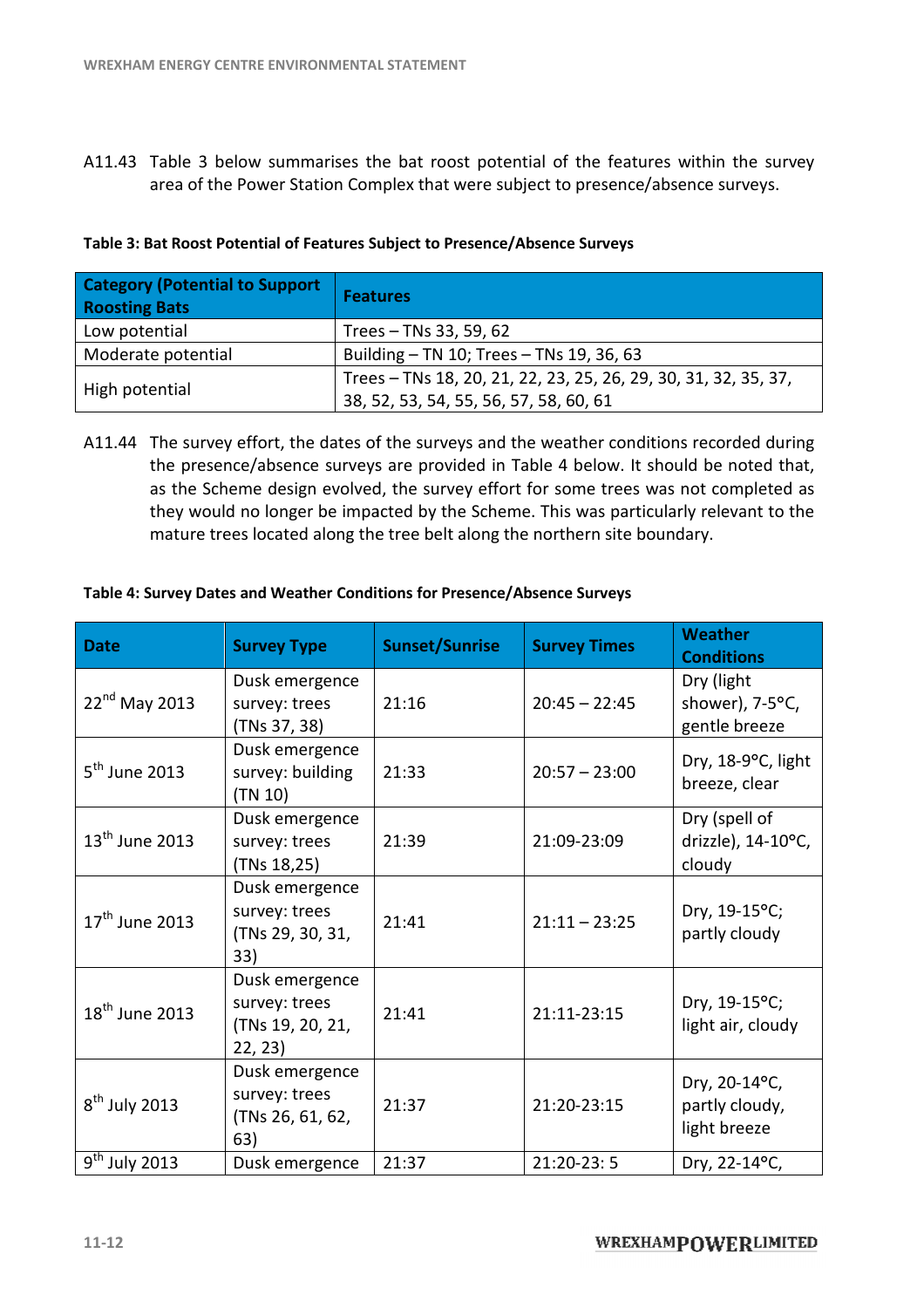| <b>Date</b>                  | <b>Survey Type</b>                                             | <b>Sunset/Sunrise</b> | <b>Survey Times</b> | <b>Weather</b><br><b>Conditions</b>                             |
|------------------------------|----------------------------------------------------------------|-----------------------|---------------------|-----------------------------------------------------------------|
|                              | survey: trees<br>(TNs 30, 31, 32)                              |                       |                     | clear, light<br>breeze                                          |
| $10^{\text{th}}$ July 2013   | Dusk emergence<br>survey: trees<br>(TNs 56. 57, 58,<br>59, 60) | 21:36                 | 21:11-23:00         | Dry, 20-19°C,<br>cloudy, light<br>breeze                        |
| $11th$ July 2013             | Pre-dawn re-<br>entry survey:<br>trees (TNs 37,<br>38)         | 05:00                 | 03:30-05:00         | Dry, cloudy, calm                                               |
| $16^{\text{th}}$ July 2013   | Dusk emergence<br>survey: trees<br>(TNs 35, 36)                | 21:30                 | 21:00-23:00         | Dry, 20-17°C,<br>partly cloudy,<br>light breeze                 |
| 17 <sup>th</sup> July 2013   | Pre-dawn re-<br>entry survey:<br>building (TN 10)              | 05:06                 | 03:36-05:06         | Dry, 14°C,<br>cloudy, calm                                      |
| 29 <sup>th</sup> July 2013   | Dusk emergence<br>survey: trees<br>(TNs 52, 54, 55)            | 21:13                 | $20:43 - 22:20$     | Dry, 22-17°C,<br>partly cloudy,<br>gentle to<br>moderate breeze |
| 30 <sup>th</sup> July 2013   | Pre-dawn re-<br>entry survey:<br>trees (TNs 18,<br>25)         | 05:26                 | $03:26 - 05:26$     | Dry, 13°C, partly<br>cloudy, light<br>breeze                    |
| $1st$ August 2013            | Dusk emergence<br>survey: trees<br>(TNs 52, 53, 60)            | 21:05                 | $08:35 - 23:05$     | Dry, 20°C, light<br>breeze, clear                               |
| 2 <sup>nd</sup> August 2013  | Pre-dawn re-<br>entry survey:<br>trees (TNs 19, 20,<br>21)     | 05:29                 | $03:59 - 05:29$     | Dry, 17°C, partly<br>cloudy, calm                               |
| 5 <sup>th</sup> August 2013  | Dusk emergence<br>survey: trees<br>(TNs 26, 61)                | 20:59                 | 20.30-22.00         | Dry, 15-13°C,<br>partly cloudy,<br>calm                         |
| $6th$ August 2013            | Pre-dawn re-<br>entry survey:<br>trees (TNs 22,<br>23)         | 05:37                 | 04:00-05:37         | Dry, 14-15°C,<br>partly cloudy,<br>light breeze                 |
| 11 <sup>th</sup> August 2014 | Dusk emergence<br>survey: trees<br>(TNs 37, 38)                | 20:30                 | $20:00 - 22:00$     | Dry, 16°C, partly<br>cloudy, light<br>breeze                    |
| 12 <sup>th</sup> August 2014 | Pre-dawn re-<br>entry survey:                                  | 05:30                 | $04:00 - 06:00$     | Dry, 13°C, partly<br>cloudy, light                              |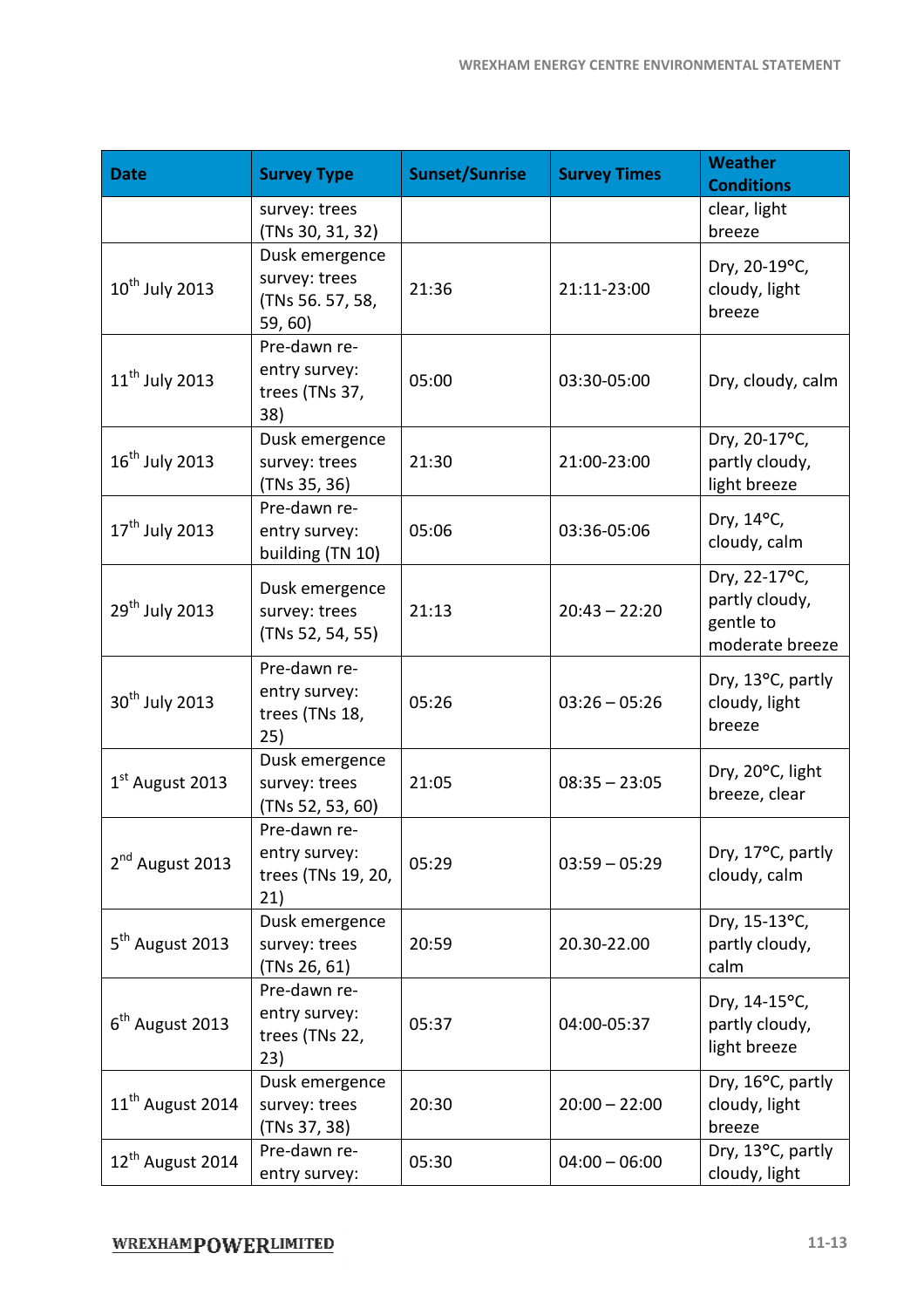| <b>Date</b>                                                                                                                                                                                                                                                                                                                                                                                                                                                                                                                                                                                                                           | <b>Survey Type</b>                                                    | <b>Sunset/Sunrise</b>                                  | <b>Survey Times</b>                                    | <b>Weather</b><br><b>Conditions</b>                    |
|---------------------------------------------------------------------------------------------------------------------------------------------------------------------------------------------------------------------------------------------------------------------------------------------------------------------------------------------------------------------------------------------------------------------------------------------------------------------------------------------------------------------------------------------------------------------------------------------------------------------------------------|-----------------------------------------------------------------------|--------------------------------------------------------|--------------------------------------------------------|--------------------------------------------------------|
|                                                                                                                                                                                                                                                                                                                                                                                                                                                                                                                                                                                                                                       | tree (TN 31, 32)                                                      |                                                        |                                                        | air/light breeze                                       |
| 12 <sup>th</sup> August 2014                                                                                                                                                                                                                                                                                                                                                                                                                                                                                                                                                                                                          | Dusk emergence<br>survey: trees<br>(TNs 25, 35)                       | 20:42                                                  | $20:30 - 22:00$                                        | Dry, 16°C,<br>cloudy, light<br>air/light breeze        |
| 13 <sup>th</sup> August 2014                                                                                                                                                                                                                                                                                                                                                                                                                                                                                                                                                                                                          | Dusk emergence<br>survey: trees (TN<br>32, 21)                        | 20:45                                                  | $20:15 - 23:00$                                        | Dry, 15°C, partly<br>cloudy, light<br>air/light breeze |
| 14 <sup>th</sup> August 2014                                                                                                                                                                                                                                                                                                                                                                                                                                                                                                                                                                                                          | Pre-dawn re-<br>entry survey:<br>trees (TN 30, 35,<br>36, 61)         | 05:30                                                  | $04:00 - 06:30$                                        | Dry, 11°C, partly<br>cloudy,<br>calm/light air         |
| 14 <sup>th</sup> August 2014                                                                                                                                                                                                                                                                                                                                                                                                                                                                                                                                                                                                          | Dusk emergence<br>survey: trees<br>(TNs 22, 23)                       | 20:45                                                  | $20:00 - 22:00$                                        | Dry, 10°C, partly<br>cloudy, light<br>air/light breeze |
| 18 <sup>th</sup> August                                                                                                                                                                                                                                                                                                                                                                                                                                                                                                                                                                                                               | Dusk emergence<br>survey: trees<br>(TNs 18, 20)                       | 20:31                                                  | $20:00 - 22:00$                                        | Dry, 11°C, partly<br>cloudy, light<br>air/light breeze |
| 20 <sup>th</sup> August 2014                                                                                                                                                                                                                                                                                                                                                                                                                                                                                                                                                                                                          | Pre-dawn re-<br>entry survey:<br>trees (TNs 26,<br>60)                | 05:52                                                  | $04:02 - 06:30$                                        | Dry, 9°C, partly<br>cloudy, light<br>air/light breeze  |
| 8 <sup>th</sup> September<br>2014                                                                                                                                                                                                                                                                                                                                                                                                                                                                                                                                                                                                     | Pre-dawn re-<br>entry survey:<br>tree (TN 29)                         | 06:34                                                  | $05:04 - 06:34$                                        | Dry, 10°C, partly<br>cloudy, light<br>air/light breeze |
| Pre-dawn re-<br>9 <sup>th</sup> September<br>$05:06 - 06:36$<br>06:36<br>entry survey:<br>2014<br>tree $(TN 63)$                                                                                                                                                                                                                                                                                                                                                                                                                                                                                                                      |                                                                       | Dry, 10°C, partly<br>cloudy, light<br>air/light breeze |                                                        |                                                        |
| 10 <sup>th</sup> September<br>2014                                                                                                                                                                                                                                                                                                                                                                                                                                                                                                                                                                                                    | Dusk emergence<br>survey: tree (TN<br>19:39<br>$19:09 - 21:09$<br>29) |                                                        | Dry, 14°C, partly<br>cloudy, light<br>air/light breeze |                                                        |
| <b>Activity Surveys</b>                                                                                                                                                                                                                                                                                                                                                                                                                                                                                                                                                                                                               |                                                                       |                                                        |                                                        |                                                        |
| A11.45 Following Bat Surveys: Good Practice Guidelines, 2nd Edition (Hundt, L, 2012), the bat<br>activity surveys comprised a suite of acoustic transect surveys and acoustic automated<br>surveys to determine the levels of bat activity across the Power Station Complex Site.                                                                                                                                                                                                                                                                                                                                                     |                                                                       |                                                        |                                                        |                                                        |
| The transect surveys, which were walked at a constant speed, comprised dusk surveys<br>A11.46<br>that were undertaken from approximately fifteen minutes before sunset and continued<br>for at least two hours, subject to suitable weather conditions. The transect route was<br>designed to incorporate habitat features present within the Power Station Complex Site<br>with potential for use by foraging and commuting bats and ensured that the Power<br>Station Complex Site was adequately sampled within the recommended survey time.<br>Listening points were included in the transect route to ensure sampling across the |                                                                       |                                                        |                                                        |                                                        |

#### *Activity Surveys*

- A11.45 Following Bat Surveys: Good Practice Guidelines, 2nd Edition (Hundt, L, 2012), the bat activity surveys comprised a suite of acoustic transect surveys and acoustic automated<br>surveys to determine the levels of bat activity across the Power Station Complex Site. surveys to determine the levels of bat activity across the Power Station Complex Site.
- A11.46 The transect surveys, which were walked at a constant speed, comprised dusk surveys that were undertaken from approximately fifteen minutes before sunset and continued for at least two hours, subject to suitable weather conditions. The transect route was designed to incorporate habitat features present within the Power Station Complex Site with potential for use by foraging and commuting bats and ensured that the Power<br>Station Complex Site was adequately sampled within the recommended survey time. Station Complex Site was adequately sampled within the recommended survey time. Listening points were included in the transect route to ensure sampling across the t, L, 2012), the bat<br>acoustic automated<br>on Complex Site.<br>prised dusk surveys<br>nset and continued<br>transect route was<br>tation Complex Site<br>red that the Power<br>ended survey time.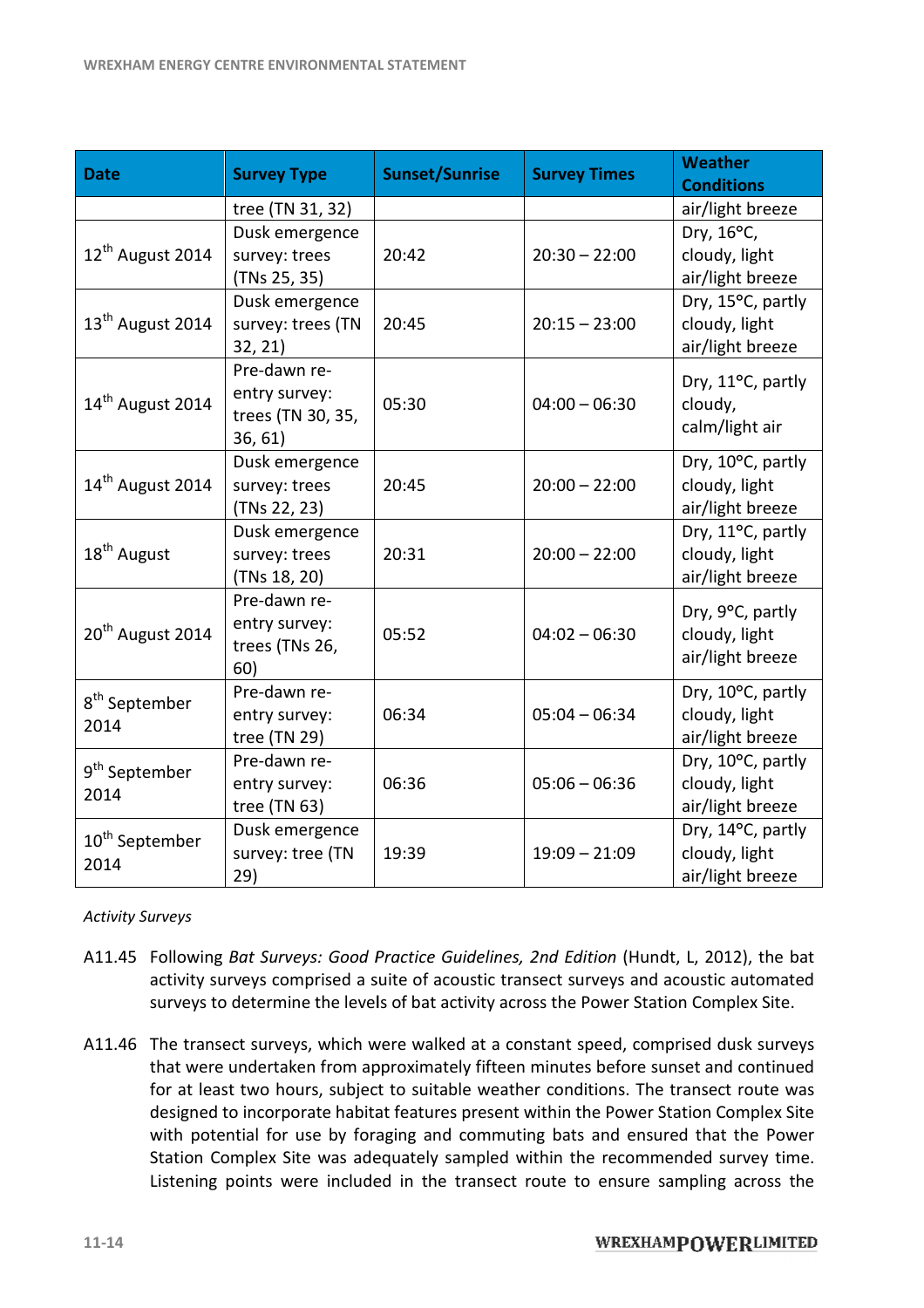different habitats present within the Power Station Complex Site was evenly distributed; the surveyor stopped to observe and record bat activity for three minutes at each listening point. The transect route is indicated on Figure 11.6 in the ES (Bat Activity Survey – Transect Route and Locations of Automated Surveys). In 2013, one Activity Survey – Transect Route and Locations of Automated Surveys). In 2013, one<br>transect survey was undertaken per month during May to July inclusive. In 2014, one transect survey was undertaken per month during August to September inclusive.

A11.47 The survey effort, the dates of the surveys and the weather conditions recorded during the transect surveys are provided in Table 5 below.

| <b>Date</b>                       | <b>Survey Type</b>      | <b>Sunset/Sunrise</b> | <b>Survey Times</b>                                                       | <b>Weather</b><br><b>Conditions</b>                                                    |
|-----------------------------------|-------------------------|-----------------------|---------------------------------------------------------------------------|----------------------------------------------------------------------------------------|
| 28 <sup>th</sup> May 2013         | Dusk transect<br>survey | 21:23                 | $21:23 - 22:00$<br>(survey<br>abandoned at<br>22:00 due to<br>heavy rain) | Heavy rain, 10-<br>8°C, cloudy, light<br>breeze                                        |
| $10^{\text{th}}$ June 2013        | Dusk transect<br>survey | 21:37                 | $21:37 - 23:37$                                                           | Dry, 14-11°C,<br>light breeze,<br>partly cloudy                                        |
| 24 <sup>th</sup> July 2013        | Dusk transect<br>survey | 21:19                 | $21:04 - 23:30$                                                           | Dry (spell of light<br>drizzle), 24-21°C,<br>calm, cloudy                              |
| 12 <sup>th</sup> August 2014      | Dusk transect<br>survey | 20:45                 | $20:25 - 23:00$                                                           | Light rain to start<br>and then dry, 15-<br>12°C, light<br>air/light breeze,<br>cloudy |
| 9 <sup>th</sup> September<br>2014 | Dusk transect<br>survey | 19:42                 | $19:30 - 21:42$                                                           | Dry (rain at<br>21:00), 14-12°C,<br>light breeze,<br>partly cloudy                     |

#### **Table 5: Survey Dates and Weather Conditions for Transect Surveys**

A11.48 The automated surveys, which were used to increase the activity survey effort and sampling time, comprised the use of an automated detector system across the Power sampling time, comprised the use of an automated detector system across the Power<br>Station Complex Site. The automated detector system was programmed to collect data for three consecutive nights and to record from thirty minutes before sunset until two hours after sunset and from two hours before sunrise until sunrise. The survey effort allowed for automated surveys to be undertaken at two locations per month. In 2013, the automated surveys were undertaken in May, June and July. In 2014, automated surveys were undertaken in August and September. The locations of the automated detector systems are indicated on Figure 11.6 (Bat Activity Survey - Transect Route and Locations of Automated Surveys).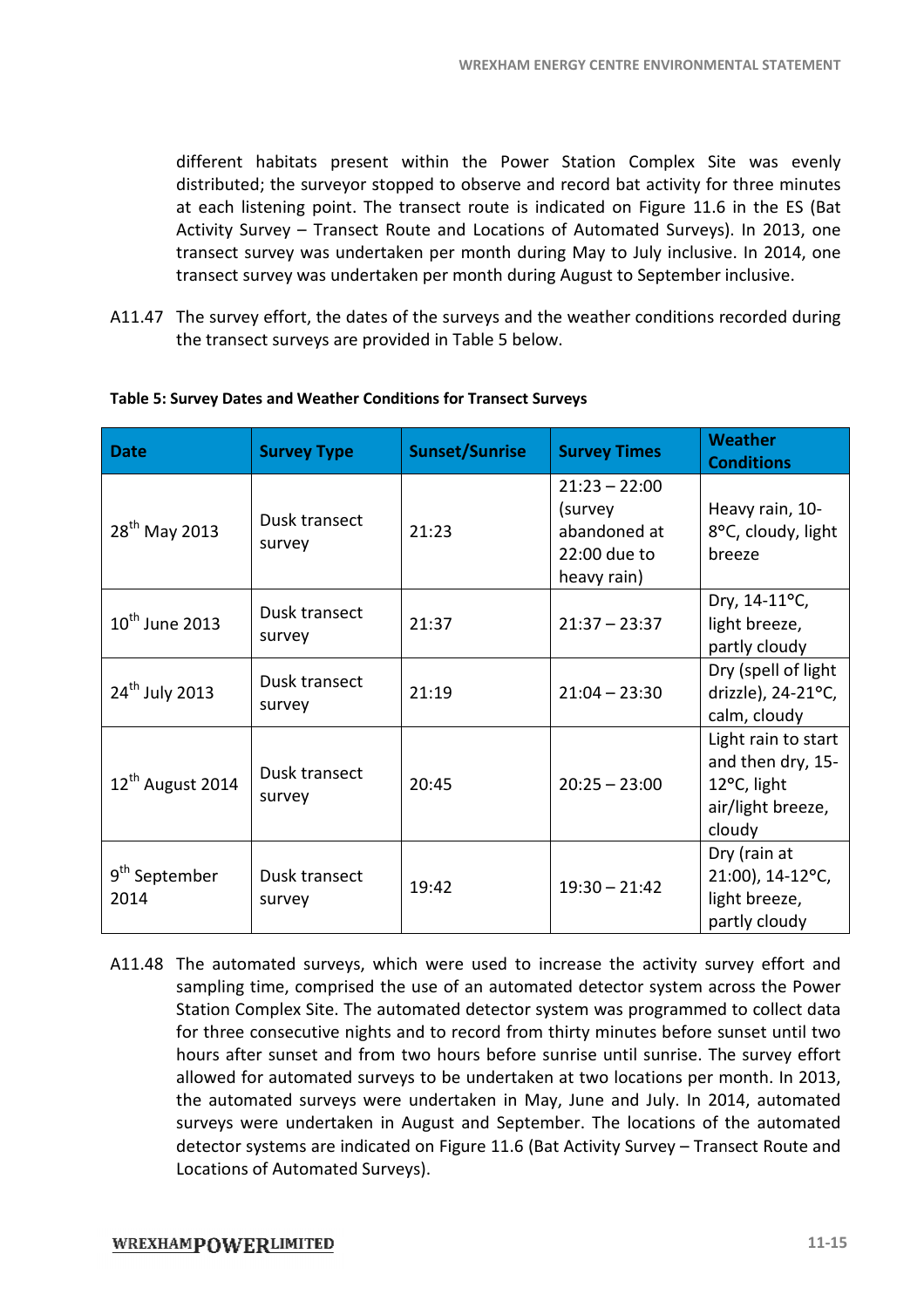A11.49 The survey effort, the dates of the surveys and the locations of the automated detector systems are provided in Table 6 below. 6

| <b>Dates</b>                                     | <b>Survey Type</b> | <b>Location of Automated</b><br><b>Detector System (OS NGR)</b> |
|--------------------------------------------------|--------------------|-----------------------------------------------------------------|
| $28^{th}$ -31st May 2013                         | Automated survey   | SJ393506                                                        |
| 24 <sup>th</sup> -27 <sup>th</sup> June 2013     | Automated survey   | SJ391503                                                        |
| $10^{th}$ 13 <sup>th</sup> July 2013             | Automated survey   | SJ394503                                                        |
| 24 <sup>th</sup> -27 <sup>th</sup> July 2013     | Automated survey   | SJ394505                                                        |
| $\sqrt{12^{th}-15^{th}}$ August 2014             | Automated survey   | SJ391503                                                        |
| $15^{\text{th}}$ -18 <sup>th</sup> August 2014   | Automated survey   | SJ392502                                                        |
| $8th$ -11 <sup>th</sup> September 2014           | Automated survey   | SJ395502                                                        |
| $\sqrt{8^{th}}$ -11 <sup>th</sup> September 2014 | Automated survey   | SJ394503                                                        |

#### **Table 6: Survey Dates and Locations of Automated Surveys**

A11.50 The transect surveys in 2013 were undertaken using the Wildlife Acoustics Echo Meter EM3 (which records bat ultrasound using full spectrum sampling) and the surveys in 2014 were undertaken using the Batbox Duet with a Zoom H1 digital recorder. All automated surveys were undertaken using the Wildlife Acoustics Song Meter SM2+ (which records bat ultrasound using full spectrum sampling). Subsequent analysis and identification of bats from their echolocation calls was undertaken using a combination of *Pettersson Batsound (version 4.2)* and *AnalookW* software.

#### *Survey constraints*

- A11.51 With regard to the presence of trees within the Power Station Complex Site, the preliminary roost assessments were undertaken from the ground only. In the absence<br>of elevated surveys, there may have been cracks and crevices with bat roost potential of elevated surveys, there may have been cracks and crevices with bat roost potential that would not have been identified from the ground. However, following on from the fact that preliminary roost assessments have been undertaken from the ground only, comprehensive elevated roost assessments will be undertaken as part of the early mitigation measures during construction of the Power Station Complex fact that preliminary roost assessments have been undertaken from the ground only, comprehensive elevated roost assessments will be undertaken as part of the early mitigation measures during construction of the Power Stati
- A11.52 The survey effort for the bat presence/absence surveys and bat activity surveys within the Power Station Complex Site has been undertaken over the course of two survey seasons, i.e. 2013 and 2014, due to programming issues. With regard to the presence/absence surveys, this has meant that some trees were not subject to the minimum number of survey visits required to provide confidence in negative survey minimum number of survey visits required to provide confidence in negative survey<br>results in the same season. With regard to the activity surveys, although they only provide a snapshot of activity, information has not been collected for a complete bat activity season within the same year. However, NRW are aware of the programming issues and the bat survey effort and its timings were agreed with NRW (see notes of issues and the bat survey effort and its timings were agreed with NRW (see notes of meeting no. 3 in Appendix 11.4 of the ES). During the bat activity surveys, only one automated survey was undertaken in May 2013 due to programming issues and only one automated survey was undertaken in June 2013 due to cattle damaging the The survey of fort, the dates of the surveys sind the locations of the automated detector<br>
systems are provided in Table 6 below.<br> **Survey Type**<br> **Survey Type**<br> **Location of Automnated Survey**<br> **Location of Automnated Surv** ence of trees within the Power Station Complex Site,<br>nents were undertaken from the ground only. In the abse<br>a may have been cracks and crevices with bat roost potet<br>n identified from the ground. However, following on from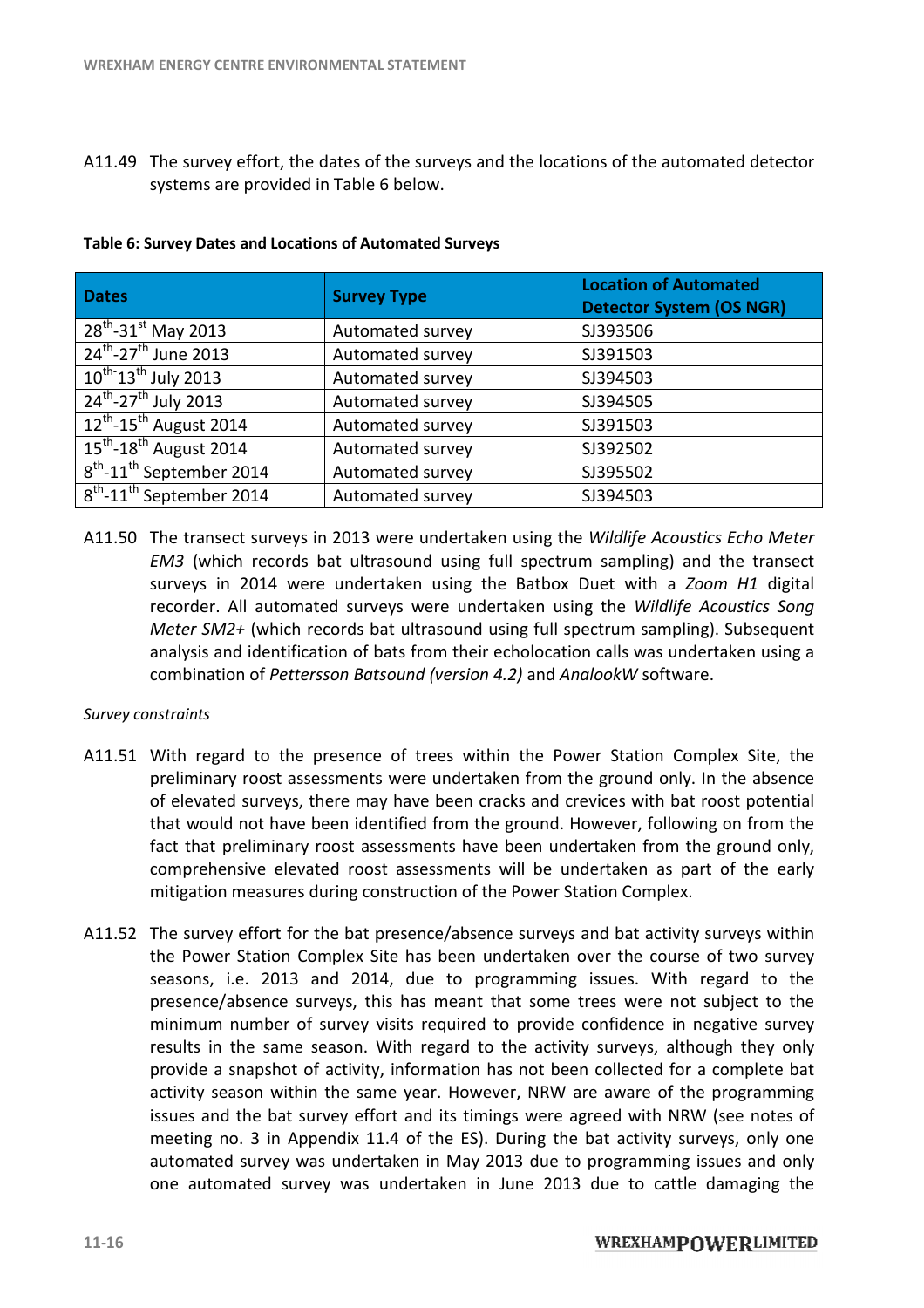automated detector system. In 2014, the automated detector system failed at one location in September. In addition, the presence of cattle affected the transect surveys during June 2013 and August 2014; the surveyors had to shorten the section of transect<br>within the field present in the north-east corner of the Power Station Complex Site. within the field present in the north-east corner of the Power Station Complex Site.

A11.53 However, for the purpose of identifying bat roosts within the Power Station Complex Site, it is considered that the combination of preliminary roost assessments and presence/absence surveys is an appropriate and proportionate level of survey effort for identifying bat roosts that are occupied during the summer months. In particular, it is expected that the presence of maternity roosts would have been identified from the reasonable survey effort that has been undertaken. that the presence of maternity roosts would have been identified from<br>e survey effort that has been undertaken.<br>threeon the boundary of the Power Station Com<br>thirty-three trees within or on the boundary of the Power Statio ne automated detector system failed at c<br>resence of cattle affected the transect surver<br>prevors had to shorten the section of trans<br>corner of the Power Station Complex Site.<br>bat roosts within the Power Station Complex<br>ste.

#### *Survey results*

#### *Preliminary Roost Assessments*

A11.54 There are thirty-three trees within or on the boundary of the Power Station Complex Site which have been assessed by Atkins in 2013 as having bat roost potential according Site which have been assessed by Atkins in 2013 as having bat roost potential according<br>to the categories provided in Table 1 above. The locations of these trees are indicated on Figure 11.5 (Trees with Bat Roost Potential) with the references to Target Notes provided in Appendix 11.1 of the ES.

#### *Presence/Absence Surveys*

- A11.55 In 2013, a soprano pipistrelle was recorded emerging from a mature oak within the Power Station Complex Site (see TN 61 on Figure 11.5 in the ES). This tree is located<br>outside the footprint of the Power Station Complex. A soprano pipistrelle was recorded<br>possibly emerging from another mature oak within outside the footprint of the Power Station Complex. A soprano pipistrelle was recorded possibly emerging from another mature oak within the Power Station Complex Site TN 26 on Figure 11.5 in the ES). This tree is located within the footprint of the Power Station Complex. ENERGY CENTRE ENVIRONMENTAL STATEI<br>atcord do shorten the section of transect<br>and to shorten the section of transect<br>sorts of the Power Station Complex Site:<br>coosts within the Power Station Complex<br>and to pole and the power
- A11.56 No other trees were confirmed as bat roosts during the 2013 and 2014 surveys. No other trees were confirmed as bat roosts during the 2013 and 2014 surveys.<br>However, the nomadic nature of tree-dwelling bats means that tree roosts can be particularly difficult to detect and, therefore, it is considered that all the trees assessed as having bat roost potential retain a likelihood of supporting bats and their roosts.
- as having bat roost potential retain a likelihood of supporting bats and their roosts.<br>A11.57 No bats were recorded emerging from or re-entering the single corrugated container building present within the Power Station Complex Site (see TN 10 on Figure 11.3 in the ES).

#### *Activity Surveys*

A11.58 The bat activity survey results in 2013 and 2014 have confirmed the presence of common pipistrelle, soprano pipistrelle, noctule and Myotis bats (including probable Daubenton's bat and whiskered bat) foraging and commuting within the Power Station Complex Site. Soprano pipistrelle was most frequently recorded throughout the building present within the Power Station Complex Site (see TN 10 on Figure 11.3 in the<br>ES).<br>*urveys*<br>The bat activity survey results in 2013 and 2014 have confirmed the presence of<br>common pipistrelle, soprano pipistrelle,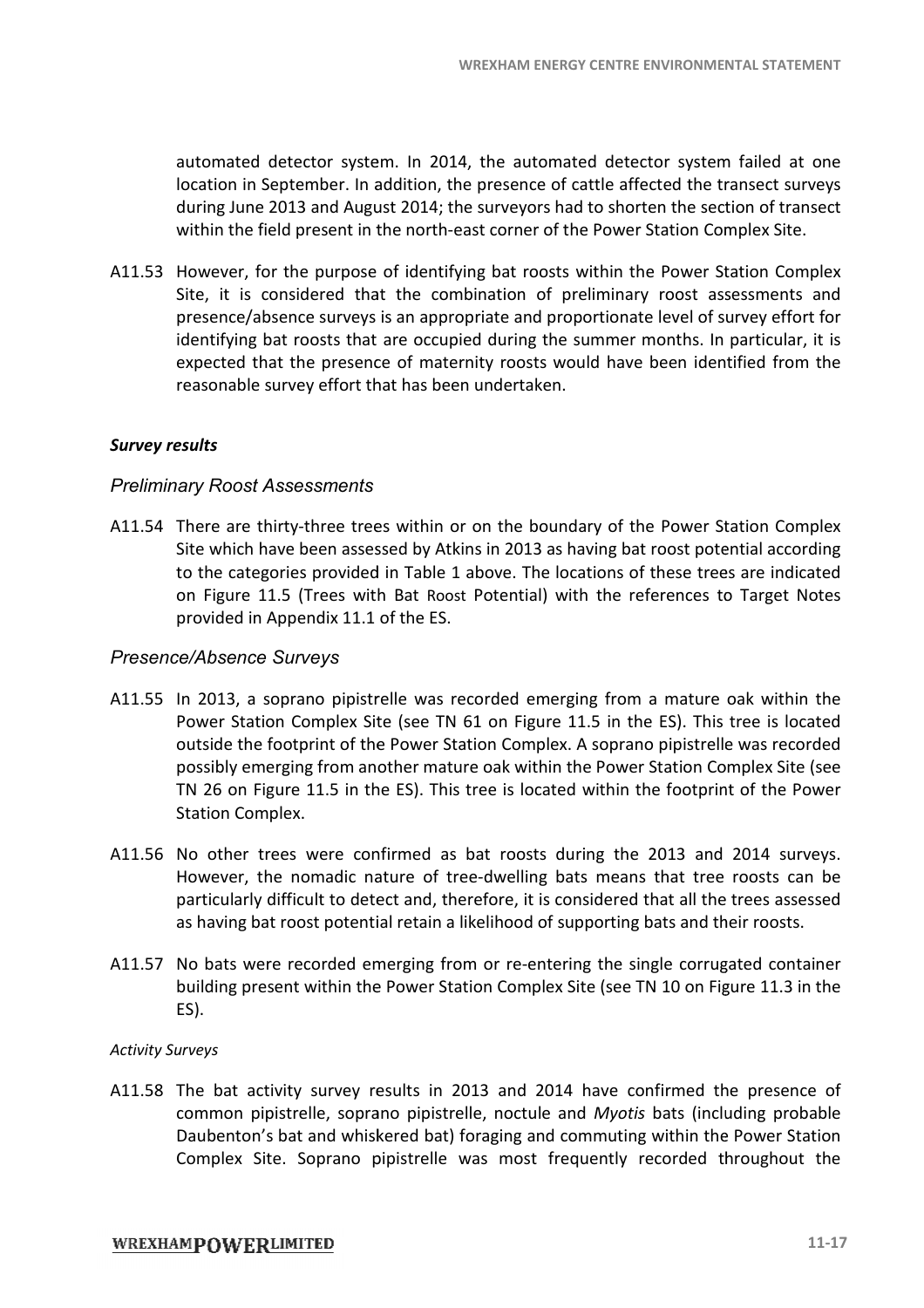surveys, with almost twice the number of soprano pipistrelles being recorded than any other species. surveys, with almost twice the number of soprano pipistrelles being recorded than<br>other species.<br>A11.59 No roosts were identified during the activity surveys.<br>A11.60 A summary of the bat activity transect surveys is provid

A11.59 No roosts were identified during the activity surveys.

**Table 7: Summary of Bat Activity Transe Transect Surveys** 

|                                   | <b>Species and Number of Bat Passes</b>                                                    |                            |                |                      |   |
|-----------------------------------|--------------------------------------------------------------------------------------------|----------------------------|----------------|----------------------|---|
| Date                              | <b>Common</b><br>pipistrelle                                                               | Pipistrelle sp. (50<br>kHz | <b>Noctule</b> | <b>Myotis</b><br>sp. |   |
| 28 <sup>th</sup> May 2013         | Survey affected by heavy rain and eventually abandoned - no bats recorded<br>during survey |                            |                |                      |   |
| $10^{\text{th}}$ June 2013        | 10                                                                                         | 9                          | 0              |                      | 6 |
| $24th$ July 2013                  | 4                                                                                          | 15                         | $\mathfrak z$  | 19                   | 5 |
| 12 <sup>th</sup> August<br>2014   |                                                                                            | 11                         | 0              | 1                    | 0 |
| 9 <sup>th</sup> September<br>2014 |                                                                                            | 194                        | 0              | 0                    | 2 |

A11.61 A summary of the bat automated surveys is provided in Table 8 below.

#### **Table 8: Summary of Bat Activity Automated Surveys**

| <b>Date</b>                                         | <b>Location of</b><br><b>Automated</b><br><b>Detector System</b><br>(OS NGR) | <b>Species and Number of Bat Passes</b> |                               |                                    |                |                      |  |
|-----------------------------------------------------|------------------------------------------------------------------------------|-----------------------------------------|-------------------------------|------------------------------------|----------------|----------------------|--|
|                                                     |                                                                              | <b>Common</b><br>pipistrelle            | <b>Soprano</b><br>pipistrelle | <b>Pipistrelle</b><br>sp. (50 kHz) | <b>Noctule</b> | <b>Myotis</b><br>sp. |  |
| $28^{th}$ -31st May<br>2013                         | SJ393506                                                                     | 421                                     | 180                           | 23                                 | 808            | $\overline{2}$       |  |
| $24^{th} - 27^{th}$<br>June 2013                    | SJ391503                                                                     | 126                                     | 341                           | 17                                 | 11             | 14                   |  |
| $10^{th}$ -13 <sup>th</sup> July<br>2013            | SJ394503                                                                     | 241                                     | 377                           | 337                                | 51             | 0                    |  |
| $\overline{24^{th}}$ -27 <sup>th</sup> July<br>2013 | SJ394505                                                                     | 103                                     | 211                           | 35                                 | 11             | 0                    |  |
| 12th-15th<br>August 2014                            | SJ391503                                                                     | $\overline{2}$                          | 194                           | 0                                  | $\Omega$       | $\overline{2}$       |  |
| 15th-18th<br>August 2014                            | SJ392502                                                                     | $\overline{0}$                          | 124                           | 0                                  | 0              | 0                    |  |
| 8th-11th<br>September<br>2014                       | SJ395502                                                                     | $\overline{2}$                          | 8                             | $\mathbf 0$                        | 0              | 0                    |  |
| 8th-11th<br>September                               | SJ394503                                                                     | SM2 malfunctioned                       |                               |                                    |                |                      |  |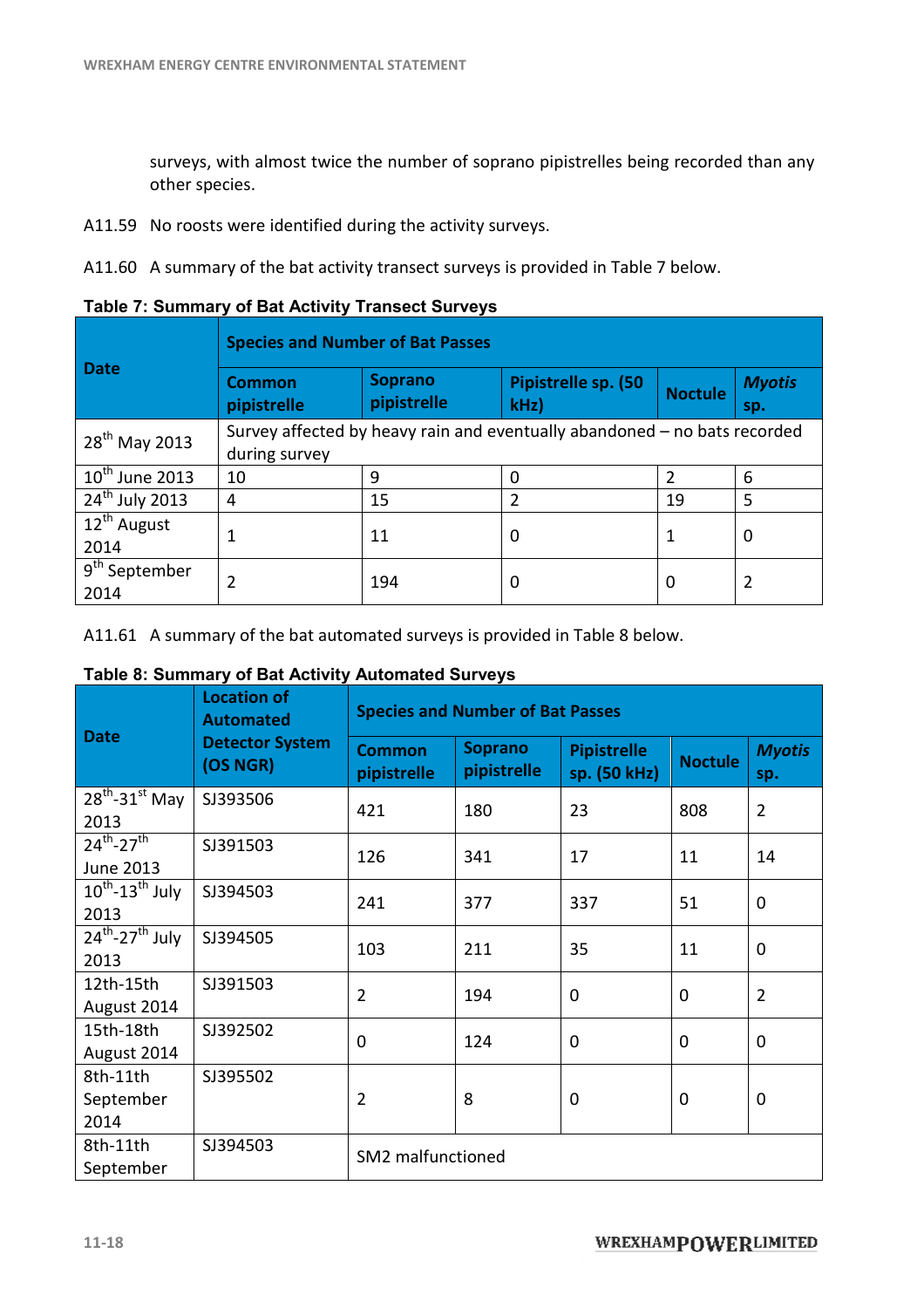| <b>Date</b> | <b>Location of</b><br><b>Automated</b><br><b>Detector System</b><br>(OS NGR) | <b>Species and Number of Bat Passes</b> |                        |                                    |                |                      |  |
|-------------|------------------------------------------------------------------------------|-----------------------------------------|------------------------|------------------------------------|----------------|----------------------|--|
|             |                                                                              | <b>Common</b><br>pipistrelle            | Soprano<br>pipistrelle | <b>Pipistrelle</b><br>sp. (50 kHz) | <b>Noctule</b> | <b>Myotis</b><br>sp. |  |
| 2014        |                                                                              |                                         |                        |                                    |                |                      |  |

*Interpretation/evaluation of survey results results*

- A11.62 The presence/absence surveys have identified the presence of a bat roost in a mature oak tree within the Power Station Complex Site (see TN 61 on Figure 11.5 in the ES). One soprano pipistrelle was confirmed emerging from this tree in 2013. It is considered that this tree is a day roost based on the emergence of a single soprano pipistrelle and it is considered that it could be utilised as a day roost throughout the bat activity<br>season. The emergence of a single bat does not indicate the presence of a maternity season. The emergence of a single bat does not indicate the roost.
- A11.63 Following a review of the Wrexham Biodiversity Action Plan (BAP), there is no information regarding the local conservation status and trends for soprano pipistrelle<sup>5</sup>. Following a review of the Wrexham Biodiversity Action Plan (BAP), there is no<br>information regarding the local conservation status and trends for soprano pipistrelle<sup>5</sup>.<br>However, soprano pipistrelles are widely distributed recent population status in Great Britain is  $720,000^6$  with a 10 year trend to 2007 showing the UK population being stable<sup>7</sup>. The overall current conservation status for recent population status in Great Britain is 720,000<sup>6</sup> with a 10 year trend to 2007<br>showing the UK population being stable<sup>7</sup>. The overall current conservation status for<br>this species in the UK is considered to be 'favour the confirmed soprano pipistrelle day roost is of low conservation significance<sup>9</sup>.
- A11.64 The presence/absence surveys identified the presence of a possible bat roost in a mature oak tree within the Power Complex Site (see TN 26 on Figure 11.5 in the ES). One soprano pipistrelle was recorded as possibly emerging from this tree in 2013. In addition, it is also considered that the other trees within the Power Station Complex addition, it is also considered that the other trees within the Power Station Complex<br>Site that have been assessed as having bat roost potential retain a likelihood of supporting roosting bats. This is supported by the high levels of bat activity recorded across the Power Station Complex Site, particularly soprano pipistrelle activity. It is Site that have been assessed as having bat roost potential retain a likelihood of supporting roosting bats. This is supported by the high levels of bat activity recorded across the Power Station Complex Site, particularly the bat activity season by small numbers of bats, such as soprano pipistrelles, and would be of low conservation significance<sup>9</sup>.
- A11.65 It is not considered that the trees with low and moderate bat roost potential provide the thermal mass and well-insulated, draught-free environmental conditions with stable temperature regimes to support hibernating bats. However, it is considered ts, such as soprano pipistrelles<br>moderate bat roost potential pr<br>free environmental conditions

l

<sup>5</sup> [http://tna.europarchive.org/20110303145238/http://ukbars.defra.gov.uk/plans/lbap\\_species\\_habitat.asp?LBAP=](http://tna.europarchive.org/20110303145238/http://ukbars.defra.gov.uk/plans/lbap_species_habitat.asp?LBAP=) %7B0B430293%2D990B%2D415D%2D9488%2DB5C21266E30D%7D&CO %7B0B430293%2D990B%2D415D%2D9488%2DB5C21266E30D%7D&CO= (accessed 17/07/15)

<sup>&</sup>lt;sup>6</sup> JNCC/Tracking Mammals Partnership (2005). *UK Mammals: Species Status and Population Trends.* JNCC, Peterborough.

<sup>7</sup> Tracking Mammals Partnership (2009). UK Mammals Update 2009. Tracking Mammals Partnership.

<sup>8</sup> JNCC (2013). *Third Report by the UK under Article 17 on the Report bythe under on implementation of the Habitats Directive from January 2007 to December 2012*. JNCC, Peterborough. Peterborough.

<sup>9</sup> English Nature (2004). *Bat Mitigation Guidelines (p. 39, Fig.4) (p.39,* . English Nature, Peterborough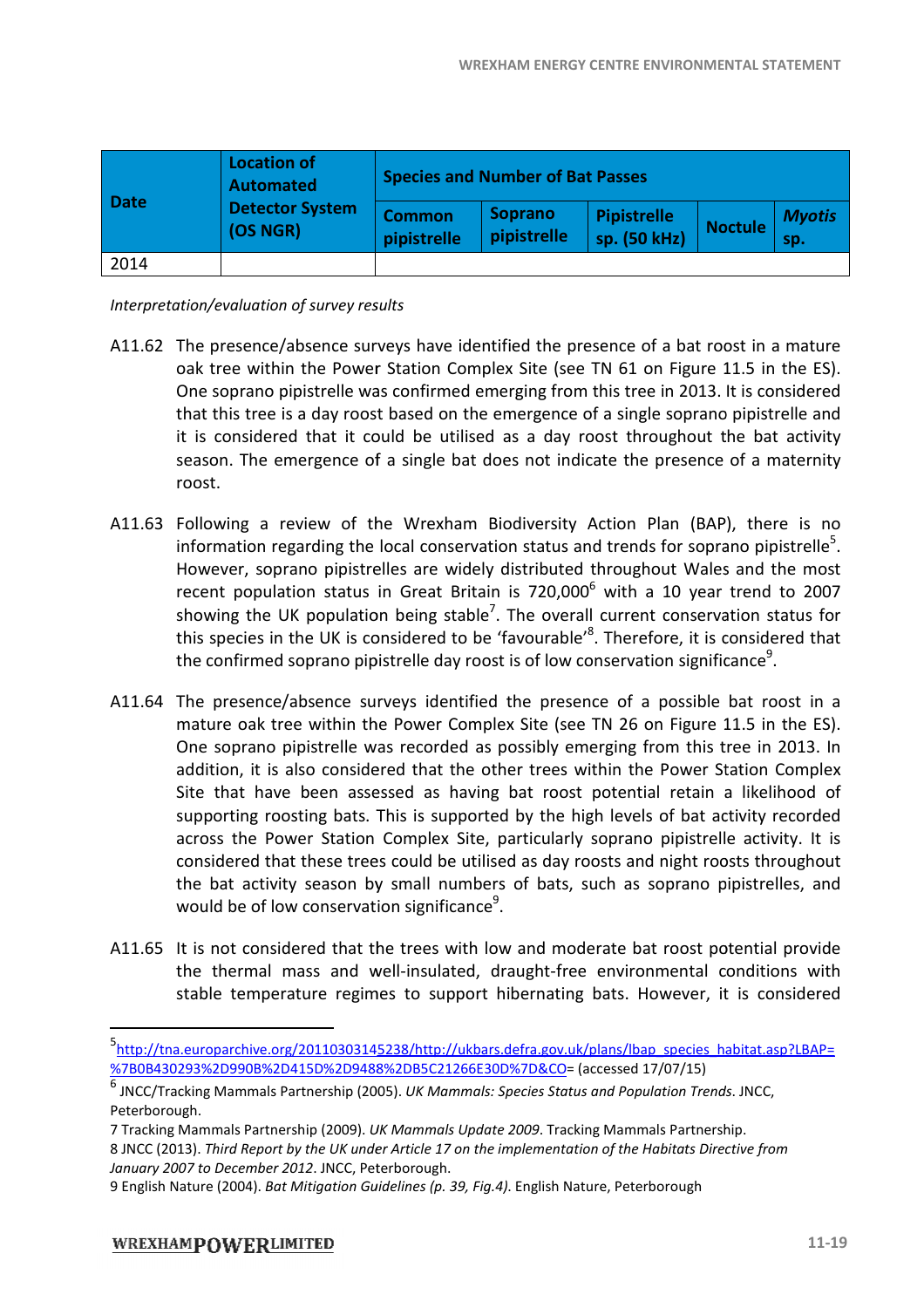reasonable to assume that a tree with high bat roost potential may support features capable of being used by small numbers of hibernating bats and would be considered reasonable to assume that a tree with high bat roost potential may support features<br>capable of being used by small numbers of hibernating bats and would be considered<br>to be important to the local bat population. Therefore, establish the presence of hibernacula and following a precautionary approach and worst case scenario, any hibernacula subsequently identified would be considered to to be important to the local bat population. Therefore, in the absence of surveys to establish the presence of hibernacula and following a precautionary approach and worst case scenario, any hibernacula subsequently identi utilising the Power Station Complex Site.

#### **Impact Assessment**

utilising the Power Station Complex Site.<br> **Impact Assessment**<br>
A11.66 One confirmed soprano pipistrelle day roost has been identified within the Power Station Complex Site and which will be affected by the Scheme. However, this licence application is also based on a precautionary approach and a worst case scenario should the presence of bats and their roosts be encountered in the other trees with bat roost potential, including the tree where a soprano pipistrelle was recorded possibly<br>emerging, during construction of the Power Station Complex.<br>The total duration of construction of the Power Station Complex is anticipated to emerging, during construction of the Power Station Complex.

#### *Short-term impacts: disturbance*

- A11.67 The total duration of construction of the Power Station Complex is anticipated to be thirty-six months. The preliminary works stage for construction of the Power Station The total duration of construction of the Power Station Complex is anticipated to be<br>thirty-six months. The preliminary works stage for construction of the Power Station<br>Complex (anticipated to have a ten month duration) i preparation of contractor's areas and the installation of services including access roads within the Power Station Complex Site, utilities supplies and drainage. Following this, piling and main foundation construction will commence and then erection of above ground structures and installation of the power plant would commence. These activities have potential to disturb tree roosting bats (should they be present during construction) through an increase in human presence and traffic, noise and vibration, and through affecting the specific environmental conditions required by roosting bats, e.g. vegetation clearance in proximity to a roost may alter the micro-climate of the roost in addition to affecting roost access flight paths. preparation of contractor's areas and the installation of services including aconthin the Power Station Complex Site, utilities supplies and drainage. Follo<br>piling and main foundation construction will commence and then er activities have potential to disturb tree roosting bats (should they be present c<br>construction) through an increase in human presence and traffic, noise and vibr<br>and through affecting the specific environmental conditions
- roost in addition to affecting roost access flight paths.<br>A11.68 Actual tree clearance and pruning works undertaken during the preliminary works stage also have potential to expose bats whilst in their roosts and present a risk of killing and injuring individual roosting bats (should they be present during the<br>preliminary works stage) if such works are not undertaken taking reasonable avoidance<br>measures (e.g. pre-construction inspections and soft-fe preliminary works stage) if such works are not undertaken taking reasonable avoidance measures (e.g. pre-construction inspections and soft-felling) under the supervision an ecologist. roximity to a roost may alter the micro-climate<br>ost access flight paths.<br>uning works undertaken during the preliminary<br>xpose bats whilst in their roosts and present a
- A11.69 It should be noted that following the removal of a tree that possibly supports a soprano pipistrelle day roost and the removal of a further nine trees with bat roost potential during the preliminary works stage (see Long-term impacts: roost loss), there remains potential to disturb roosting bats that may be present in trees, which will be retained, throughout the remainder of the construction period. In particular, the confirmed throughout the remainder of the construction period. In particular, the confirmed<br>soprano pipistrelle day roost (see TN 61 on Figure 11.5 in the ES) is located in a mature term impacts: roost loss),<br>present in trees, which w<br>on period. In particular,<br>ure 11.5 in the ES) is locat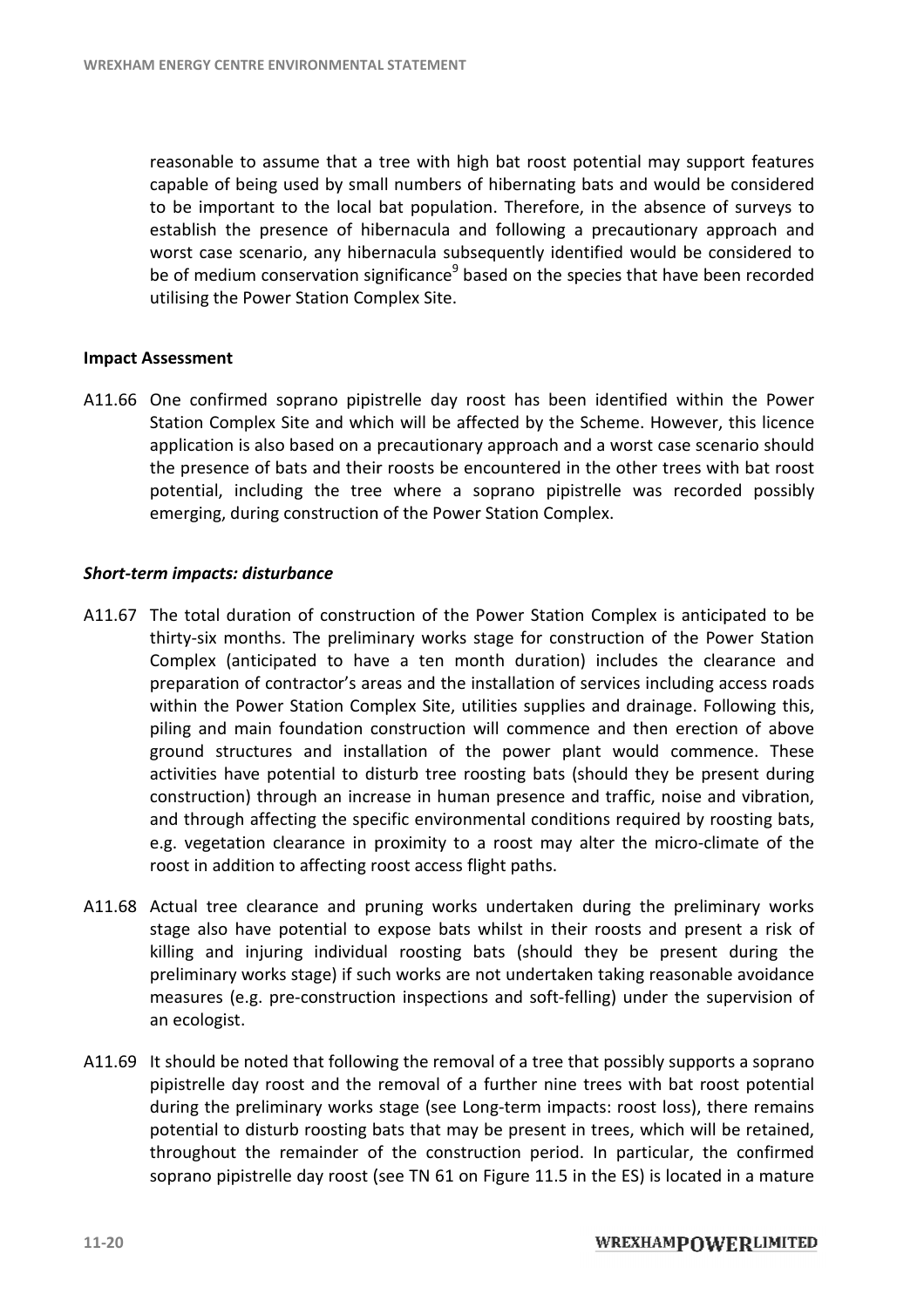oak immediately adjacent to the footprint of the Power Station Complex. The oak immediately adjacent to the footprint of the Power Station Complex. The assessment for noise, which has been undertaken as part of the Scheme's EIA, has shown that construction noise levels in the vicinity of this receptor will be higher than the baseline ambient noise level. In addition, construction activities in such proximity to this roost, such as the erection and installation of power plant may affect bats accessing the roost.

- A11.70 The programme for construction has not been provided at this stage of the DCO application. However, based on the anticipated thirty-six month duration, construction application. However, based on the anticipated thirty-six month duration, construction<br>will take place during the bat activity season. As a consequence, following the results of the presence/absence surveys, there is potential to disturb day roosting bats (should they be present) during construction. they be present) during construction.
- A11.71 Following the reasonable assumption that trees with high bat roost potential may support features capable of being used by small numbers of hibernating bats, construction activities taking place during the hibernation season, e.g. October to April, have potential to disturb hibernating bats (should they be present).<br>Following the results of the presence/absence surveys, it is n have potential to disturb hibernating bats (should they be present). d by small numbers of hibernating bats,<br>the hibernation season, e.g. October to April,<br>(should they be present).<br>absence surveys, it is not anticipated that<br>ernity colonies.<br>fied the presence of a soprano pipistrelle day
- A11.72 Following the results of the presence/absence surveys, it is not anticipated that construction activities will disturb any maternity colonies.

#### *Long-term impacts: roost modification term impacts:*

A11.73 The presence/absence surveys have identified the presence of a soprano pipistrelle day roost in a mature oak tree within the Power Station Complex Site (see TN 61 on Figure roost in a mature oak tree within the Power Station Complex Site (see TN 61 on Figure 1.5 of the ES). Although this tree will not be removed, following the results of the Scheme's Arboricultural Impact Assessment, facilitation pruning of this tree may be required to enable construction given its proximity to the footprint of the Power required to enable construction given its proximity to the footprint of the Power Station Complex. Pruning of this tree, and other vegetation clearance in proximity to the tree, may alter the micro-climate and other properties of the roost in addition to the tree, may alter the micro-climate and other properties of the roost in addition to affecting roost access flight paths. Similarly, the final positioning of power plant in proximity to this roost may alter the external environment of the roost and affect bats accessing the roost. WREXHAM ENERGY CENTRE ENVIRONMENTAL<br>to to the footprint of the Power Station Con<br>ch has been undertaken as part of the Scheme<br>isselevels in the vicinity of this receptor will be<br>level. In addition, construction activities

#### *Long-term impacts: roost loss*

A11.74 Construction of the Power Station Complex will not result in the loss of the tree that Construction of the Power Station Complex will not result in the loss of the tree that<br>has been confirmed as supporting a soprano pipistrelle roost (see TN 61 on Figure 11.5<br>of the ES). However, following the results of th of the ES). However, following the results of the Arboricultural Impact Assessment, facilitation pruning of this tree may be required to enable construction given its proximity to the footprint of the Power Station Complex. Facilitation pruning may damage or destroy the roost or, as described above (Short-term impacts: disturbance), damage or destroy the roost or, as described above (Short-term impacts: disturbance),<br>construction activities may lead to potential disturbance of bats and possible abandonment of the roost for the duration of construction.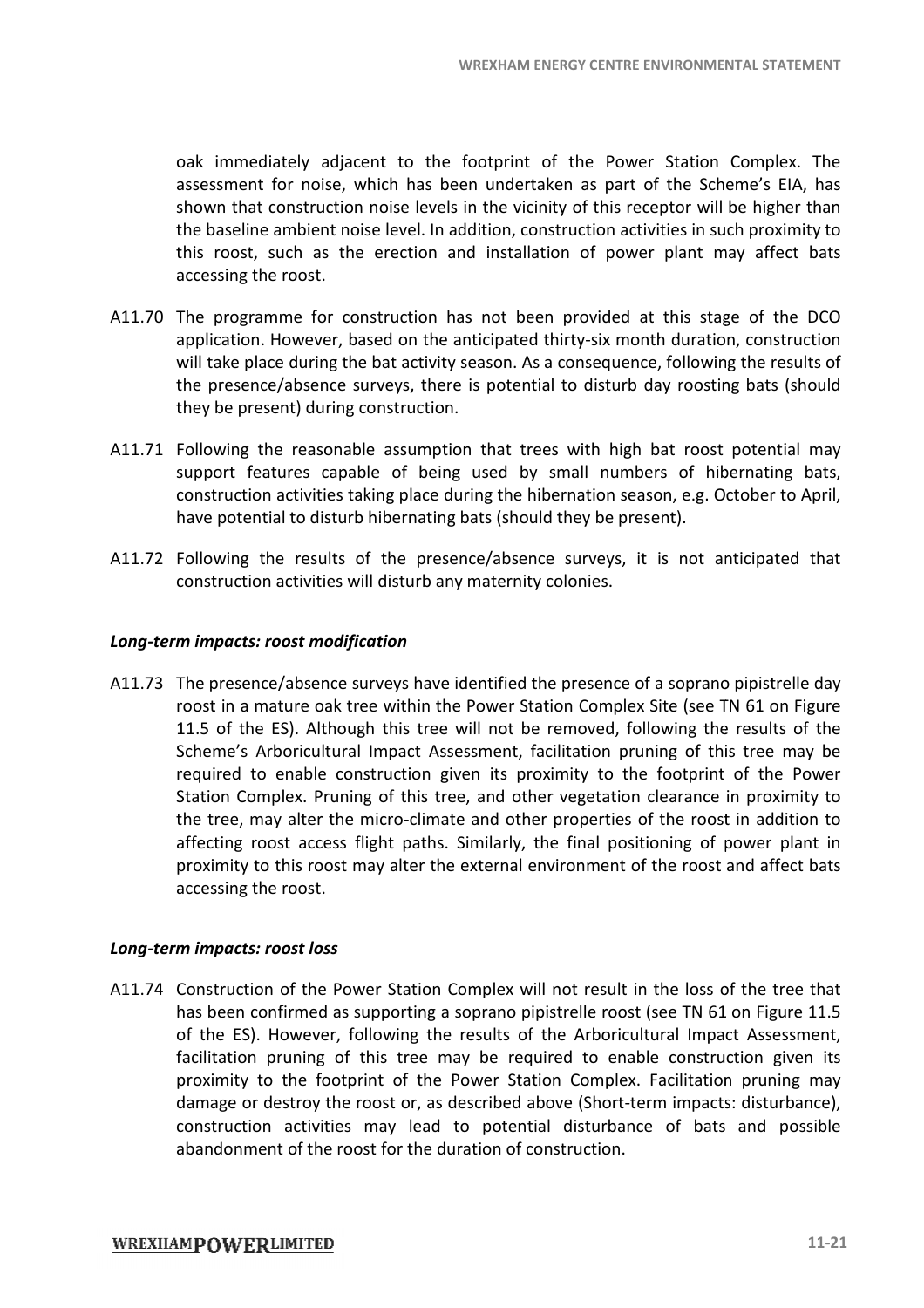A11.75 Following the review of the status of soprano pipistrelles (see 'Interpretation/evaluation of survey results' section above), it is considered that the 'Interpretation/evaluation of survey results' section above), it is considered that the<br>potential loss of a confirmed roost would have a low scale of impact at a site level. Although the Wrexham BAP does not provide any information regarding the local conservation status and trends for soprano pipistrelle, due to the fact that it is listed in the BAP it is considered to be a species of conservation importance across WCBC. Therefore, it is considered that the loss of this roost would also have a low scale of impact to the soprano pipistrelle population at a local level. However, it is considered that a single incidence (i.e. not continuous attrition) of a loss of a roost of low conservation significance, in particular of a species that is widely distributed throughout Wales and whose conservation status is considered to be 'favourable', would have a negligible impact at a county, regional and national level. conservation status and trends for soprano pipistrelle, due to the fact that it is listed in<br>the BAP it is considered to be a species of conservation importance across WCBC.<br>Therefore, it is considered that the loss of thi

**The possible soprano pipistrelle day roost (see TN 26 on Figure 11.5 day roost of the ES) and a further nine** with bat roost potential (see Figure 11.5: TNs 25, 29, 30, 31, 32 and 35 with high bat roost potential; TN<br>36 with moderate bat roost potential and TNs 33 and 62 with low bat roost potential) will be lost to **36** with moderate bat roost potential and TNs 33 and 62 with low bat roost potential) will be lost **the construction of the Power Station Complex Complex. These are shown in** 

A11.76 Figure 1 below. Following the results of the presence/absence surveys, it is not anticipated that construction will result in the loss of any maternity roosts. However, following the precautionary approach, the removal of these trees may result in the loss<br>of day roosts and night roosts that are occupied by small numbers of bats during the of day roosts and night roosts that are occupied by small numbers of bats during the bat activity season. In addition, following the assumption that trees with high bat roost<br>potential may support features capable of being used by small numbers of hibernating<br>bats, the removal of trees with high bat roost potential may support features capable of being used by small numbers of hibernating bats, the removal of trees with high bat roost potential (i.e. six trees) and construction in proximity to retained trees with high bat roost potential, including the confirmed soprano pipistrelle day roost (see TN 61 on Figure 11.5 of the ES) may result in the loss (including loss through abandonment) of hibernation roosts. Should any of these trees (including be confirmed as roosts, the impact on the species population will depend on the be confirmed as roosts, the impact on the species population will depend on the number of identified roosts, the status of the roosts and the species and numbers of individuals involved. For example, the nomadic behaviour exhibited by tree-dwelling bats means that they move roost frequently and they are less dependent on a s specific roost; therefore the loss of a single roost may not have a significant impact on the species population. Conversely, the simultaneous loss of multiple roosts may have a significant impact on the species population. individuals involved. For example, the nomadic behaviour exhibited by tree-dwe<br>bats means that they move roost frequently and they are less dependent on a s<br>specific roost; therefore the loss of a single roost may not have **ble soprano pipistelle day roost (see TN 26 on Figure 11.5 of the ES) and a further nine trees<br>(sost potential (see Figure 11.5: TNs 25, 29, 30, 31, 32 and 35 with high bat roost potential; The corost potential on TNs 33** single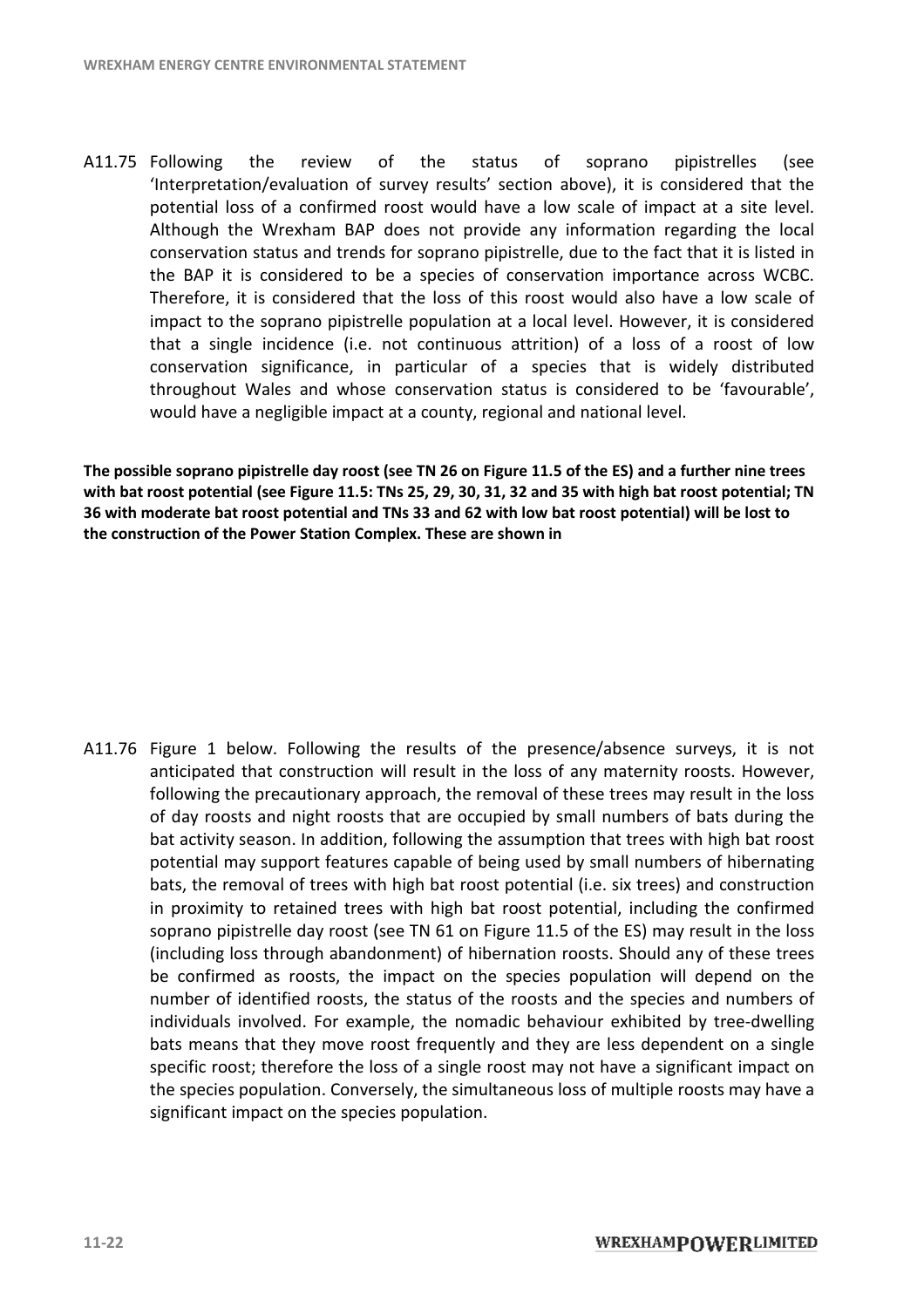

#### **Figure 1: Loss of confirmed and potential bat roosts :**

#### *Long-term impacts: fragmentation and isolation term impacts:*

A11.77 Construction of the Power Station Complex will result in the total loss of vegetation and Construction of the Power Station Complex will result in the total loss of vegetation and<br>green infrastructure within the footprint of the Power Station Complex, including the loss of a possible soprano pipistrelle day roost within a mature oak tree (see TN 26 on loss of a possible soprano pipistrelle day roost within a mature oak tree (see TN 26 on<br>Figure 11.5 of the ES) and the loss of a further nine trees with bat roost potential. In addition to these trees providing bat roost potential they also provide foraging habitat and commuting habitat, the loss of which is considered would fragment valuable bat<br>habitat within the Power Station Complex. In particular, the boundary trees present habitat within the Power Station Complex. In particular, the boundary trees present along the track that runs through the footprint of the Power Station Complex provide a valuable linear commuting feature through the Power Station Complex Site Site. Construction will also result in the temporary loss of green infrastructure through the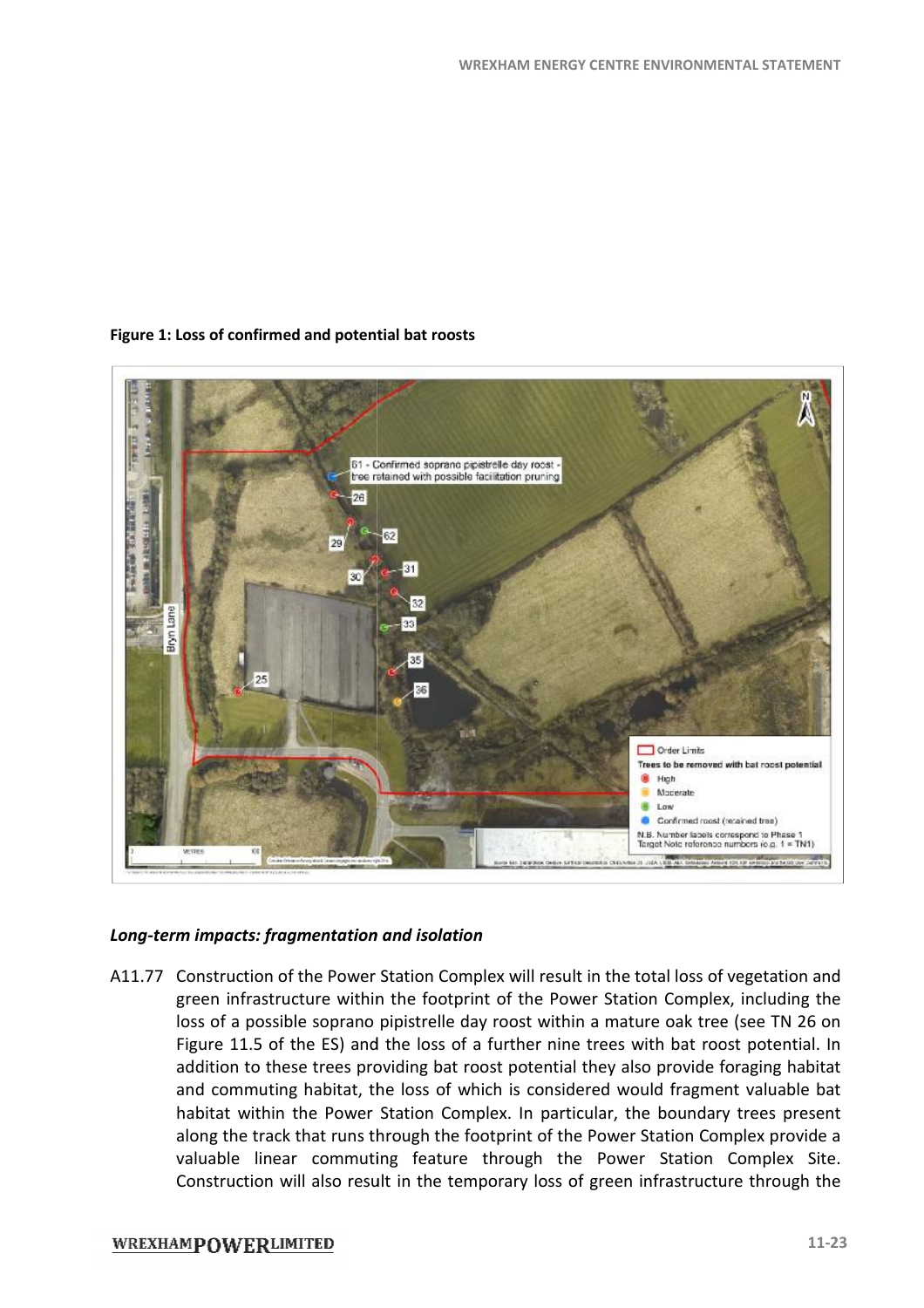provision of a construction laydown area, including the temporary loss of a section of hedgerow that also provides a valuable linear feature through the Power Station hedgerow that also provides a valuable linear feature through the Power Station<br>Complex Site. With regard to the presence of the confirmed soprano pipistrelle day roost in a tree that will be retained, the loss of linear green infrastructure in proximity to the roost and the wider Power Station Complex Site may potentially isolate the roost. to the roost and the wider Power Station Complex Site may potentially isolate the<br>roost.<br>A11.78 In a wider landscape scale context, construction of the Power Station Complex will add area, including the temporary loss of a section of<br>uable linear feature through the Power Station<br>resence of the confirmed soprano pipistrelle day<br>the loss of linear green infrastructure in proximity<br>Station Complex Site m

to the existing infrastructure of Wrexham Industrial Estate, which may result in fragmentation of the landscape that is important to the local bat population, affecting fragmentation of the landscape that is important to the local bat population, affecting<br>dispersal of bats, and may increase isolation of surrounding potential roosting, commuting and foraging opportunities. commuting

#### **Post-development interference impacts**

- A11.79 Dispersion modelling studies undertaken as part of the air quality assessment in Chapter 8 of the ES have shown that the predicted contributions to nitrogen and acid deposition, as a result of stack emissions, are insignificant and will therefore not pose a risk to bats. The assessment of operational noise (Chapter 9 of the ES) has shown that for the nearest ecological features considered to be sensitive to noise (i.e. trees with for the nearest ecological features considered to be sensitive to noise (i.e. trees with<br>bat roosts/bat roost potential) – the differences between existing ambient noise levels disturbance of bats.
- and predicted operation noise levels are negligible with regard to disturbance of<br>disturbance of bats.<br>External lighting will be required around the Power Station Complex and its access<br>roads. Due to the proximity of the c A11.80 External lighting will be required around the Power Station Complex and its access External lighting will be required around the Power Station Complex and<br>roads. Due to the proximity of the confirmed soprano pipistrelle day roost located in a tree that will be retained (see TN 61 on Figure 11.5 of the ES), to the Power Station Complex, the provision of external lighting may disturb bats occupying the roost Station and theiremergence behaviour. and affect their emergence behaviour

#### *Predicted scale of impact*

- A11.81 The potential loss/abandonment (through disturbance) of a confirmed soprano The potential loss/abandonment (through disturbance) of a confirmed soprano<br>pipistrelle day roost would have a low scale of impact at a site level. Due to the conservation status of this species, it is considered that the potential loss of this roost would also have a low scale of impact to the soprano pipistrelle population at a local level. The potential disturbance of day roosting bats (should they be present during construction) would similarly have a low scale of impact at a site level and would also have a low scale of impact to the soprano pipistrelle population at a local level. It is have a low scale of impact to the soprano pipistrelle population at a local level. It is<br>considered that these impacts would be negligible at a county, regional and national level. gure 11.5 of the ES), to the Power<br>y disturb bats occupying the roost<br>ance) of a confirmed soprano<br>pact at a site level. Due to the<br>at the potential loss of this roost
- A11.82 Following the precautionary approach, it is considered that the loss of a possible soprano pipistrelle day roost and the loss of trees with bat roost potential, which may support day roosts and night roosts throughout the bat activity season, would have a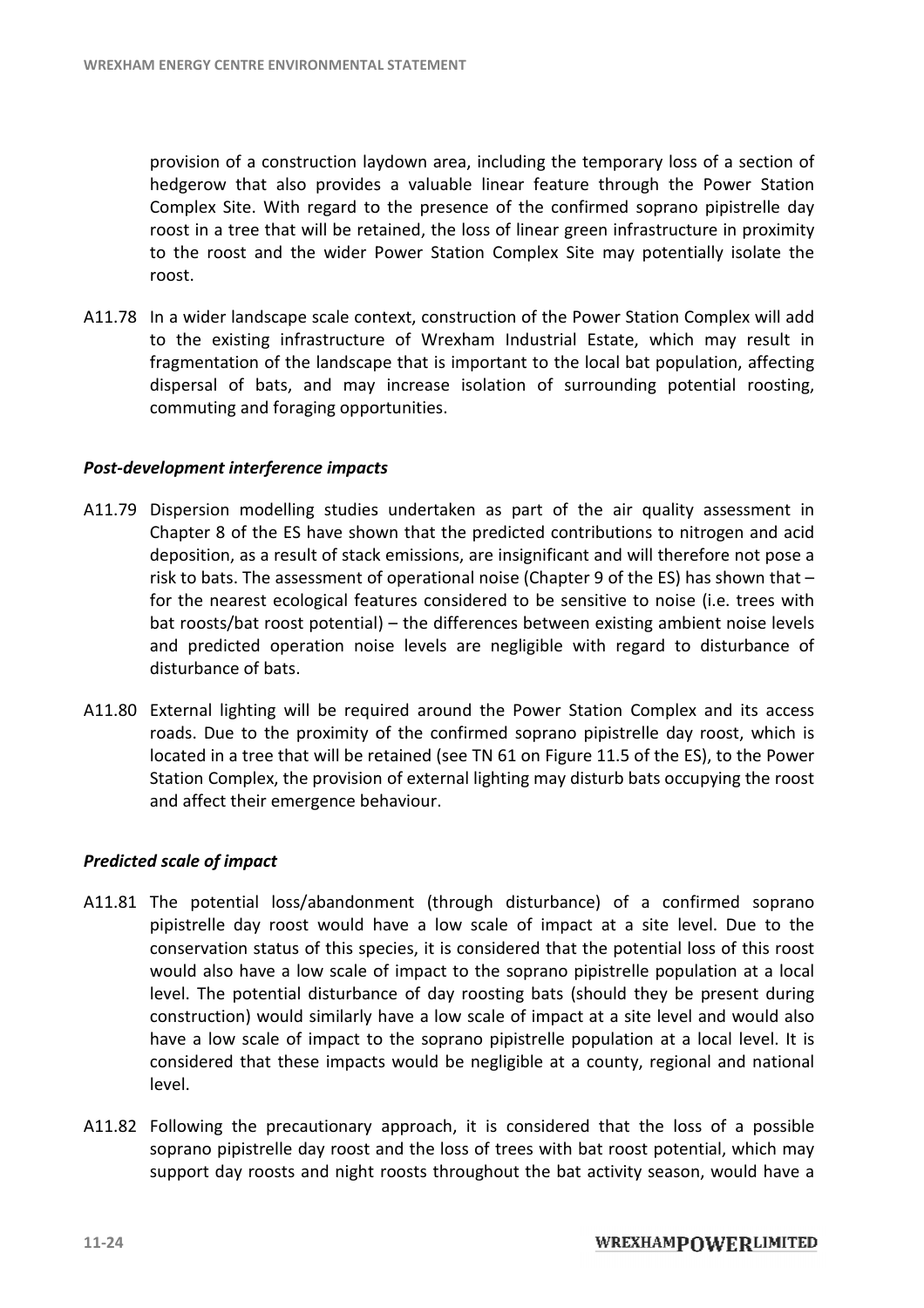low scale of impact at a site level. It is also considered that the loss of these potential roosts would also have a low scale of impact to the species population at a local level.

- A11.83 Following the results of the presence/absence surveys, it is not anticipated that construction will result in the loss of any maternity roosts. However, following the precautionary approach and a worst case scenario, the removal of six trees with high bat roost potential may result in the disturbance of hibernation roosts (should the trees be removed during the hibernation season, e.g. October to April, and should bats be present) and the loss of hibernation roosts. Construction may also result in the potential disturbance and loss (e.g. abandonment through disturbance) of hibernation roosts that may be present in trees that will not be removed but that remain in proximity to the construction zone. Although the presence of hibernation roosts has not been confirmed, for the purpose of this assessment, the loss of a hibernation roost and disturbance of a hibernation colony during the hibernation period would have a high scale of impact at a site level. The relative impact of disturbance would be considered to be high because the repetition of the disturbing event/action would be frequent throughout the duration of construction. Based on the species that have been recorded during the activity surveys of the Power Station Complex Site and the fact recorded during the activity surveys of the Power Station Complex Site and the fact<br>that they are all listed on the Wrexham BAP, it is considered that the potential loss of a hibernation roost and potential disturbance of a hibernation colony during the hibernation period would also have a high scale of impact at least at a local and county<br>level. Based on the less widespread species that have been identified during activity level. Based on the less widespread species that have been identified during activity surveys, e.g. noctule, Myotis bats (including probable Daubenton's bat and whiskered bat), the potential loss of a hibernation roost supporting these species and the potential disturbance of a hibernation colony supporting these species may have a high scale of impact at a regional level. :) and the loss of hibernation roosts. Construction may also result in the<br>al disturbance and loss (e.g. abandonment through disturbance) of hibernation<br>that may be present in trees that will not be removed but that remain bat), the potential loss of a hibernation roost supporting these species and the potential disturbance of a hibernation colony supporting these species may have a high scale of impact at a regional level.<br>Overall, in the a ERGY CENTRE ENVIRONMENTAL<br>dered that the loss of thes<br>e species population at a lo<br>surveys, it is not antici;<br>mity roosts. However, fol<br>io, the removal of six tree;<br>folioent to April, and shou<br>October to April, and shou<br>Co the loss of any maternity roosts. However, follow<br>id a worst case scenario, the removal of six trees w<br>ult in the disturbance of hibernation roosts (should to<br>pernation season, e.g. October to April, and should hat will not be removed but that remain in<br>hough the presence of hibernation roosts has<br>this assessment, the loss of a hibernation roost<br>y during the hibernation period would have a<br>The relative impact of disturbance would It is considered that the potential loss<br>
e of a hibernation colony during<br>
le of impact at least at a local and co<br>
that have been identified during act<br>
probable Daubenton's bat and whisk
- A11.84 Overall, in the absence of mitigation/compensation, the potential loss/abandonment (through disturbance) of a confirmed soprano pipistrelle day roost will have a low scale (through disturbance) of a confirmed soprano pipistrelle day roost will have a low scale<br>of impact at a site level and a low scale of impact on the local status of the soprano of impact at a site level and a low scale of impact on the local status of the soprano<br>pipistrelle population. Based on a worst-case scenario, there is also potential for construction of the Power Station Complex to have high scale of impact at a site level and a high scale of impact on the population of the bat species concerned at a local, construction of the Power Station Complex to have high scale of impact at a site level<br>and a high scale of impact on the population of the bat species concerned at a local,<br>county and regional level should hibernation roos Station Complex Site.

#### **DELIVERY INFORMATION – MITIGATION, COMPENSA COMPENSATION AND MONITORING**

#### **Works to be undertaken**

#### *Capture and exclusion*

A11.85 Following the confirmation of a soprano pipistrelle day roost in a tree that will be subject to facilitation pruning, the presence of a possible soprano pipistrelle day roost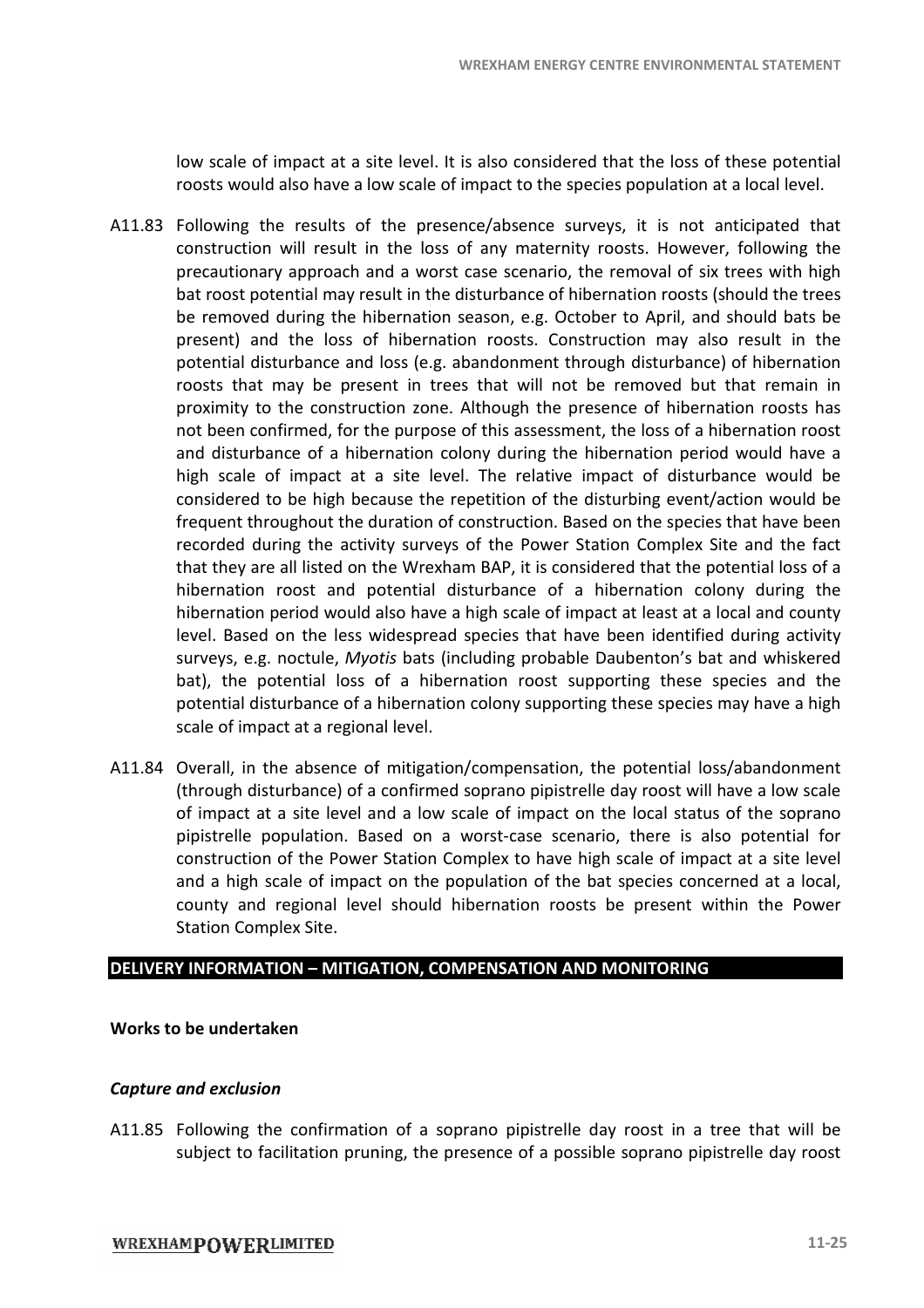in a tree that will be removed and the presence of an additional nine trees with bat roost, there is a risk of bats being present during the tree works. roost, there is a risk of bats being present during the tree works.

- A11.86 A toolbox talk will be presented by the named ecologist or an accredited agent to all personnel involved in the construction of the Power Station Complex, in particular personnel involved in the construction of the Power Station Complex, in particular<br>personnel involved in the tree works and site clearance during the preliminary works stage. This will ensure that all personnel are aware of the presence of the confirmed<br>soprano pipistrelle day roost and the presence of the possible soprano pipistrelle day soprano pipistrelle day roost and the presence of the possible soprano pipistrelle day roost and other trees with bat roost potential. It will also ensure that personnel are aware of the legislation afforded to bats and their roosts, the mitigation strategy that will be implemented during the tree works and construction of the Power Station will be implemented during the tree works and construction of the Power Station<br>Complex and the appropriate action to take if a bat is encountered during the tree works and construction.
- A11.87 To avoid the killing or injuring of individual bats and to minimise the disturbance to any bats that may be present, a Precautionary Method of Working (PMW) will be employed bats that may be present, a Precautionary<br>throughout the duration of construction.
- A11.88 The confirmed soprano pipistrelle day roost (see TN 61 on Figure 11.5 of the ES requires facilitation pruning, and all trees that have been assessed as having bat roost potential which require felling, including the possible soprano pipistrelle day roost (see TN 26 on Figure 11.5 of the ES), will be subject to comprehensive, elevated external<br>and internal inspections in order to establish the presence of, or evidence of, bats<br>immediately prior to the tree works.<br>All ecological and internal inspections in order to establish the presence of, or evidence of, bats immediately prior to the tree works. immediately
- A11.89 All ecological features that are considered to be of value to roosting bats will be inspected for the following signs of evidence of bat occupancy:
	- · actual presence of bats;
	- bat droppings in/around/below entrances to suitable roosting features; • scratch marks in/around/below entrances to suitable roosting features;<br>• bat droppings in/around/below entrances to suitable roosting features;<br>• scratch marks in/around/below entrances to suitable roosting features;
	-
	- staining and/or smooth surfaces in/around/below entrances to suitable roosting features.
- A11.90 The inspections will be undertaken by the named ecologist or an accredited agent (inspections requiring tree climbing will be undertaken by a suitably qualified and experienced person under the supervision of the named ecologist or an accredited agent). With regard to trees that will be felled, if it is not possible to inspect all features of value to roosting bats whilst the trees are in-situ, e.g. if it is deemed too dangerous of value to roosting bats whilst the trees are in-situ, e.g. if it is deemed too dangerous<br>to inspect a particular feature, the section of tree supporting the particular feature requiring inspection will be cut and carefully lowered to the ground using soft-fell techniques (i.e. lowering the section of tree carefully to the ground using ropes) whereupon the feature will be inspected on the ground. In discussion with the contractor responsible for undertaking the tree works, the named ecologist or an The inspections will be undertaken by the named ecologist or an accredited (inspections requiring tree climbing will be undertaken by a suitably qualified experienced person under the supervision of the named ecologist or personnel involved in the tree works and site clearance during the preliminary works<br>stage. This will ensure that all personnel are aware of the possehe soppon plipiterlie day<br>constant plaistrelic day foots and the presenc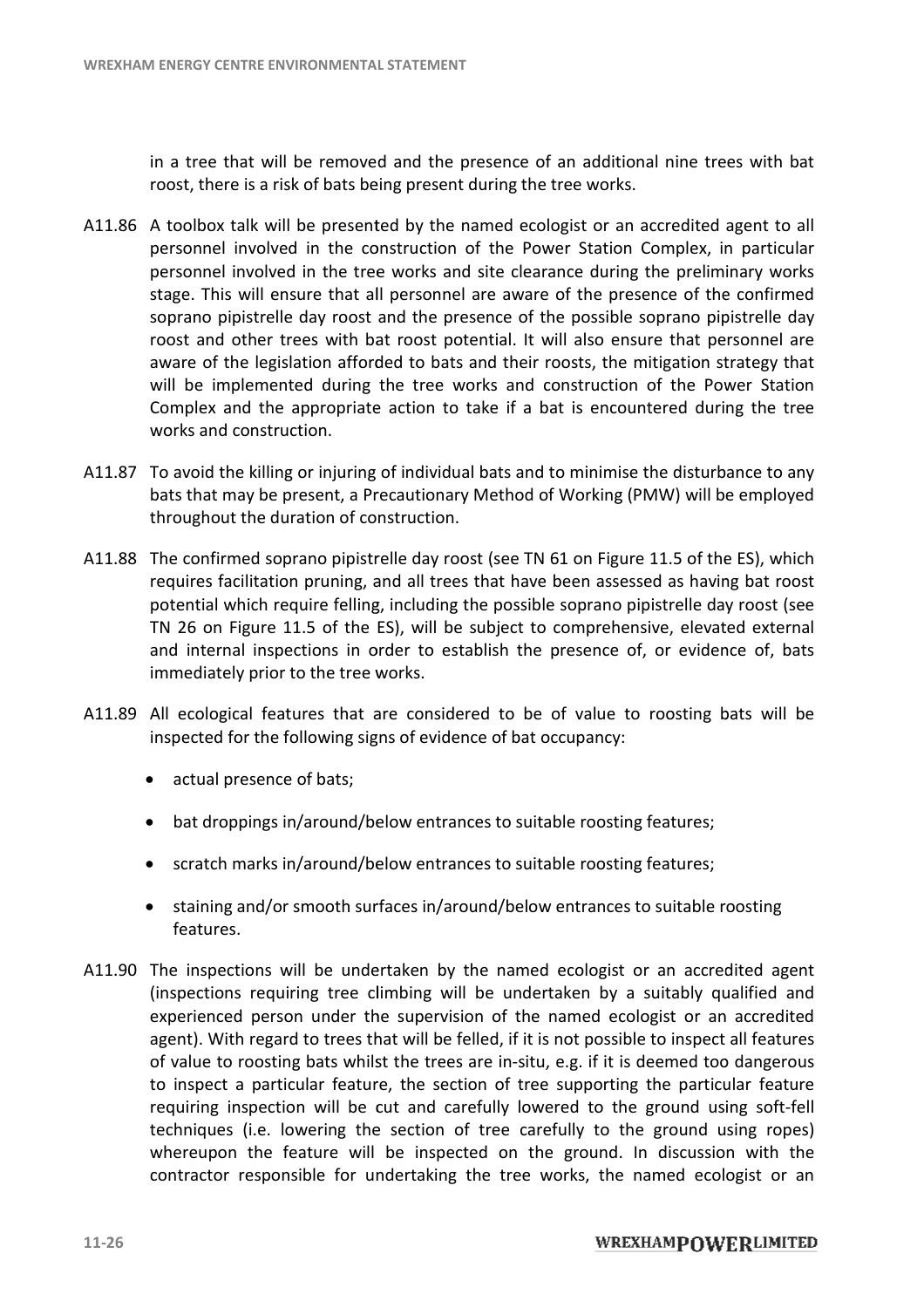accredited agent will decide on where to cut above or below the feature in order to avoid the risk of killing or injuring any bats that may be present. In addition, any cracks or splits that require section-felling will not close under stress and crush any bats that may be present. Similar precautions will be undertaken when pruning the tree that supports the confirmed soprano pipistrelle day roost. ccredited agent will decide on where to cut above or below the feature in order to<br>void the risk of killing or injuring any bats that may be present. In addition, any cracks<br>r splits that require section-felling will be cu

- A11.91 Any individual bats found during the course of the inspections will be carefully removed from the section of tree supporting the roost and temporarily placed in a cloth holding from the section of tree supporting the roost and temporarily placed in a cloth holding<br>bag prior to being placed in a pre-erected Schwegler 1FF bat box by the named ecologist or an accredited agent. To minimise disturbance, the bats would be moved immediately and handling would be kept to a minimum. The entrance to the bat box will be blocked with cloth until dusk, at which time the cloth will be removed. This will allow the bat to settle and conserve its energy during the day and allow it to disperse of its own accord during the night. its own accord during the night. ed Schwegler 1FF bat box by the named<br>ise disturbance, the bats would be moved<br>o a minimum. The entrance to the bat box<br>ch time the cloth will be removed. This will<br>gy during the day and allow it to disperse of<br>taken and i
- A11.92 Only after the inspections have been undertaken and it has been confirmed that bats are not present (or if they are present that they have been carefully removed) will the are not present (or if they are present that they have been carefully removed) will the tree (or remnant of tree and any lowered sections) will be pruned/removed.<br>Although the detailed programme for construction is not known at this stage
- A11.93 Although the detailed programme for construction is not known at this stage, the tree works will be undertaken during either spring or autumn to ensure that any potential disturbance to bats (should they be present during the tree works) will not affect their ability to breed or hibernate. The careful capture of any individual bats that are found during the course of the tree works and their removal to pre-erected bat boxes will ensure their survival and protect them from further disturbance during construction of the Power Station Complex. the Power Station Complex.
- A11.94 As described above, tree works will be undertaken during spring or autumn to avoid potential disturbance during the sensitive maternity and hibernation periods. However, due to the scale of the Scheme and its constr potential disturbance during the sensitive maternity and hibernation periods. However, due to the scale of the Scheme and its construction, it will not be possible to avoid undertaking the remainder of the construction activities during those sensitive periods. Therefore, there is a risk that bats, which may be present in trees in proximity to the construction zone and which will be retained, may be disturbed (should they be present) during those sensitive periods. In particular, following the survey results, the is a risk of disturbing hibernating bats. In order to minimise any detrimental effects and is a risk of disturbing hibernating bats. In order to minimise any detrimental effects and<br>reduce the potential high scale of impact, the following measures to minimise disturbance will be implemented: watexinan energy centrac environmental stattanes<br>sk of killing or injuring any bast that may be present. In addition, any crack<br>of religions are trong any bast that may be present. In addition, any crack<br>the oter trequire spring or autumn to ensure that any potential<br>sent during the tree works) will not affect their<br>il capture of any individual bats that are found<br>d their removal to pre-erected bat boxes will<br>rom further disturbance during
	- the use of appropriate sound barriers and other noise management measures (especially in proximity to the confirmed soprano pipistrelle day roost that will be retained (see TN 61 on Figure 11.5 of the ES)); retained (see TN 61 on Figure 11.5 of the ES));
	- · locating site compounds, storage areas and other temporary construction facilities away from the confirmed roost and other trees with high bat roost potential;
	- · best practicable means to minimise noise produced by construction activities;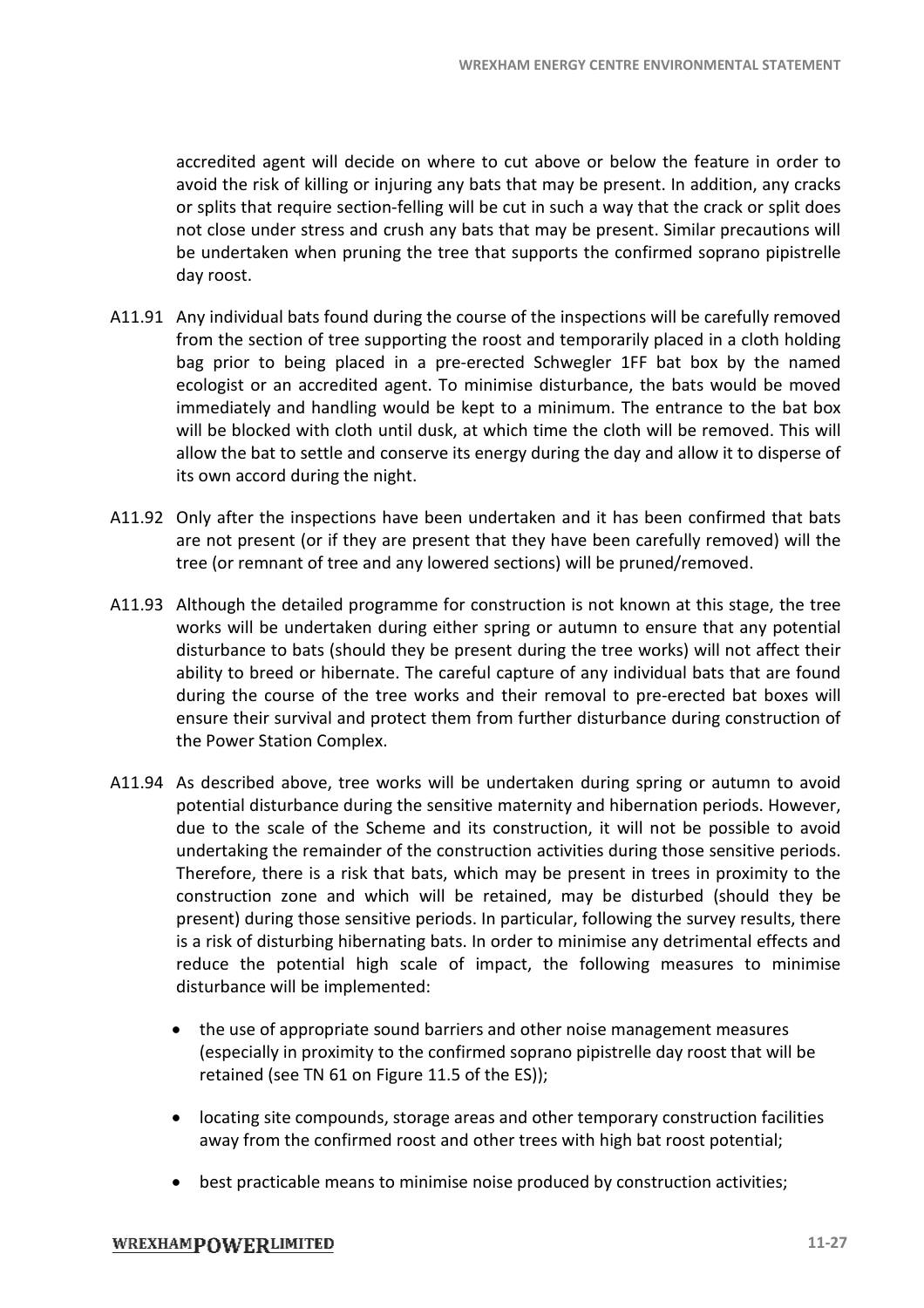- · acoustic dampening to minimise vibration levels of static machinery or plant;
- acoustic dampening to minimise vibration levels of static machinery or plant;<br>• shutting down or throttling back to a minimum any machinery or plant when not in use;
- the restriction of construction working hours to daylight hours, i.e. between sunrise and sunset;
- · lighting to be used during construction will be directed away from potential bat the restriction of construction working hours to daylight hours, i.e. between sunri:<br>and sunset;<br>lighting to be used during construction will be directed away from potential bat<br>roost/foraging/commuting features (in partic retained and habitat within the Ecological Mitigation Area). o a minimum any machinery or plant when not<br>rking hours to daylight hours, i.e. between sunri<br>ction will be directed away from potential bat<br>es (in particular the mature trees that are being<br>cological Mitigation Area).<br>sop

#### *Bat roosts and habitat*

#### *In-situ retention of roost(s)*

- A11.95 The tree supporting the confirmed soprano pipistrelle day roost (see TN 61 on Figure 11.5 of the ES), which requires facilitation pruning, will be retained. The facilitation pruning will be supervised by the named ecologist or an accredited agent as described above (Capture and exclusion) to ensure that, where possible, the roost will not be directly impacted. pruning will be supervised by the named ecologist or an accredited agent as de<br>above (Capture and exclusion) to ensure that, where possible, the roost will<br>directly impacted.<br>The possible soprano pipistrelle day roost (see
- A11.96 The possible soprano pipistrelle day roost (see TN 26 on Figure 11.5 of the ES) and a further nine trees with bat roost potential will be removed during construction of the Power Station Complex.

#### *Modification of existing roost(s)*

- A11.97 Where possible, significant bat roost features within the trees with bat roost potential, which will be removed (including the tree that supports a possible soprano pipistrelle day roost (see TN 26 on Figure 11.5 of the ES)), will be carefully section-cut and strapped to existing trees within the Power Station Complex Site. As these trees and potential roost features cannot be retained in-situ, it is considered that efforts to undertake this mitigation will retain the Continued Ecological Functionality (CEF) of any such features in order to minimise any detrimental effects. strapped to existing trees within the Power Station Complex Site. As these trees and<br>potential roost features cannot be retained in-situ, it is considered that efforts to<br>undertake this mitigation will retain the Continued
- A11.98 Similarly, should the facilitation pruning of the confirmed soprano pipistrelle day roost strapped to an existing tree within the Power Station Complex Site.

#### *New roost creation (including bat houses and bat boxes) houses and bat boxes)*

A11.99 There is potential for construction of the Power Station Complex to result in the loss of There is potential for construction of the Power Station Complex to result in the loss of<br>a confirmed soprano pipistrelle day roost. Following a precautionary approach, there is also potential for construction to result in the loss of other day/night roosts and, based also potential for construction to result in the loss of other day/night roosts and, based<br>on a worst case scenario, the loss of hibernation roosts through either direct loss or via disturbance and abandonment. In addition to the mitigation measures that have been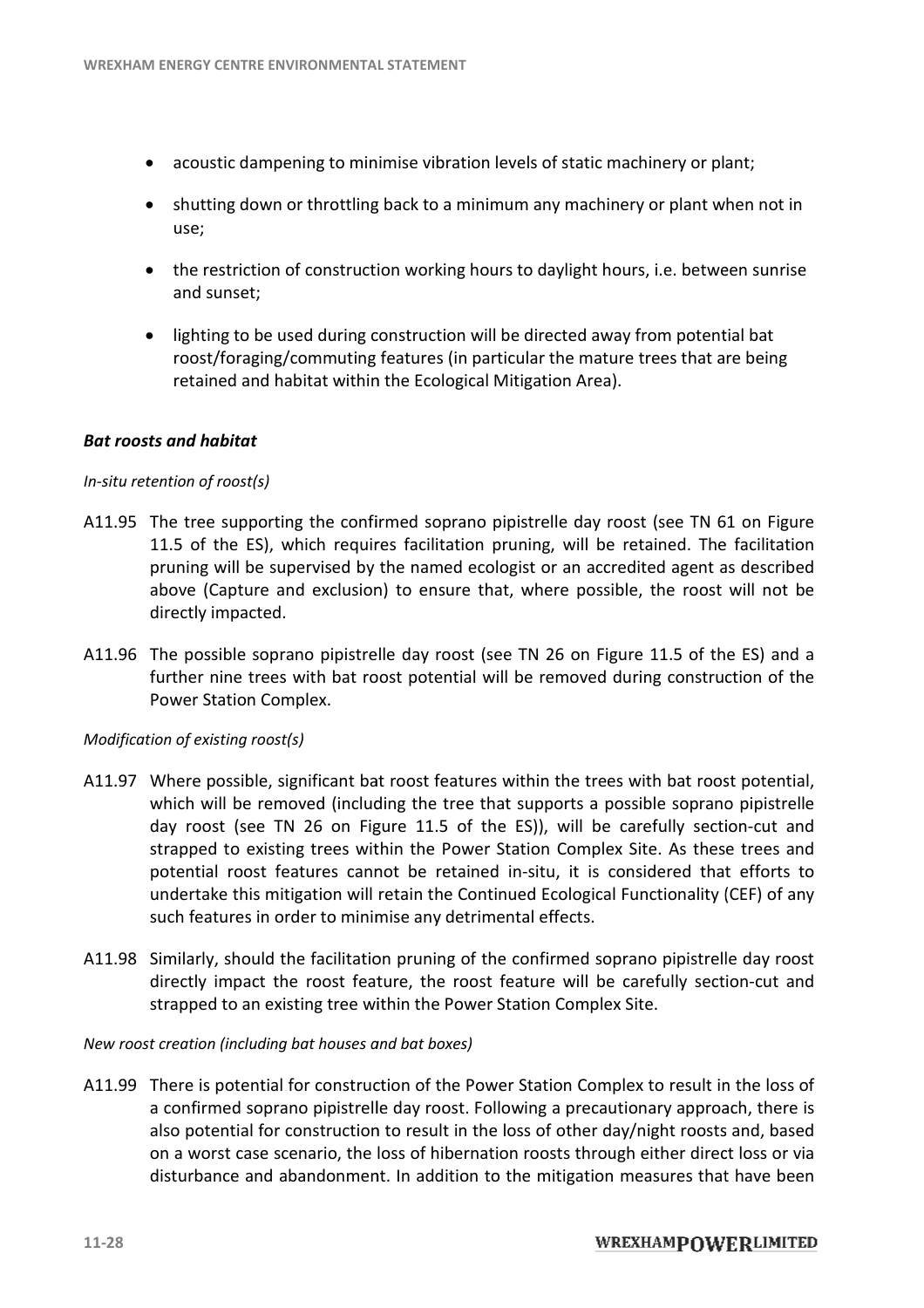described above, a suitable array of Schwegler bat boxes will be erected to minimise any detrimental effects, to reduce the potential high scale of impact and to ensure that<br>there is no net loss of suitable roosting opportunities during construction. there is no net loss of suitable roosting opportunities during construction.

- A11.100 A total of three bat boxes will be provided for each of the ten trees with bat roost potential that will be removed during construction. The following Schwegler bat boxes will be erected, prior to the preliminary works stage of construction commencing, on suitable mature trees across the Power Station Complex Site:
	- · 7 x 1FW bat boxes (to compensate for the loss of 7 trees with high bat roost table mature trees across the Power Station Complex Site:<br>7 x 1FW bat boxes (to compensate for the loss of 7 trees with high bat roost<br>potential) – these have been designed to provide excellent insulation properties, which are ideal for winter hibernation, these properties are also suitable for encouraging large summer colonies;
	- 13 x 2F bat boxes these have been designed as a general purpose bat box, which also provide summer roosting opportunities;
	- · 10 x 1FF bat boxes these have been designed to provide both summer roost and nursery roost opportunities but also compensate for temperature fluctuations in spring and autumn. boxes – these have been designed to provide both summer root opportunities but also compensate for temperature fluctuation<br>utumn.<br>will be erected at a height of four to six metres above ground
- A11.101 The bat boxes will be erected at a height of four to six metres above ground level and will be positioned in different orientations to provide a range of internal microclimatic regimes that are suitable for roosting bats depending on their thermoregulatory requirements. The bat boxes will be erected by the construction contractor's appointed regimes that are suitable for roosting bats depending on their thermoregulatory<br>requirements. The bat boxes will be erected by the construction contractor's appointed<br>by WPL and under the supervision of the named ecologist bat boxes will be fixed to the trees with 'tree friendly' aluminium nails with the head of the nail left proud by 1-2 cm. 2 WREXHAM ENERGY CENTRE ENVIRONMENTAL<br>
blowe, a suitable array of Schwegler bat boxes will be erected ot<br>
bental effects, to reduce the potential high scale of impediation.<br>
Intered in the base of impediation in the followin tunities during construction.<br>
for each of the ten trees with bat rouction. The following Schwegler bat bo<br>
ks stage of construction commencing,<br>
in Complex Site:<br>
loss of 7 trees with high bat roost<br>
provide excellent ins
- A11.102 The provision of this suitable array of bat boxes will ensure that there is no overall loss of roosting opportunities for the local bat population and will ensure that there is no adverse effect on the species favourable conservation status. The bat boxes will also adverse effect on the species favourable conservation status. The bat boxes will also<br>ensure that there is a secure and undisturbed area for roosting at all times during construction of the Power Station Complex.

#### *Maintenance and/or modification of new and existing habitat and/or*

- A11.103 The Scheme includes inherent ecological mitigation that is considered to be integral to the design and development of the Scheme. The inherent mitigation to avoid adverse the design and development of the Scheme. The inherent mitigation to avoid adverse effects on ecological features, including features of value to bats, has been agreed with WPL, NRW and WCBC. or roosting at all times during<br>t is considered to be integral to<br>ent mitigation to avoid adverse
- A11.104 The Landscape Masterplan (reference 2.9.1 to 2.9.7) illustrates the inherent mitigation that has been incorporated into the landscape design of the Power Station Complex<br>Site, notably the provision of an Ecological Mitigation Area. The Ecological Mitigation<br>Area will be located along the northern boundary of Site, notably the provision of an Ecological Mitigation Area. The Ecological Mitigation Area will be located along the northern boundary of the Power Station Complex Site. The sensitive siting of the Power Station Complex and the provision of the Ecological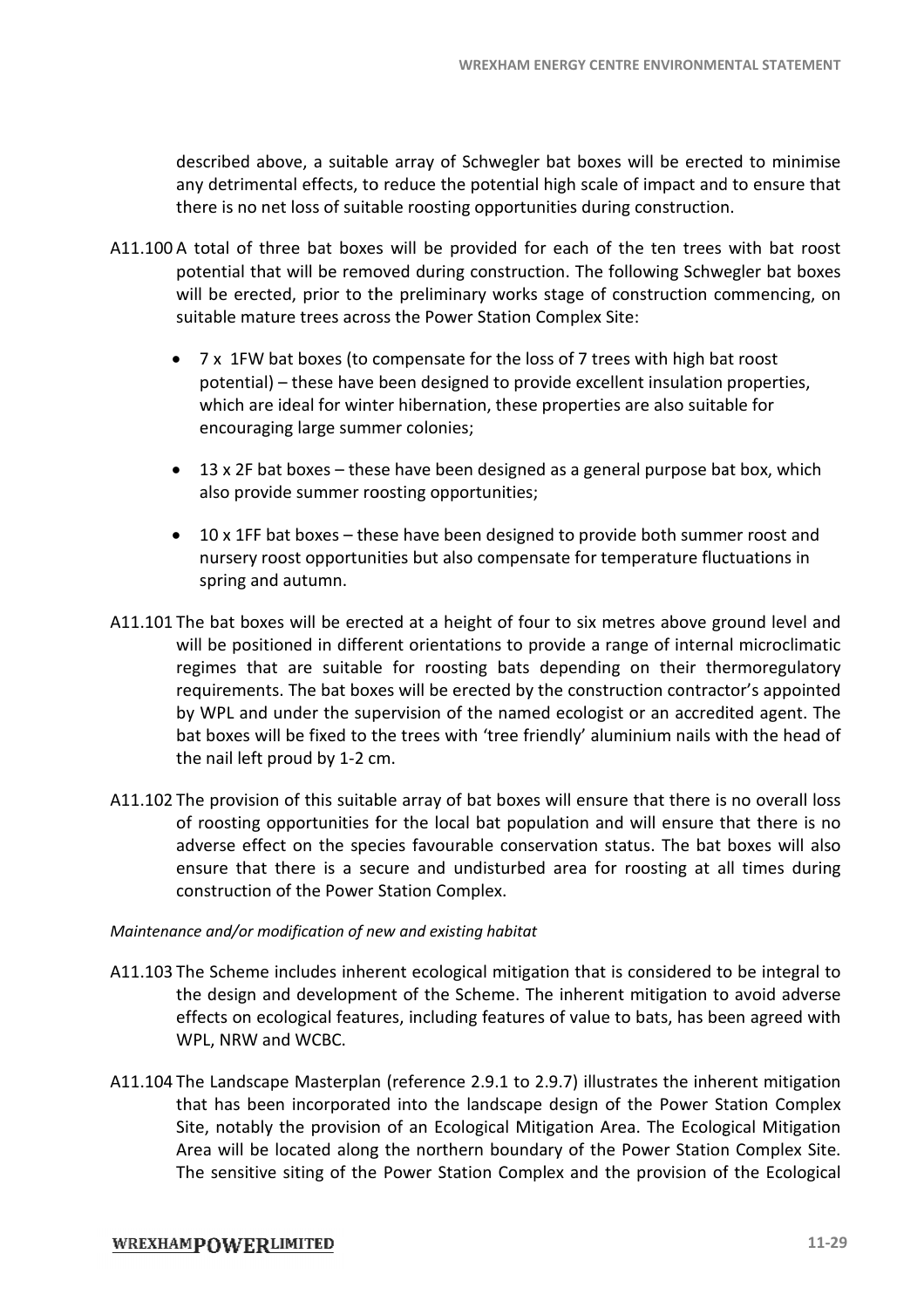Mitigation Area will ensure that habitat of value to bats within the Power Station Complex Site is retained and will maintain habitat connectivity to support bat dispersal between the Power Station Complex Site and the wider environment.

- A11.105 The Ecological Mitigation Area will include a new hedgerow and there will be landscape planting across the Power Station Complex Site, including the provision of linear woodland strips along the western and eastern boundaries of the Power Station Complex Site. In total, 24 individual trees and proposed woodland planting equalling 11,462  $m^2$  will be planted as part of the landscape design. This planting will compensate for the loss of valuable bat foraging and commuting features within the Power Station Complex Site and will ensure that the Power Station Complex Site is not isolated from other important features to bats in the wider landscape. The provision of three new ponds, a drainage attenuation area and ditch, and the appropriate ecological management of the Ecological Mitigation Area will encourage a diverse array of invertebrate prey species for foraging bats. three new ponds, a drainage attenuation area and ditch, and the appropriate ecological<br>management of the Ecological Mitigation Area will encourage a diverse array of<br>invertebrate prey species for foraging bats.<br>A11.106 Con l include a new hedgerow and there will<br>on Complex Site, including the provisi<br>ern and eastern boundaries of the Po
- 5837:2012, to ensure appropriate management and protection of the trees with bat roost potential, which will be retained during construction. Following the results of the Arboricultural Impact Assessment, tree protective barriers will be required to define a construction exclusion zone between trees and the works. nded in British Standard (BS)<br>ection of the trees with bat<br>. Following the results of the<br>. will be required to define a<br>the inherent mitigation and<br>d in ES document reference

#### *Scaled maps/plans*

construction exclusion zone between trees and the works.<br>Scaled maps/plans<br>A11.107 The Illustrative Landscape Masterplan, which illustrates the inherent mitigation and Ecological Mitigation Area as described above, is provided in ES document refe 2.9.1.

#### *Mechanisms for ensuring delivery of mitigation and compensation measures*

- A11.108 This draft method statement to support a licence application will be submitted with the This draft method statement to support a licence application will be submitted with the DCO application. The prescribed mitigation and compensation measures will be implemented through the Scheme's Construction Environmental Management Plan<br>(CEMP), which will be secured by DCO requirement.<br>A Licence Compliance Audit will be undertaken to ensure that full and proper (CEMP), which will be secured by DCO requirement.
- A11.109 A Licence Compliance Audit will be undertaken to ensure that implementation of the mitigation and compensation strategy is carried out in accordance with the details of submitted plans and method statements<br>demonstrate that the strategy has been implemented appropriately. demonstrate that the strategy has been implemented appropriately. rat full and proper<br>is carried out in<br>statements, and to

#### *Mitigation contingencies*

A11.110 In the unlikely event that a bat is discovered when the named ecologist or accredited agent is not present, the construction activities will cease immediately and the named ecologist will be contacted for advice. This advice will include leaving the bat to ecologist will be contacted for advice. This advice will include leaving the bat to<br>disperse of its own accord (if the bat appears active and weather conditions are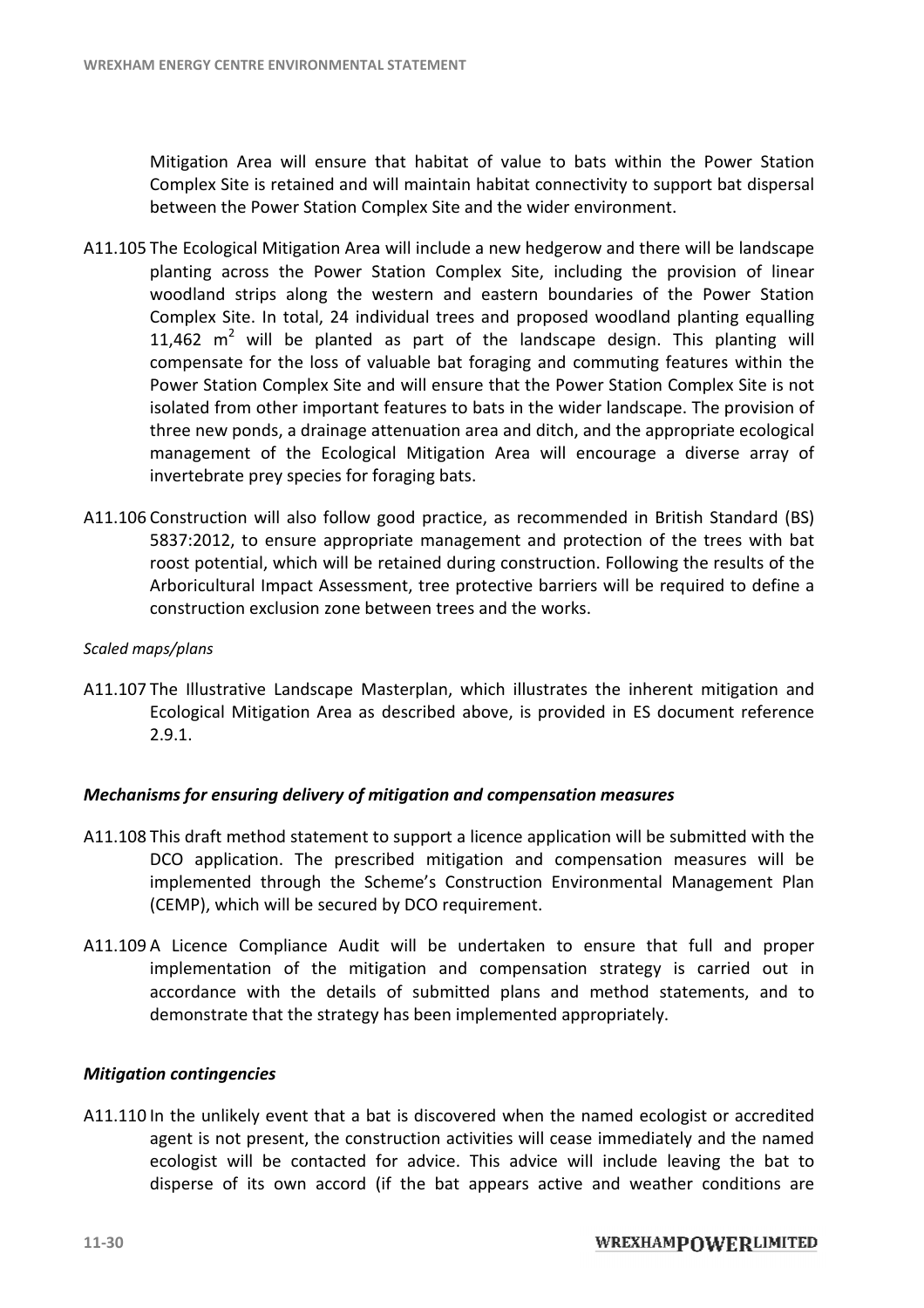suitable) or waiting for the named ecologist or an accredited agent to arrive on site and move the bat to a pre-erected bat box (if the bat appears torpid and the weather conditions are not conducive to the bat dispersing of its own accord). Any injured bats will be immediately taken into care (as directed in the Bat Workers Manual, s.7.3, pp.64-66 (JNCC, 2004) and the Bat Conservation Trust 'Bat Helpline' (Telephone: 0845 1300228) will be contacted for advice. In the unlikely event that a rare species or a maternity roost is encountered during construction, NRW will be consulted and, if<br>appropriate, a licence amendment will be requested.<br>**ity risk assessment**<br>A biosecurity risk assessment has been produced to identify and ma appropriate, a licence amendment will be requested. for the named ecologist or an accredited agent to arrive on<br>I pre-erected bat box (if the bat appears torpid and the<br>conducive to the bat dispersing of its own accord). Any inju WREXHAM ENERGY CENTRE ENVIRONMENTAL<br> **Example 18** and the to a pre-errected bat box (if the bat appears to priori to a pre-errected bat to a pre-errected bat of the bat appears to prior<br>
en ent conductive to the bat disper

#### *Biosecurity risk assessment*

A11.111 A biosecurity risk assessment has been produced to identify and manage biosecuri risks associated with the Scheme (Appendix 11.7 of the ES). In line with the biosecurity risk assessment, the named ecologist or an accredited agent will follow Bat risk assessment, the named ecologist or an accredited agent will follow Bat<br>Conservation Trust guidance regarding white-nose syndrome when/if undertaking any bat handling that may be required. with the Scheme (Appendix 11.7 of the ES). In line with the biosecurity<br>
the named ecologist or an accredited agent will follow Bat<br>
ist guidance regarding white-nose syndrome when/if undertaking any<br>
imay be required.<br> **n** 

### **Post-Development Site Safeguard Development**

#### *Habitat/site management and maintenance*

- A11.112 Adequate management and maintenance of the Ecological Mitigation Area, including Adequate management and maintenance of the Ecological Mitigation A<br>habitat features of value to bats, and the Power Station Complex Site in g implemented through an Ecological Management and Monitoring Plan. Adherence to<br>the Ecological Management and Monitoring Plan will ensure effective post-<br>development site safeguard. The Ecological Management and Monitoring the Ecological Management and Monitoring Plan will ensure effective post postdevelopment site safeguard. The Ecological Management and Monitoring Plan will be in effect for the duration of the Scheme being in operation, i.e. 25-35 years.
- A11.113 The bat boxes will be erected within the Power Station Complex Site, in locations that will be free from post-development interference impacts. development site safeguard. The Ecological Management and Monitoring Plan will be in<br>
effect for the duration of the Scheme being in operation, i.e. 25-35 years.<br>
A11.113 The bat boxes will be erected within the Power Stat
- areas, external lighting will be limited to the Power Station Complex and access roads<br>only and will be of a specification that minimises light pollution. This will ensure that only and will be of a specification that minimises light pollution. This will ensure that the Ecological Mitigation Area and other areas within the Power Station Complex Site remain dark at night.

#### **Population monitoring, roost usage etc.**

A11.115 To determine the success of the mitigation and compensation measures, annual monitoring of the Schwegler bat boxes will be undertaken during the construction monitoring of the Schwegler bat boxes will be undertaken durin gphase of the Scheme and the first year of operation of the Scheme.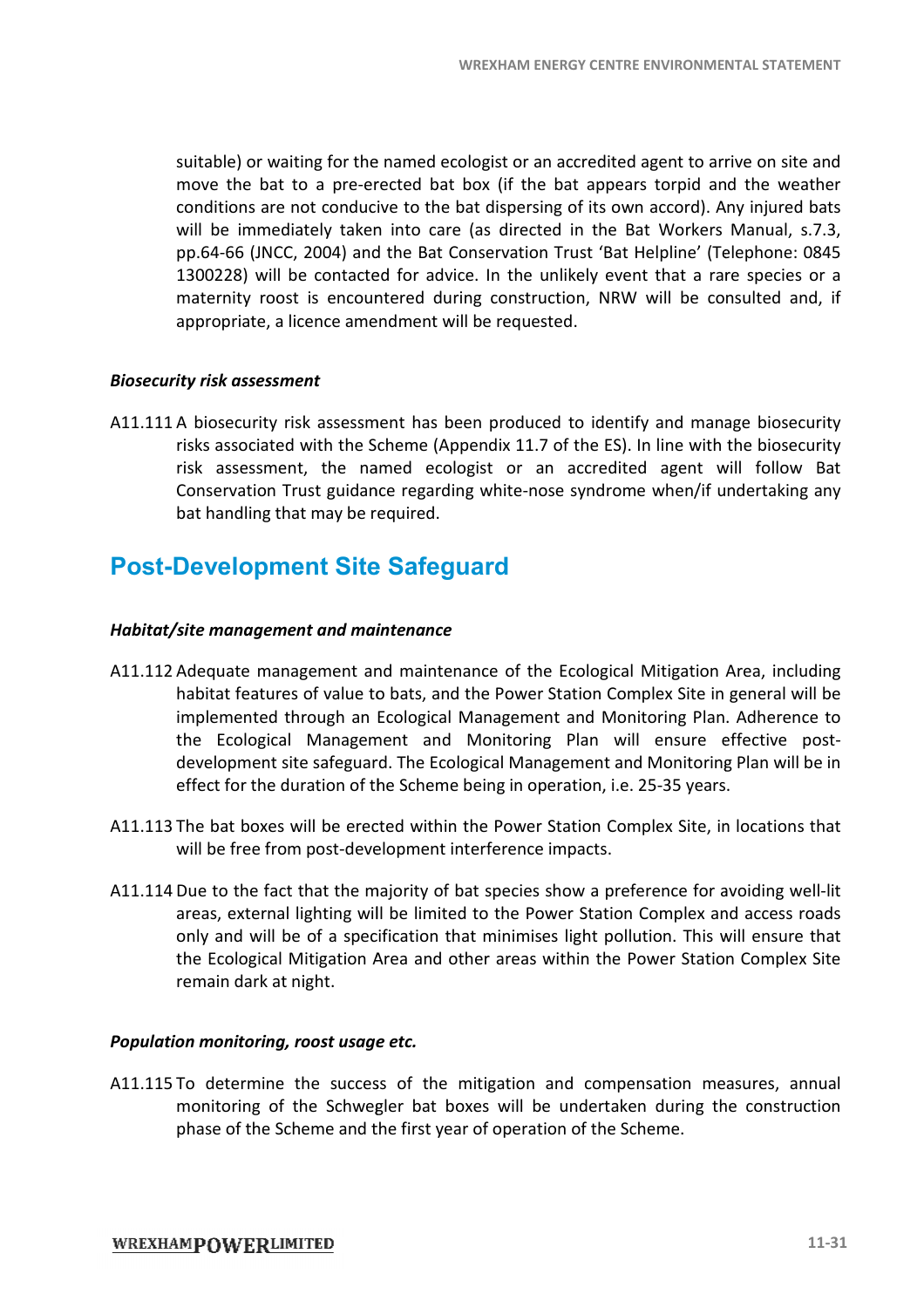A11.116 The monitoring will comprise inspections of the bat boxes and will record the presence or evidence of bats. The inspections will be undertaken in autumn to avoid potentia potentially disturbing nursery colonies and hibernating bats should they be present. The monitoring will not require bats to be taken. It is considered that the prescribed monitoring is proportionate to the type and size of the impact to the local bat population. The inspections will be undertaken by the named ecologist (or an accredited agent) or another suitably experienced and licensed ecologist appointed by accredited agent) or another suitably experienced and licensed ecologist appointed by WPL. The monitoring will comprise inspections of the bat boxes and will record the presence<br>or evidence of bats. The inspections will be undertaken in autumn to avoid potentially<br>disturbing nursery colonies and hibernating bats

#### **Post-development mitigation contingencies**

A11.117 The Schwegler bat boxes that will be erected prior to the commencement of the preliminary works stage of construction are designed to last for 20-25 years. Therefore, with the exception of a routine check during the population and usage monitoring inspections, there will be no specific site maintenance of the bat boxes. However, should any bat boxes have fallen into disrepair or have fallen off the tree that they were erected on during the monitoring period, they will be repaired, re-erected or were erected on during the monitoring period, they will be repaired, re-erected or<br>replaced as appropriate. This maintenance will be funded by WPL and any maintenance work required will be subsequently undertaken following consultation with the named ecologist or other suitably experienced and licensed ecologist appointed by WPL. commencement of the<br>20-25 years. Therefore,<br>and usage monitoring<br>e bat boxes. However,<br>a off the tree that they<br>repaired, re-erected or ind any<br>tion wi<br>inted b<br>e subm<br>will be

#### **Mechanism for ensuring delivery of post-development works**

- A11.118 This draft method statement to support a licence application will be submitted with the This draft method statement to support a licence application will be submitted with the<br>DCO application. The prescribed post-development site safeguard will be implemented through the Scheme's Ecological Monitoring and Management Plan, which will be secured by DCO requirement.
- A11.119 A Licence Compliance Audit will be undertaken to ensure that full and proper implementation of the mitigation and compensation strategy is carried out in accordance with the details of submitted plans and method statements, and to demonstrate that the strategy has been implemented appropriately. A Licence Compliance Audit will be undertaken to ensure that full and proper<br>implementation of the mitigation and compensation strategy is carried out in<br>accordance with the details of submitted plans and method statements omitoring and Management Plan, which will be<br>e undertaken to ensure that full and proper<br>and compensation strategy is carried out in<br>mitted plans and method statements, and to<br>in implemented appropriately.<br>respect of bats

#### **Timetable of Works**

A11.120 This is a draft licence application in respect of bats that has been prepared to be submitted with the DCO application. As such, a specific, realistic and time timetable of works cannot yet be provided.